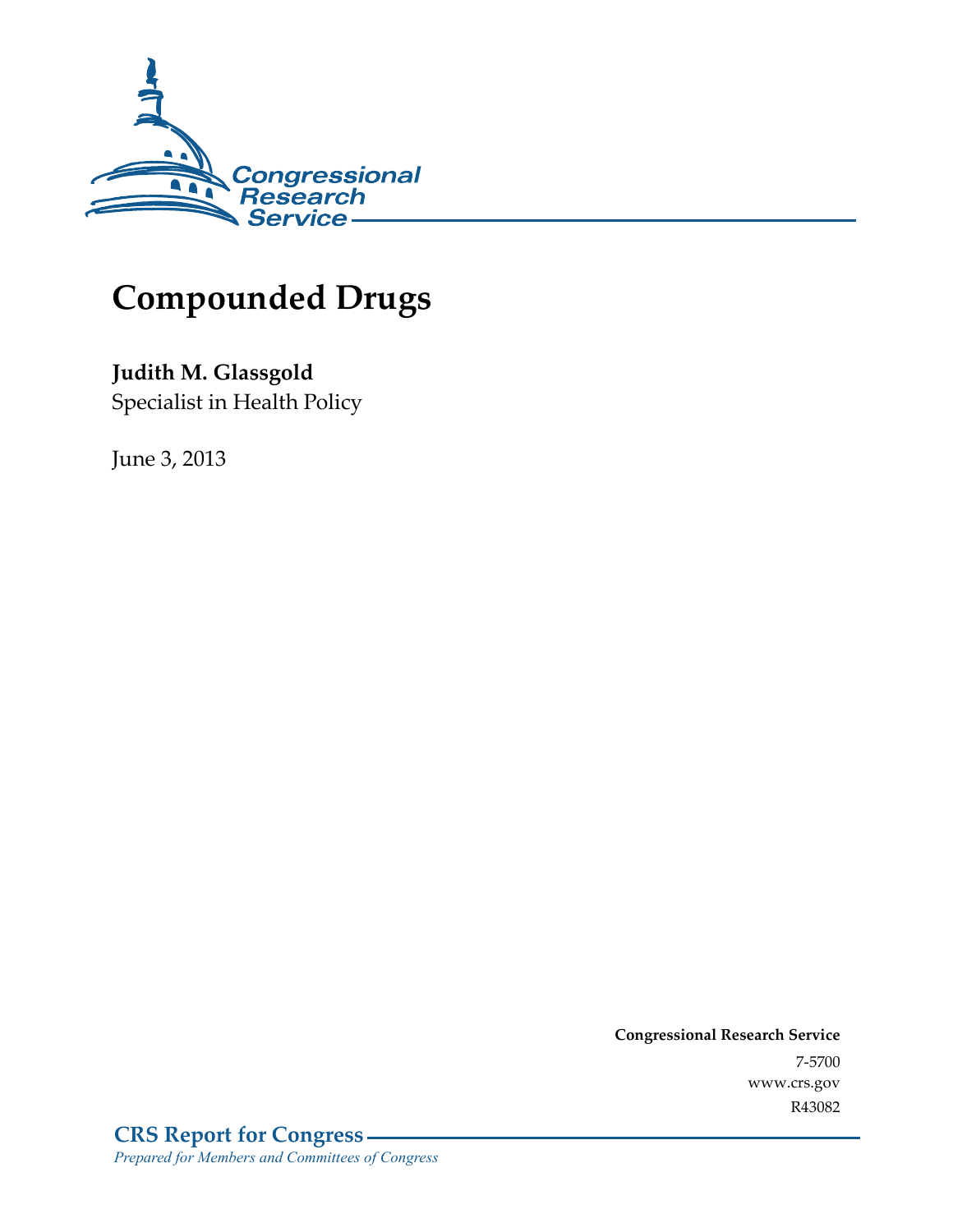## **Summary**

Compounding has been traditionally defined as a process where a pharmacist or a physician combines, mixes, or alters ingredients to create a medication tailored to the needs of an individual patient. Traditionally compounded drugs (CDs) are made in response to an individual prescription from a licensed health provider in the context of a pharmacist's and health care professional's relationship with a specific patient.

Some have suggested that certain activities not traditionally associated with compounding be considered compounding. Such activities include the large-scale production of drugs to ease certain drug shortages, to meet outsourcing needs of hospitals, and to supply physicianadministered drugs. Non-traditional compounding may include (1) the production and shipping of large volume of drugs across state lines; (2) production of drugs that are copies of FDA-approved commercially available drugs; (3) provision of CD without a prescription for an individual patient to receive a compounded version and outside of a professional relationship; and (4) production of products to third parties, such as hospitals, clinics, physician offices, and home health providers. These activities could be considered more akin to manufacturing than traditional compounding, which is considered part of the traditional practice of pharmacy.

Adverse events involving contaminated compounded drugs have drawn attention to the growing use of non-traditionally compounded drugs in health care delivery. Shortages of sterile generic drugs and hospital outsourcing are cited as causes of increased numbers of CDs produced by nontraditional compounders. Efforts to assess the risks and benefits of CDs on public health and safety are complicated by the lack of publicly available information, including the absence of a federal adverse event reporting requirement, and the lack of information about the number of drugs compounded, the types of drugs compounded, and the number of businesses in this market.

Policymakers have raised questions regarding how best to improve the safety of CDs while maintaining patient access to needed medications. Drug compounding has historically been the focus of state governments through their regulation of pharmacies. Recently questions have arisen regarding the extent to which the federal government can regulate the practice of compounding through the Federal Food, Drug, and Cosmetic Act (FFDCA). Policy discussions include proposals to clarify federal oversight of high-risk activities and products, to improve federal and state coordination, and to increase use of existing federal authorities.

This report provides background information on CDs and non-traditional compounding pharmacies relevant to policy discussions. This includes an overview of the 2012 fungal meningitis outbreak, recent safety alerts and recalls of compounded drugs, definitions of traditional compounding and non-traditional compounding, information on the CDs produced and by whom, information on the demand for non-traditional compounding, including the role of shortages of sterile injectable drugs, hospital out-sourcing, and patient and provider demand, and information on adverse events involving compounded drugs.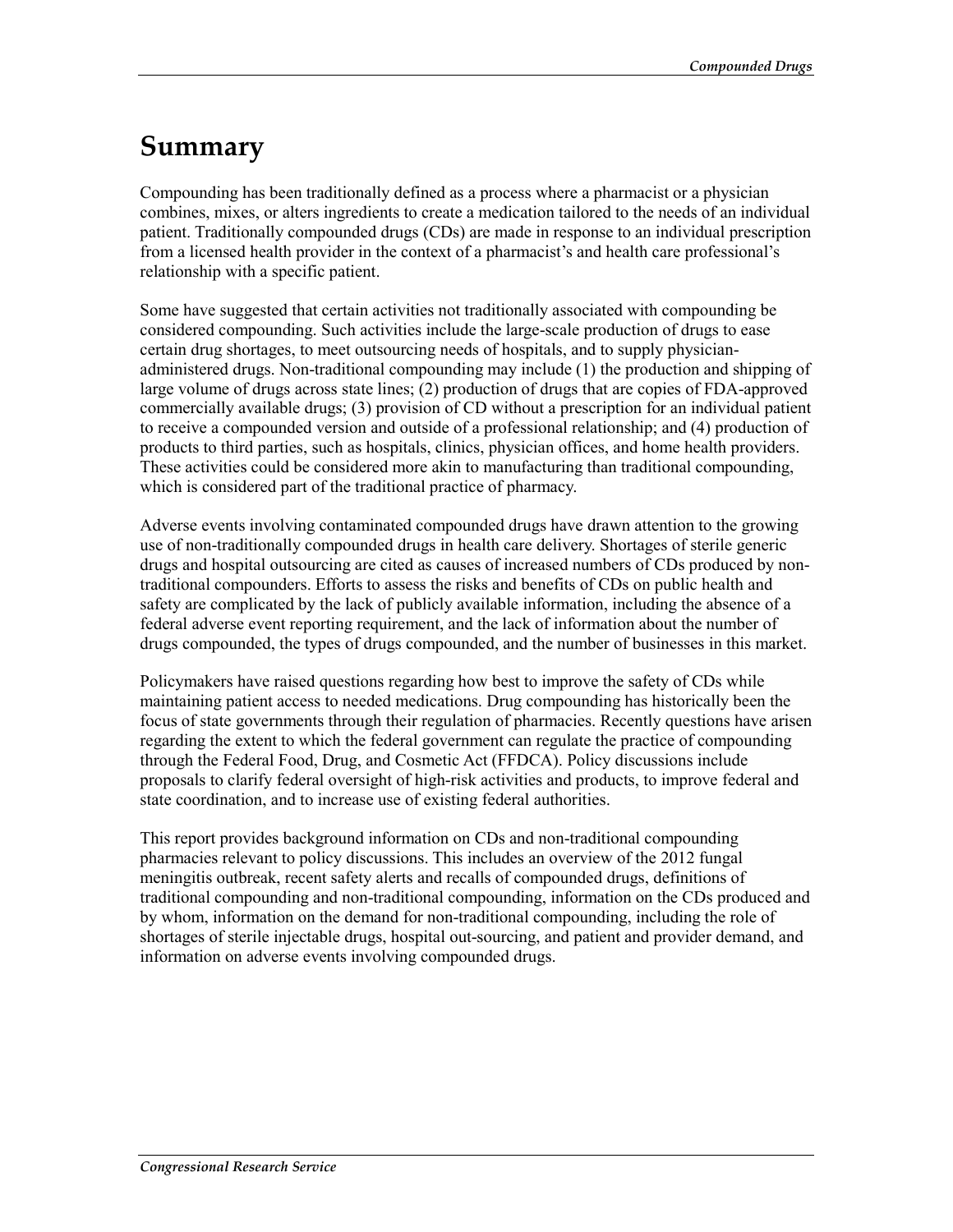# **Contents**

| 22 |
|----|

## **Tables**

| Table 1. Hospital Beliefs About The Effect of Shortages of Compounded Sterile Products |  |
|----------------------------------------------------------------------------------------|--|
|                                                                                        |  |
|                                                                                        |  |

## Appendixes

| Appendix A. Legislation Introduced in the 113 <sup>th</sup> Congress Affecting Drug Compounding  25 |  |
|-----------------------------------------------------------------------------------------------------|--|
| Appendix B. Congressional Hearings on CDs 2012-2013 (in Reverse Chronological                       |  |
|                                                                                                     |  |
| Appendix C. Selected Adverse Events Involving Compounded Drugs and Solutions                        |  |

### Contacts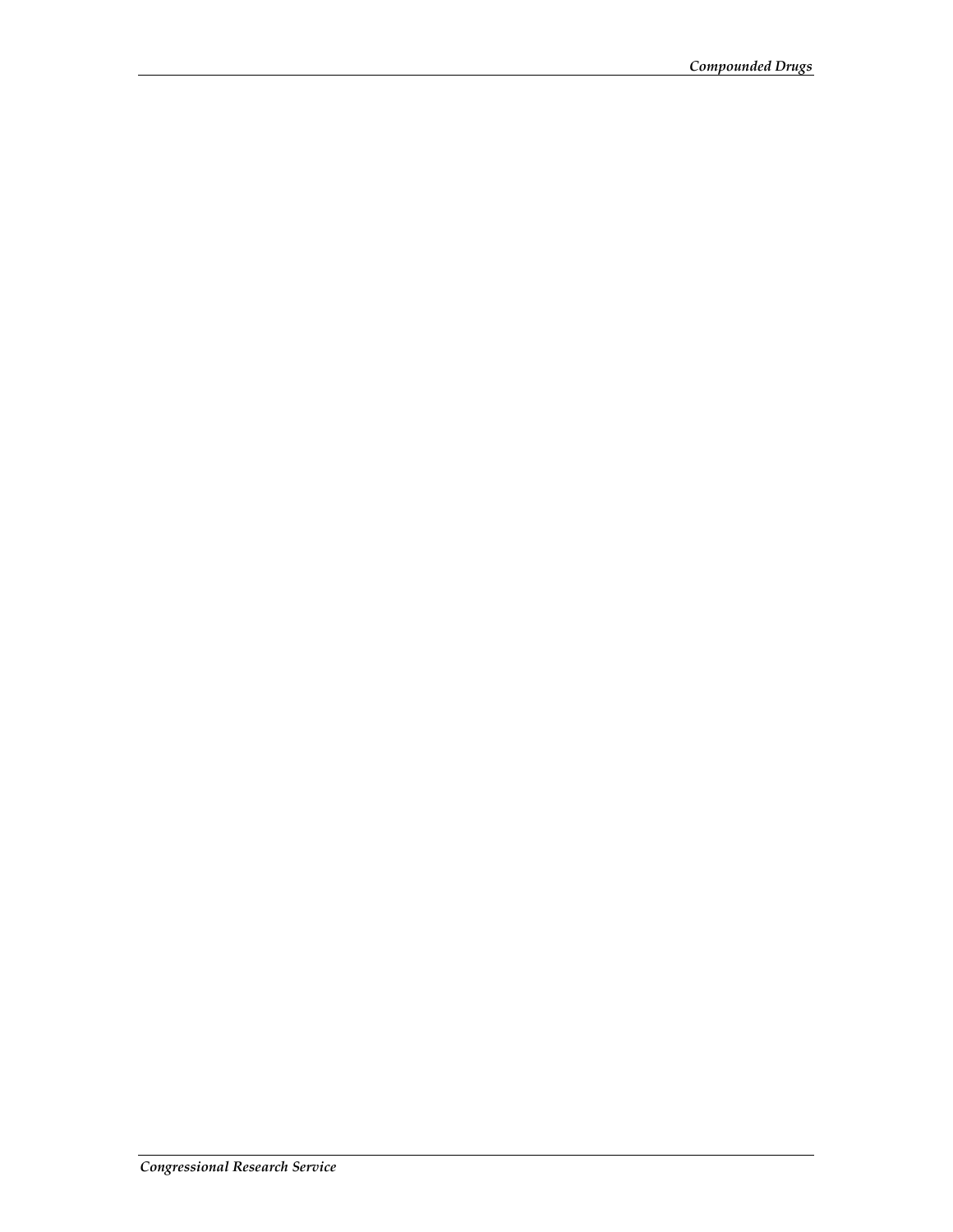## **Introduction**

1

In September 2012, the Centers for Disease Control and Prevention (CDC), the Food and Drug Administration (FDA), the Tennessee Department of Health, and other state health departments<sup>1</sup> began investigating a rare, non-contagious outbreak of fungal meningitis.<sup>2</sup> As of June 3, 2013, 20 states had reported  $745$  infections (including fungal meningitis and other conditions), $3$  and  $58$ deaths were traced to injections of contaminated, preservative-free methylprednisone acetate produced by the New England Compounding Center (NECC). NECC, which self-identified as a compounding pharmacy – not a manufacturer – and was licensed by the state of Massachusetts, produced large volumes of drugs that were shipped across state lines to health care providers.<sup>4</sup> Unlike traditional pharmacy practices, NECC produced drugs without individual prescriptions and made copies of existing commercially-manufactured drugs.<sup>5</sup>

These serious adverse events<sup>6</sup> drew attention to compounded drugs  $(CDs)$ .<sup>7</sup> Six congressional hearings were held in 2012-2013 to understand the factors that led to these adverse events and ways to prevent future such incidents; these hearings are listed in **Appendix B**.<sup>8</sup> In these hearings Members of Congress and stakeholders raised questions regarding how best to improve the safety of CDs while maintaining patient access to needed drugs.

Issues raised at these hearings include the following: (1) what are CDs; (2) how are CDs made and by whom; (3) what is the role of CDs in health care delivery; (4) what are the federal and state roles in oversight of CDs; (5) how safe are CDs, and (6) what steps could be taken to prevent adverse events from CDs.

<sup>&</sup>lt;sup>1</sup> For more information on the events relating to tracking the fungal meningitis outbreak, see Beth Bell, Director, Director, National Center for Emerging and Zoonotic Diseases, Centers for Disease Control and Prevention (CDC), Department of Health and Human Services (HHS), "Testimony Before the Health, Education, Labor, and Pensions Committee, U.S. Senate: The CDC and Public Health Response to the 2012 Fungal Meningitis and Other Infections Outbreak," pp. 2-6, http://www.help.senate.gov/imo/media/doc/Bell.pdf.

 $2$  This form of fungal meningitis is non-contagious; the more common form of meningitis is bacterial and is infectious. See http://www.cdc.gov/meningitis/fungal.html.

<sup>3</sup> Centers for Disease Control and Prevention (CDC), *Multistate Fungal Meningitis Outbreak Investigation—Current Case Count*, accessed June 3, 2012, http://www.cdc.gov/hai/outbreaks/meningitis.html. This case count is updated monthly on the CDC website.

<sup>4</sup> Centers for Disease Control and Prevention, *Multistate Fungal Meningitis Outbreak Investigation*, accessed May 6, 2012, http://www.cdc.gov/HAI/outbreaks/currentsituation/; see also, http://www.cdc.gov/hai/outbreaks/meningitismap.html.

<sup>&</sup>lt;sup>5</sup> Statement of Margaret Hamburg before the Senate Committee on Health, Education, Labor, and Pensions "Pharmacy Compounding: Implications of the 2012 Meningitis Outbreak," November 15, 2012, http://www.fda.gov/NewsEvents/ Testimony/ucm327667.htm; A. Goodnough, "Sterility Found Lacking at Drug Site in Outbreak," *New York Times*, October 23, 2012, http://www.nytimes.com/2012/10/24/health/sterility-found-lacking-at-drug-site-in-meningitisoutbreak.html?ref=health.

<sup>&</sup>lt;sup>6</sup> The Food and Drug Administration (FDA) defines a serious adverse event as any undesirable experience associated with the use of a medical product in a patient. For more information, see FDA "What is a Serious Adverse Event?" http://www.fda.gov/safety/medwatch/howtoreport/ucm053087.htm.

<sup>&</sup>lt;sup>7</sup> See FDA, "Pharmacy Compounding" http://www.fda.gov/drugs/GuidanceComplianceRegulatoryInformation/ PharmacyCompounding/default.htm.

<sup>&</sup>lt;sup>8</sup> In 2003 another hearing was held: "Examining State and Federal Oversight to Ensure the Safety and Quality of Drug Compounding," hearing of the Senate Committee on Health, Education, Labor, and Pensions, 108<sup>th</sup> Congress, 1<sup>st</sup> Session, October 22, 2003.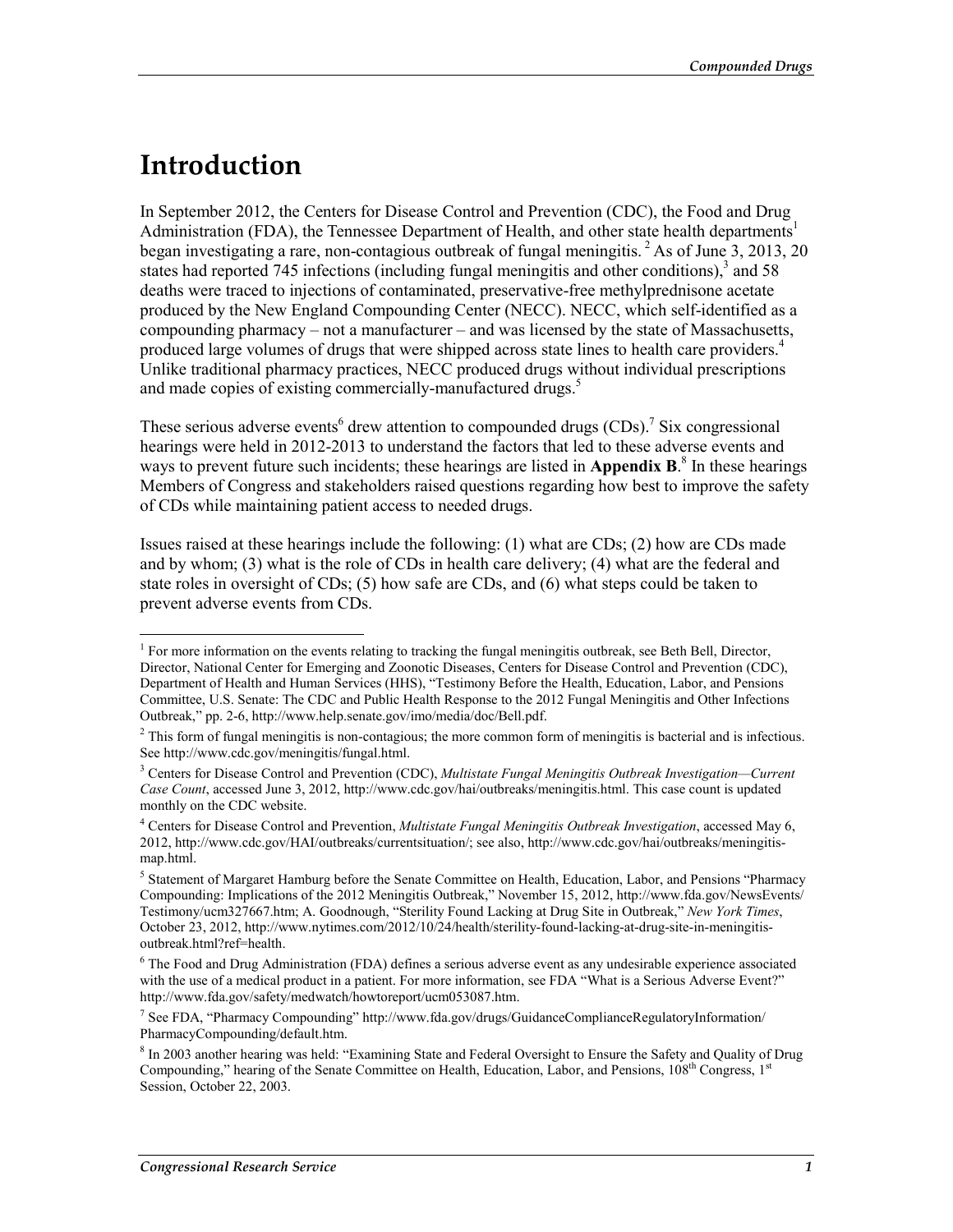This report provides background information about these issues that may be used to inform the policy discussion as Congress considers legislation. This report focuses on (1) available background information on CDs and compounding pharmacies; (2) changes in the role of CDs in healthcare delivery; (3) factors leading to an increase of compounding; (4) safety of CDs, including a table of selected publicly available adverse events; and (5) a brief summary of policy issues raised to date. This report includes material on CDs for human patients and does not include a discussion of veterinary drug compounding or the compounding of dietary supplements.

Issues of public health and safety of CDs are tied to the regulation and oversight of CDs. This report includes brief information on federal, state, and professional efforts to increase the safety of CDs. Information on the federal regulation of CDs is addressed in other CRS reports: CRS Report R40503, *FDA's Authority to Regulate Drug Compounding: A Legal Analysis*, by Jennifer Staman, and CRS Report R43038, *Federal Authority to Regulate the Compounding of Human Drugs*, by Andrew Nolan. Information on the regulation of commercially manufactured drugs can be found in CRS Report R41983, *How FDA Approves Drugs and Regulates Their Safety and Effectiveness*, by Susan Thaul.

# **Background**

Compounding has been traditionally defined as a process where a pharmacist or a physician combines, mixes, or alters ingredients to create a medication tailored to the needs of an individual patient. Traditionally CDs are made in response to an individual prescription from a licensed health provider in the context of a pharmacist's and health care provider's professional relationship with a specific patient. CDs provide alternatives to standard commerciallymanufactured drugs when such drugs do not meet the unique medical needs of a patient (e.g., due to a need for an allergen-free drug, weight-based dosing, or alternate modes of delivery), or are unavailable due to discontinuation, unavailability, or shortages. Shortages of sterile generic drugs and hospital outsourcing are cited as causes of increased the reliance of health care providers on  $CDs.<sup>9</sup>$ 

Some have suggested that certain activities not traditionally associated with compounding be considered compounding. Such activities include the large-scale production of drugs to ease certain drug shortages, to meet outsourcing needs of hospitals, and to supply physicianadministered drugs. Non-traditional compounding may include (1) the production and shipping of large volume of drugs across state lines; (2) production of drugs that are copies of FDA-approved commercially available drugs; (3) production of drugs outside of a personal relationship with a patient and without a prescription for an individual patient to receive a compounded version; and (4) providing products to third parties, such as hospitals, clinics, physician offices, and home health providers. These activities may be considered more akin to manufacturing than traditional compounding, which is considered part of the traditional practice of pharmacy. In this report, references to these types of activities will be called "non-traditional compounding." This report will be updated as necessary.

<sup>9</sup> Office of the Inspector General, *Memorandum Report: High-Risk Compounded Sterile Preparations and Outsourcing by Hospitals that Use Them*, Department of Health and Human Services, OEI-01-13-00150, Washington, DC, April 1, 2013; K. Fiore, "Drug Shortages Spark Use of Compounders," (October 18, 2012), http://www.medpagetoday.com/ MeetingCoverage/ASA/35406.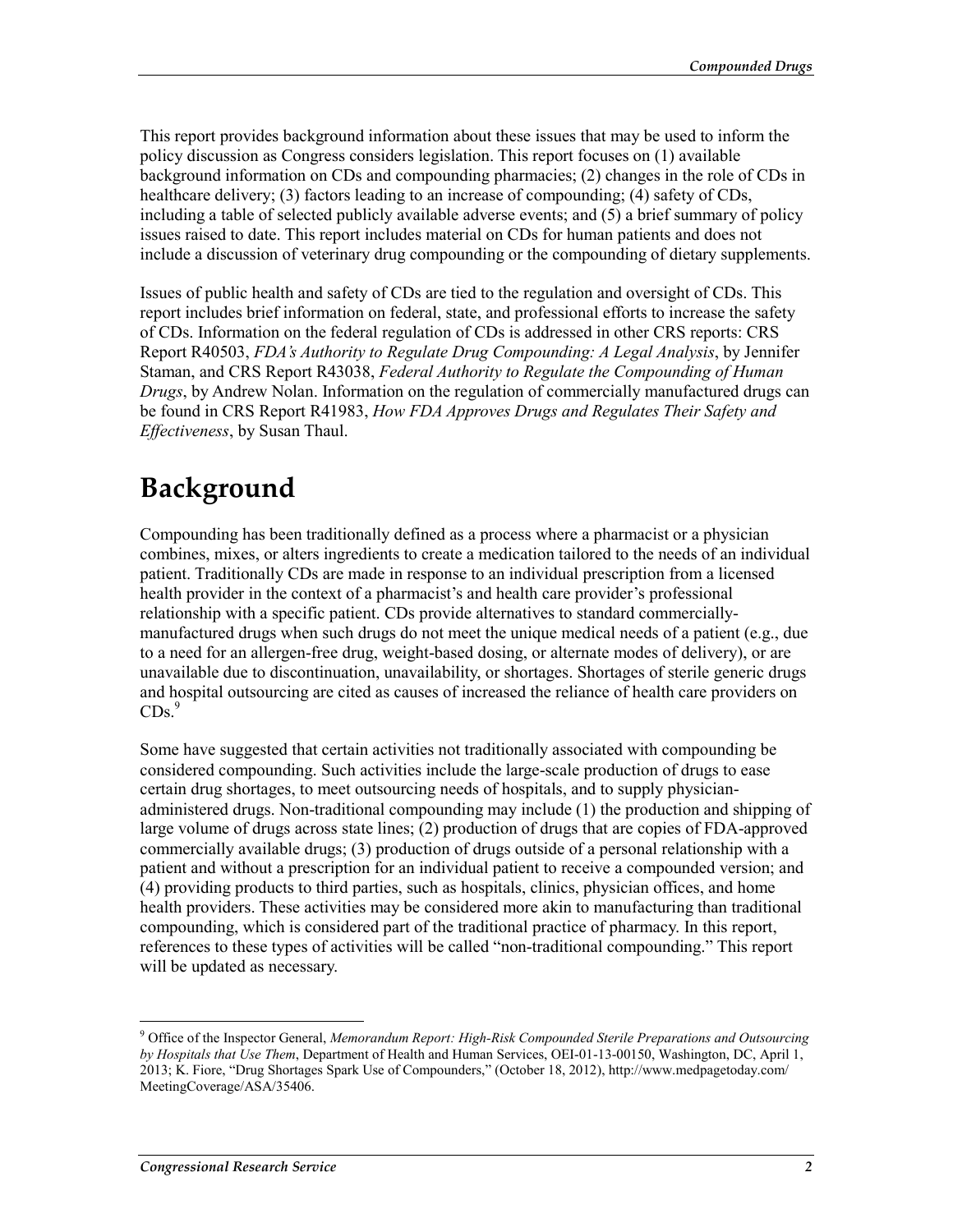## **Health Concerns Involving CDs**

#### **Background**

Adverse events stemming from CDs in 2012 are the starting point for the current policy debate about existing regulatory oversight of CDs.<sup>10</sup> The 2012 fungal meningitis outbreak was triggered by contaminated sterile CDs, injectable methylprednisolone, and was the worst recorded adverse event involving CDs,<sup>11</sup> with news reports indicating that up to 14,000 individuals were exposed to this product.<sup>12</sup> Contaminated sterile drugs pose the most serious threats to human health, and can cause death.<sup>13</sup> Details on this event are listed in the following text box.<sup>14</sup>

#### **Fall 2012 Fungal Meningitis Events**

- September 26, 2012, NECC recalls three lots of methylprednisolone acetate, an injectable steroid.
- October 4, 2012, the FDA verified that NECC, a compounding center in Massachusetts, was the source of the contaminated compounded injectable methylprednisolone.15
- October 6, 2012, NECC recalled all compounded products from its Framingham, MA facility.16 The FDA urges health care providers to follow up with patients who received injectable and ophthalmic products.
- October 31, 2012, Ameridose, a company associated with NECC, recalled all unexpired products in circulation.

**Source**: CDC "Related Drug Recalls" http://www.cdc.gov/hai/outbreaks/currentsituation/archive.html, accessed May 6, 2012.

The safety of CDs has been a concern of Congress for over two decades due to the expansion of non-traditional compounding.17 Potential safety risks for CDs include problems with *potency* (i.e.,

 $10$  An adverse event involving the same type of contaminated compounded drug and fungal infection was reported as recently as May 24, 2013, see FDA, "Main Street Family Pharmacy in Tennessee: FDA Alerts Health Care Providers of Adverse Reactions Associated with Steroid Injections," http://www.fda.gov/Safety/MedWatch/SafetyInformation/ SafetyAlertsforHumanMedicalProducts/ucm353953.htm.

<sup>&</sup>lt;sup>11</sup> M.R. Cohen, "Meningitis cases spotlight broken system," Philly.com, October 17, 2012, http://www.philly.com/ philly/health/Meningitis-cases-spotlight-broken-system.html.

<sup>&</sup>lt;sup>12</sup> J. Aleccia, "Fungal Meningitis Outbreak Tied to Steroid Shots, Isn't the First, Reports Show," October 18, 2012, http://vitals.nbcnews.com/\_news/2012/10/18/14517177-fungal-meningitis-outbreak-tied-to-steroid-shots-isnt-the-firstreports-show?lite.

<sup>13</sup> Ibid., p. 5.

<sup>&</sup>lt;sup>14</sup> An expanded overview of events related to the 2012 fungal meningitis outbreak can be found in CRS Report R42837, *Selected Resources on Federal Oversight of Compounding Pharmacies*, by Judith M. Glassgold, Susan Thaul, and Janet Kinzer.

<sup>&</sup>lt;sup>15</sup> Beth Bell, Director, National Center for Emerging and Zoonotic Diseases, Centers for Disease Control and Prevention, HHS, "Testimony Before the Health, Education, Labor, and Pensions Committee, U.S. Senate: The CDC and Public Health Response to the 2012 Fungal Meningitis and Other Infections Outbreak," p. 6, http://www.help.senate.gov/imo/media/doc/Bell.pdf.

<sup>&</sup>lt;sup>16</sup> See CDC "Related Drug Recalls" http://www.cdc.gov/hai/outbreaks/currentsituation/archive.html, accessed May 6, 2012.

<sup>&</sup>lt;sup>17</sup> For information on Congressional concerns regarding drug compounding that led to Section 503A, see U.S. Congress, Senate Committee on Labor and Human Resources, *Food and Drug Modernization and Accountability Act of 1997*, S. 830, 105th Cong., 1st sess., July 1, 1997, S.Rept. 105-43, pp. 67-69. For information on recent concerns with some references to the history of federal oversight, see "Pharmaceutical Compounding: Proposed Legislative Solution," hearing of the Committee on Health, Education, Labor, and Pensions, U.S. Senate, May 9, 2013; "A Continuing Investigation into the Fungal Meningitis Outbreak and Whether It Could Have Been Prevented?", hearing of the Subcommittee on Oversight and Investigations, Committee on Energy and Commerce, U.S. House of Representatives, (continued...)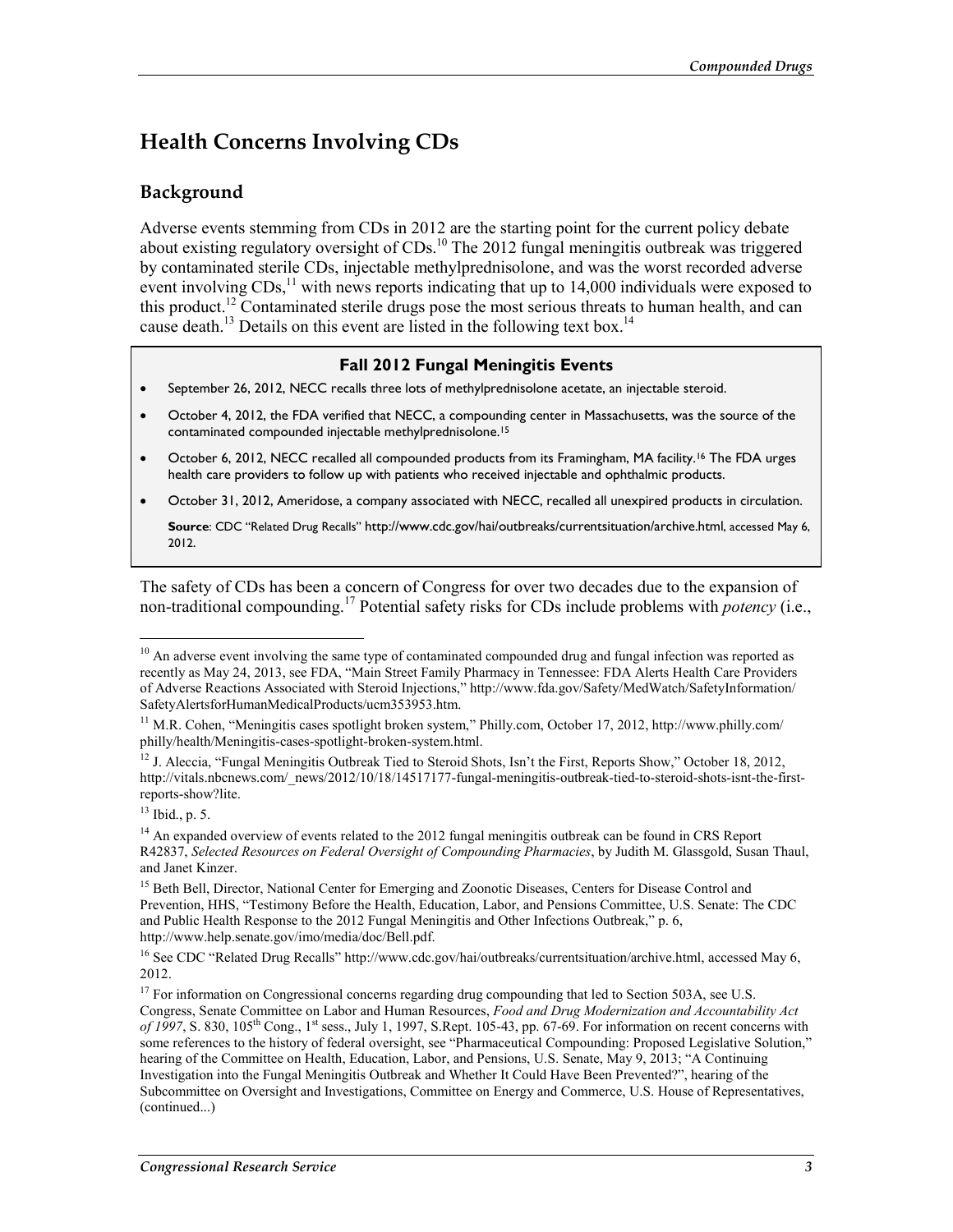the dosage is inaccurate, either too strong or too weak), *purity* (e.g., the drug contains other chemicals that could be harmful), and *contamination* (the drug is contaminated with a bacteria, fungus, or virus). $^{18}$ 

The FDA conducted surveys in 2001 and 2006 to assess identity, strength, quality and purity issues for CDs.  $^{19}$  In a non-random survey of compounded drugs available over the Internet, about one-third (33%) failed analytic testing, mostly regarding potency or uniformity of dosage. In these surveys, the rates of analytic testing failures for compounded drugs were higher than those for commercially-available drugs, where only 2% of drugs failed analytic testing.<sup>20</sup> There is no specific federal or state requirement that an individual CD be tested for potency, purity, and sterility prior to being sold or administered.<sup>21</sup> The compounder of a product may voluntarily perform such tests along with other quality control processes.<sup>22</sup>

Safety issues with CDs also have been found by state pharmacy boards.<sup>23</sup> Certain states have started testing a certain percentage of compounded drugs for non-disciplinary purposes. For example, the State of Missouri Board of Pharmacy initiated a testing program in 2003 for compounded drugs and each year tests a certain number of finished products.<sup>24</sup> Over the course of the testing program, 15% - 25% of the CDs were found to have problems with drug potency, ranging from a sub-potent drug with 0%—no active ingredient present—to a super-potent drug with almost 400% of the prescribed dosage. An inaccurate dose may present a risk of harm to the patient through a risk of toxicity (super-potent) or the risk of ineffective treatment (sub-potency) (see for example, **Table C-1**, years 2010, 2007). 25

<sup>(...</sup>continued)

April 26, 2013; "Pharmacy Compounding: Implications of the 2012 Meningitis Outbreak," hearing of the Committee on Health, Education, Labor, and Pensions, U.S. Senate, November 15, 2012; "The Fungal Meningitis Outbreak: Could It Have Been Prevented?", hearing of the Subcommittee on Oversight and Investigations, Committee on Energy and Commerce, U.S. House of Representatives, November 14, 2012 "Examining State and Federal Oversight to Ensure the Safety and Quality of Drug Compounding."

<sup>18</sup> See US Pharmacopeial Convention-NF, General Chapter <797> Pharmaceutical Compounding – Sterile Preparations and USP-NF <795> Non-Sterile Compounding.

<sup>19</sup> See FDA, "Results" of "Report: Limited FDA Survey of Compounded Drug Products," http://www.fda.gov/Drugs/ GuidanceComplianceRegulatoryInformation/PharmacyCompounding/ucm204237.htm; "Stabilityhttp://www.fda.gov/ Drugs/GuidanceComplianceRegulatoryInformation/PharmacyCompounding/ucm204237.htm.

<sup>&</sup>lt;sup>20</sup> Ibid., and FDA, "Results of Report: Limited FDA Survey of Compounded Drug Products," http://www.fda.gov/ Drugs/GuidanceComplianceRegulatoryInformation/PharmacyCompounding/ucm155725.htm.

<sup>&</sup>lt;sup>21</sup> See National Council of State Legislators, "State Regulation of Compounding Pharmacies," http://www.ncsl.org/ issues-research/health/regulating-compounding-pharmacies.aspx; Statement and response to questions, Janet Woodcock, FDA at a hearing of the Senate Committee on Health, Education, Labor and Pensions, "Pharmaceutical Compounding: Proposed Legislative Solution," May 9, 2013.

<sup>&</sup>lt;sup>22</sup> Pew Charitable Trusts, American Society of Health-System Pharmacists, and American Hospital Association, "Pharmacy Compounding Summit: Summary of a Stakeholder Meeting," February 6, 2013, Washington, DC, p.3.

 $^{23}$  A report from Rep. Markey's office details safety issues brought to state boards and transmitted to that office, see http://markey.house.gov/sites/markey.house.gov/files/documents/Compounding%20Pharmacies%20- %20Compounding%20Risk%20FINAL\_0.pdf.

<sup>&</sup>lt;sup>24</sup> See Missouri Board of Pharmacy annual reports 2006-2011, http://pr.mo.gov/pharmacists-annual-reports.asp.

<sup>25</sup> T. Mullarkey, "Pharmacy Compounding of High-Risk Products and Patient Safety," *American Journal of Health-System Pharmacists*, vol. 66 (Suppl5), (September 1, 2009), p. S9.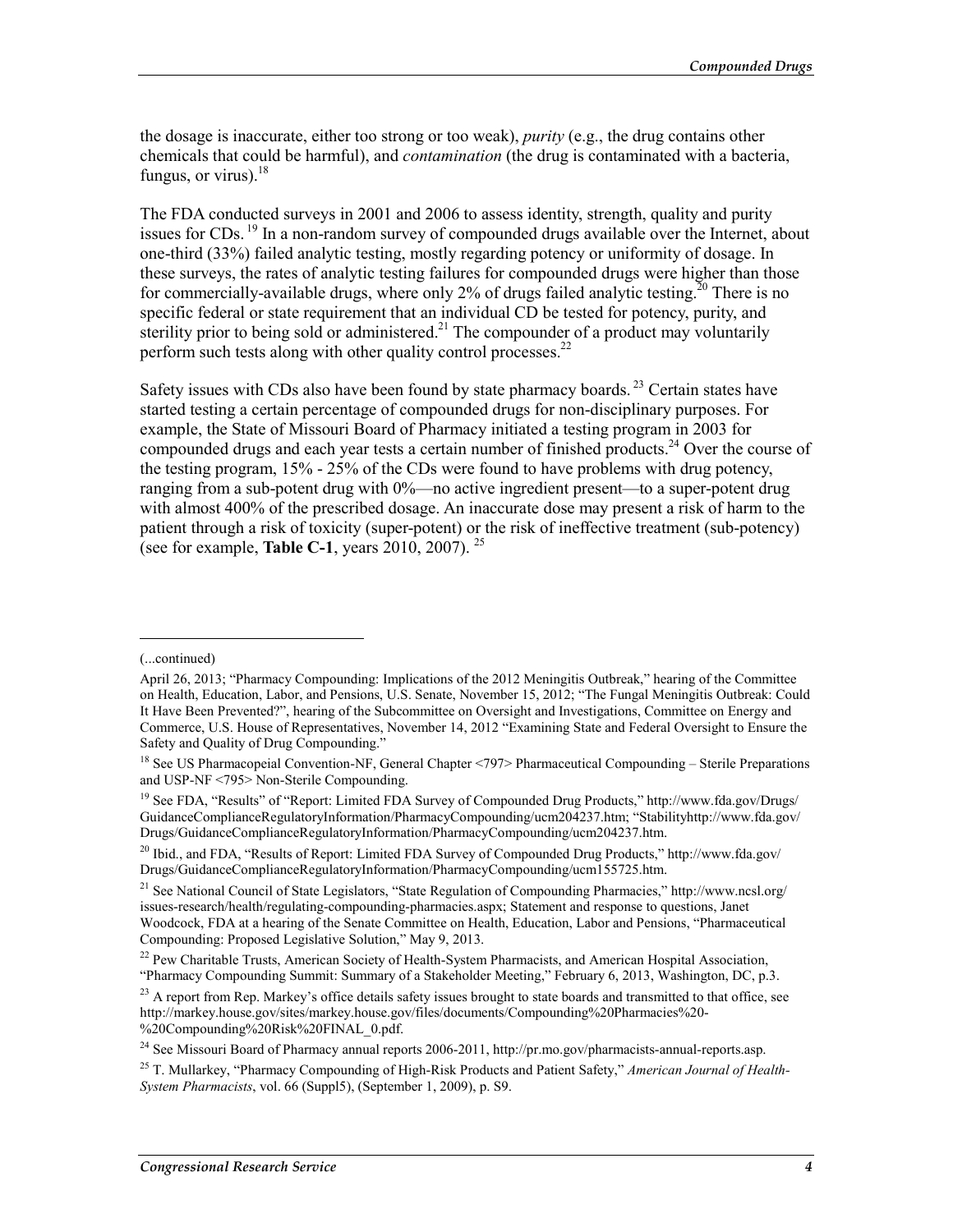The lack of resources to carry out testing of CDs appears to be a problem in several states.<sup>26</sup> For example, a newspaper reported that Texas passed a law to provide for inspections of compounding pharmacies, but did not authorize funds for such purposes until 2007; once funded, testing dropped by two-thirds in 2012 compared to 2010 due to state budget cuts.<sup>27</sup>

#### **Adverse Event Reporting**

<u>.</u>

There is no federal requirement for producers of CDs to report adverse events, so the actual number of individuals harmed by CDs is unknown.<sup>28</sup> Policymakers have had concerns with  $CDs^{29}$ that date back almost two decades;<sup>30</sup> these include reports of contamination of products that should be sterile, sub- or super-potent dosages, and impurities.<sup>31</sup>

**Table C-1** provides a selected compilation of publicly available reports of adverse events involving CDs and other compounded medical products with details about the date, the number of states affected, the number of people affected, mortality (if any), drug involved, condition treated, and other characteristics, such as whether the product was shipped across state lines or was an off-label use.<sup>32</sup> The vast majority of these adverse events involve sterile compounded products.<sup>33</sup> Sterile compounded products include injectable drugs, IV-delivered drugs and solutions,

<sup>28</sup> Statement and response to questions, Janet Woodcock, FDA at a hearing of the Senate Committee on Health, Education, Labor and Pensions, "Pharmaceutical Compounding: Proposed Legislative Solution," May 9, 2013.

<sup>&</sup>lt;sup>26</sup> See discussion of limited state resources in the public meeting: "Framework for Pharmacy Compounding: State and Federal Roles," December 19, 2012, starting on p. 22, http://www.fda.gov/downloads/NewsEvents/ MeetingsConferencesWorkshops/UCM335791.pdf.

<sup>27</sup> E. Dexheimer, "As Pharmacies Face Scrutiny, State Oversight Drops," *Austin Statesman*, November 3, 2012, accessed May 20, 2013. See also, National Association of Boards of Pharmacy, "Texas Board Surveys Pharmacies About Compounding Practices, Will Seek Legislative Support for Additional Inspectors," http://www.nabp.net/news/ texas-board-surveys-pharmacies-about-compounding-practices-will-seek-legislative-support-for-additional-inspectors, accessed May 20, 2013.

<sup>29</sup> U.S. General Accounting Office, *Prescription Drugs: State and Federal Oversight of Drug Compounding by Pharmacies*, 04-195T, September 23, 2003, http://www.gao.gov/products/GAO-04-195T.

<sup>&</sup>lt;sup>30</sup> Information on these concerns can be found on FDA webpages of adverse events, warning letters, manufacturer recall notices, and in professional journals. See section: "Articles from Legal, Professional, and Scientific Journals" in CRS Report R42837, *Selected Resources on Federal Oversight of Compounding Pharmacies*, by Judith M. Glassgold, Susan Thaul, and Janet Kinzer; and FDA, "Results" of "Report: Limited FDA Survey of Compounded Drug Products," http://www.fda.gov/Drugs/GuidanceComplianceRegulatoryInformation/PharmacyCompounding/ucm155725.htm.

<sup>31</sup> For a selected group of resources see CRS Report R42837, *Selected Resources on Federal Oversight of Compounding Pharmacies*, by Judith M. Glassgold, Susan Thaul, and Janet Kinzer; also, FDA "Pharmacy Compounding," http://www.fda.gov/Drugs/GuidanceComplianceRegulatoryInformation/PharmacyCompounding/ default.htm; and FDA, "Introduction: 2006 Limited FDA Survey of Compounded Drug Products," http://www.fda.gov/ Drugs/GuidanceComplianceRegulatoryInformation/PharmacyCompounding/ucm204237.htm.

<sup>&</sup>lt;sup>32</sup> Off-label use of a prescription drug or device refers to the ability of licensed health care providers to prescribe or use the drug for indications, conditions, patients, dosages or routes of administration not yet evaluated and approved by the FDA as part of a new drug approval application.

 $33$  Sterile compounding differs from non-sterile compounding. When compounding exclusively with sterile ingredients, sterility must be maintained in all phases of production; when compounding with non-sterile ingredients, sterility must be achieved for the finished product. These processes require special equipment, facilities, and personnel training. See T. Mullarkey, "Pharmacy Compounding of High-Risk Products and Patient Safety," *American Journal of Health-System Pharmacists*, vol. 66 (Suppl5), (September 1, 2009), p. s5; see USP-NF, "General Chapter <797>

Pharmaceutical Compounding – Sterile Preparations," http://www.usp.org/store/products-services/usp-compounding.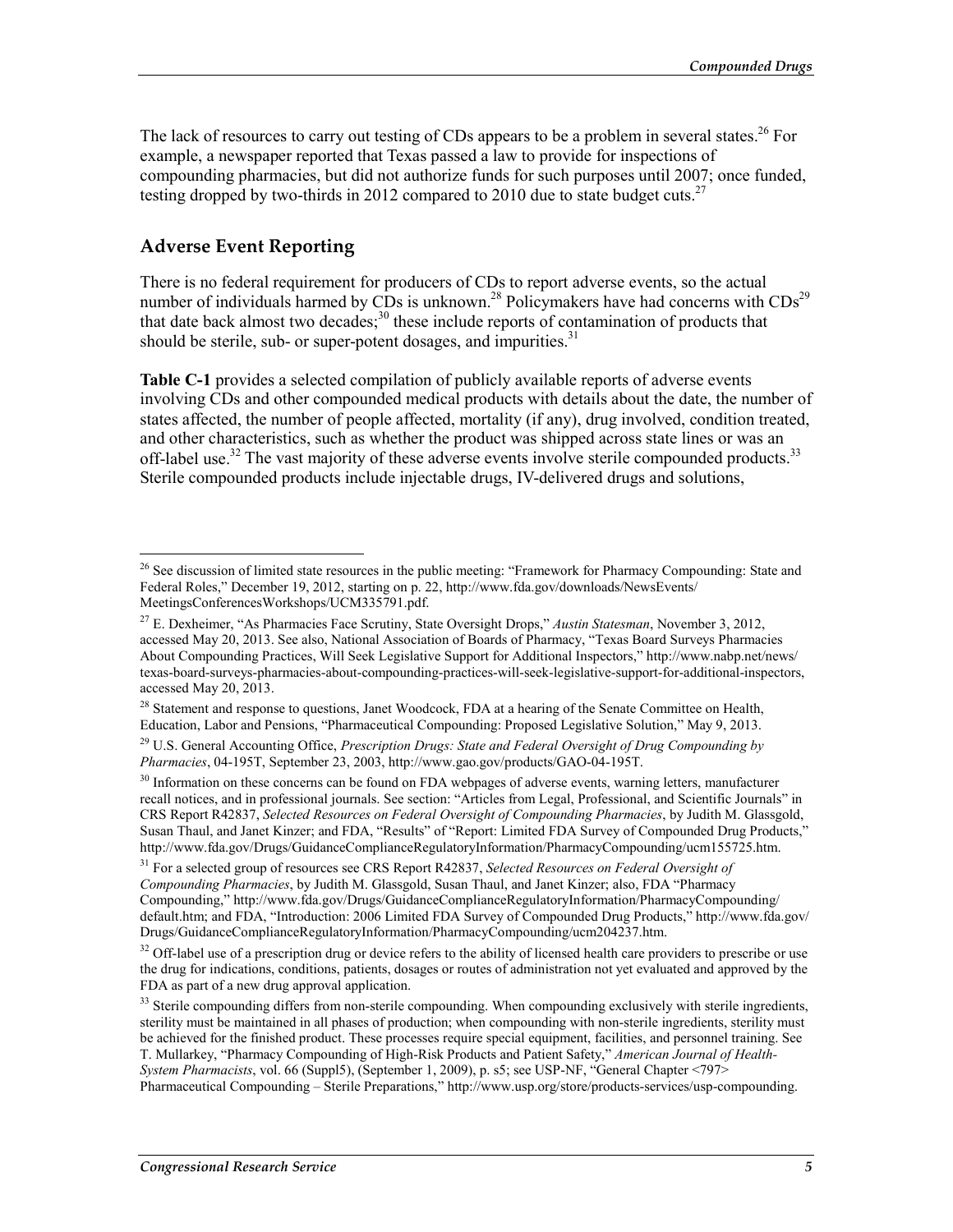inhalation drugs, and parenteral nutrition that are administered directly into the body and must be sterile to assure patient safety.<sup>34</sup>

There is no specific federal requirement for the reporting of adverse events with CDs; so that this information is by nature selective and cannot be used to draw inferences about the overall risks of CDs. Reports of incidents with CDs that do not rise to adverse events are excluded from the table.35 **Table C-1** also includes other characteristics of CDs, including where it was evident that CDs were shipped across state lines, an element of non-traditional compounding and high-volume facilities, whether CD were prescribed for off-label uses, and whether a drug shortage was in effect. For example, a shortage of generic preservative-free methylprednisolone was reported by some sources prior to the 2012 fungal meningitis outbreak, which was caused by compounded versions of that drug. $36$ 

The 2012 fungal meningitis outbreak led to greater scrutiny by federal and state authorities of sterile  $CDS$ <sup>37</sup> In 2013, FDA and state authorities inspected certain facilities that produce sterile CDs and found a variety of safety concerns.<sup>38</sup> Later, some, but not all, of these compounders issued product recalls due to sterility concerns.<sup>39</sup> The next adverse event linked to a nontraditional compounding pharmacy occurred on May 24, 2013, when the FDA reported infections linked to contaminated sterile injectables; on May 28, 2013, the compounder recalled certain sterile products.<sup>40</sup> Recalls of sterile CDs for 2013 are listed in the following text box.<sup>41</sup>

<sup>36</sup> In early 2012, Hospira was listed on the FDA shortages website as discontinuing methylprednisolone: http://www.fda.gov/drugs/drugsafety/drugshortages/ucm050794.htm. Another site reports a shortage of methylprednisolone in May 2012, http://eraycollins.blogspot.com/2012/05/shortage-of-injectable.html; and K. Kindy, L.H. Sun, and A. Crites, "Compounding pharmacies have been linked to deaths, illnesses, and safety failures for years," *Washington Post*, February 7, 2013, http://articles.washingtonpost.com/2013-02-07/national/36970682\_1\_medicationsfor-individual-patients-massachusetts-pharmacy-meningitis-outbreak.

<sup>&</sup>lt;sup>34</sup> E. S. Kastango, American Society of Health-System Pharmacists, "The ASHP Discussion Guide for Compounding Sterile Preparations," http://www.ashp.org/s\_ashp/docs/files/HACC\_797guide.pdf.

<sup>&</sup>lt;sup>35</sup> Some reports included concerns with products, but no adverse events. See for instance, M.P. Goldman, "Sodium Tetradecyl Sulfate for Sclerotherapy Treatment of Veins: Is Compounded Pharmacy Solution Safe?" *American Society for Dermatologic Surgery,* vol. 30, pp. 1454-1456; K. Hundley, "Lincare Pharmacy Runs Afoul of Missouri Regulators," St. Petersburg Times, April 18, 2003; S. Sellars and W.H. Utian, "Pharmacy Compounding Primer for Physicians: Prescriber Beware, " *Drugs*, vol. 72, no. 16, pp. 2043-2050.

 $37$  See Testimony of Margaret Hamburg at a hearing of the Subcommittee on Oversight and Investigations, Committee on Energy and Commerce, U.S. House of Representatives, "A Continuing Investigation into the Fungal Meningitis Outbreak and Whether It Could Have Been Prevented?", April 26, 2013.

<sup>38</sup> FDA, 2013 Inspections, http://www.fda.gov/AboutFDA/CentersOffices/

OfficeofGlobalRegulatoryOperationsandPolicy/ORA/ORAElectronicReadingRoom/ucm340853.htm, accessed May 6, 2012 and http://www.fda.gov/Safety/Recalls/default.htm, accessed May 6, 2012.

 $39$  Ibid.

<sup>40</sup> See FDA, http://www.fda.gov/Safety/MedWatch/SafetyInformation/SafetyAlertsforHumanMedicalProducts/ ucm353953.htm.

<sup>&</sup>lt;sup>41</sup> This list of recalled CD is current as of May 31, 2013. Additional notices can be found at http://www.fda.gov/Safety/ MedWatch/default.htm.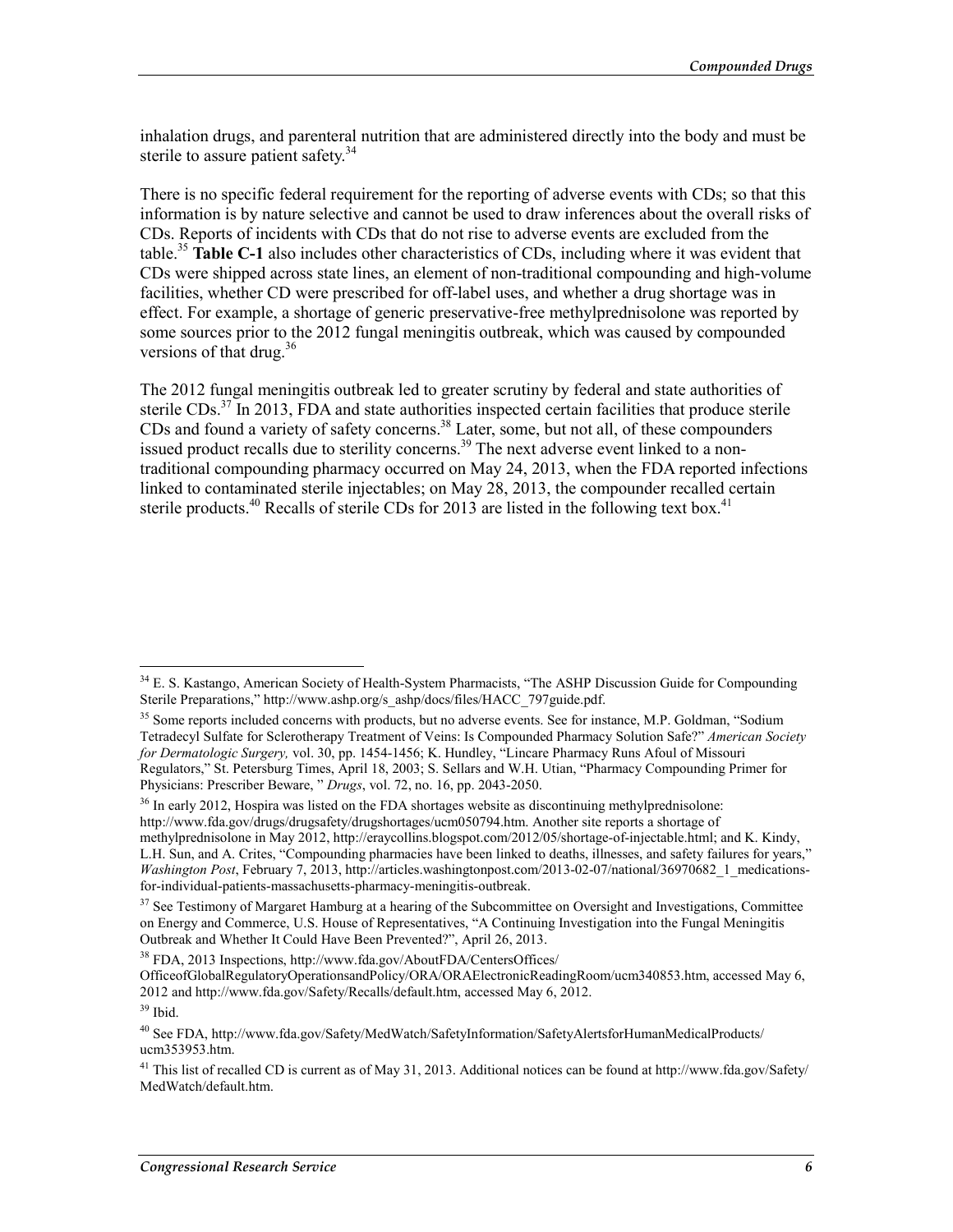#### **2013 Manufacturer Recalls of Sterile CDs** As of May 31, 2013

- On May 29, 2013, Lowlite Investments (doing business as Olympia Pharmacy) announced a voluntary multi-state recall of all sterile drug products supplied to patients and offices of licensed medical professionals with a use by date of September 25, 2013, or earlier. The recall is being initiated due to concerns associated with prior quality control procedures that impacted sterility assurance. No adverse events had been reported as of the date of the recall.42
- On May 24, 2013, the FDA posted a notice that the CDC, the Tennessee Board of Pharmacy and the FDA were investigating reports of seven adverse events associated with compounded preservative-free methylprednisolone injections compounded by Main Street Family Pharmacy, LLC. These reports link infections, one of which is fungal in nature.43 On May 28, 2013, Main Street Family Pharmacy, LLC recalled all sterile products with a use by date on or before November 20, 2013.44
- On May 15, 2013, the FDA announced that Pentec Health, Inc. initiated a recall of nutritional prescriptions for renal patient due to a lack of sterility assurance. No adverse events had been reported as of the date of recall.45
- On May 6, 2013, the FDA alerted health care providers of concerns regarding sterility assurance for sterile drugs produced and distributed by the Compounding Shop. The FDA reports that the Compounding Shop is in the process of recalling products. No adverse events had been reported as of the date of recall.<sup>46</sup>
- On April 22, 2013, Nora Apothecary and Alternative Medicine recalled all lots of sterile compounded products produced on or before April 19, 2013 due to the lack of sterility assurance and concerns associated with the quality control processes. No adverse events had been reported as of the date of recall.<sup>47</sup>
- On April 17, 2013, Balanced Solutions Compounding Pharmacy (Balanced Solutions), a division of Axium Healthcare Pharmacy, Inc., of Lake Mary, FL, recalled all lots of its sterile non-expired drug products due to a lack of sterility assurances associated with the quality control processes. No adverse incidents had been reported as of the date of recall.48
- On April 15, 2013, NuVision Pharmacy recalled all lots of all compounded lyophilized products due to sterility assurance concerns. No adverse events had been reported as of the date of recall.49 On May 18, 2013, the FDA expanded its alert to health care providers to all sterile drug products made and distributed by NuVision.<sup>50</sup>
- On April 15, 2013, ApothéCure, Inc. recalled all lots of all sterile products compounded, repackaged, and distributed by Apothécure, Inc. due to sterility assurance concerns. No adverse events had been reported as of the date of recall.<sup>51</sup>
- On April 05, 2013, Green Valley Drugs recalled all lots of all sterile products compounded, repackaged, and distributed by the firm due to quality control concerns. No adverse events had been reported as of the date of recall.52

<u>.</u>

<sup>&</sup>lt;sup>42</sup> See FDA, http://www.fda.gov/Safety/Recalls/ucm354450.htm.

<sup>43</sup> See FDA, http://www.fda.gov/Safety/MedWatch/SafetyInformation/SafetyAlertsforHumanMedicalProducts/ ucm353953.htm.

<sup>44</sup> See FDA, http://www.fda.gov/Safety/Recalls/ucm354182.htm?source=govdelivery.

<sup>45</sup> See FDA http://www.fda.gov/Safety/MedWatch/SafetyInformation/SafetyAlertsforHumanMedicalProducts/ ucm352939.htm.

<sup>46</sup> See FDA http://www.fda.gov/Safety/Recalls/ucm351841.htm.

<sup>47</sup> See http://www.fda.gov/Safety/Recalls/ucm349040.htm.

<sup>48</sup> See http://www.fda.gov/Safety/Recalls/ucm348723.htm.

<sup>49</sup> See FDA Recalls: http://www.fda.gov/Safety/Recalls/ucm348095.htm.

<sup>&</sup>lt;sup>50</sup> See FDA http://www.fda.gov/Safety/MedWatch/SafetyInformation/SafetyAlertsforHumanMedicalProducts/ ucm352949.htm?source=govdelivery.

<sup>51</sup> See FDA Recalls: http://www.fda.gov/Safety/Recalls/ucm348094.htm.

<sup>52</sup> See FDA Recalls: http://www.fda.gov/Safety/Recalls/ucm347559.htm.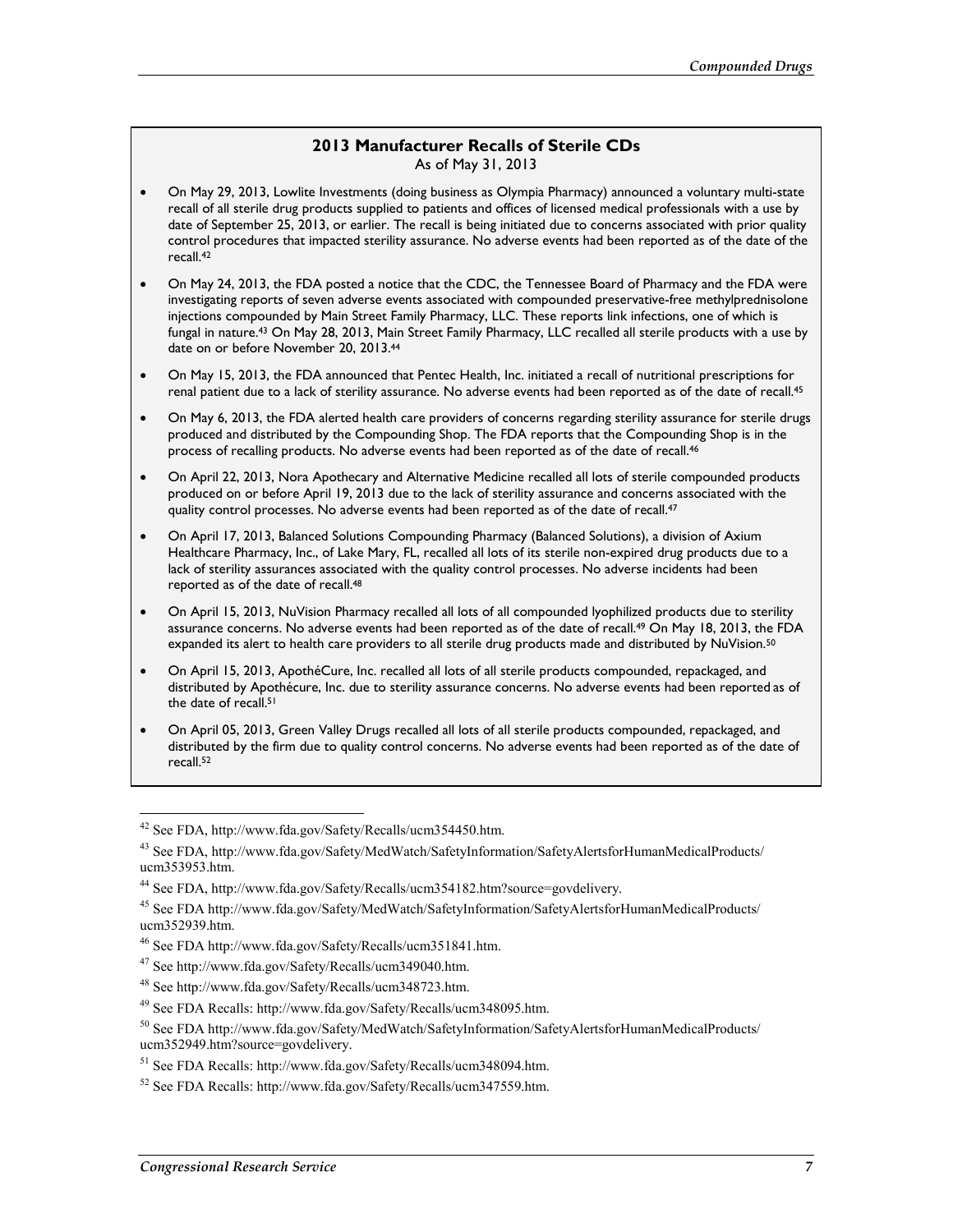- On March 25, 2013, state regulators halted production of sterile products made by Pallimed, a compounding pharmacy, and requested a recall of all sterile products.53 Pallimed issued such a recall March 26, 2013. No adverse events had been reported as of the date of recall.<sup>54</sup>
- On March 20, 2013, Clinical Specialties Compounding Pharmacy recalled all sterile products repackaged and distributed due to the company's lack of confidence in product sterility.55 This followed a recall on March 18, 2013, of Avastin compounded for ophthalmic use. No adverse events had been reported as of the date of recall.56
- On March 17, 2013, Med Prep recalled all lots of its compounded drugs due to mold contamination.57 This followed the recall of a single product line on March 16, 2013. No adverse events had been reported as of the date of recall.<sup>58</sup>

### **Traditional Compounding**

Traditional compounding is a process where a pharmacist or a physician "combines, mixes, or alters ingredients to create a medication tailored to the needs of an individual patient"<sup>59</sup> in response to a prescription from a health care provider. CDs can include different formulations of drugs (e.g., liquid instead of tablet), doses, and certain ingredients (e.g., allergen-free, dye-free). <sup>60</sup> This report will use the phrase "traditional compounding" to reference the historical use of the term compounding.

CDs can provide patients drugs tailored to their individual health needs. The benefits of traditional compounding include (1) providing individualized drugs when commercially-produced drugs do not meet the health requirements of an individual patient; and (2) maintaining access to certain prescription drugs that are not commercially available due to shortages, unavailability, or discontinuation, among other factors.<sup>61</sup>

The number of CDs made cannot be determined due to the lack of publicly available information.<sup>62</sup> Currently no federal reporting requirement exists for producers of CDs with respect to their compounding activities. $63$  The most recent attempt to assess the number of CDs

<u>.</u>

<sup>53</sup> C. Conaboy and K. Lazar, "State Halts Drug Production at Woburn Pharmacy," *Boston Globe*, March 24, 2013, http://bostonglobe.com/lifestyle/health-wellness/2013/03/25/woburn-compounding-pharmacy-issues-recall-sterileproducts/j7QDTvv5WIHO1FU8W6mNGP/story.html.

<sup>54</sup> See FDA http://www.fda.gov/Drugs/DrugSafety/DrugRecalls/.

<sup>55</sup> See FDA "Recall – Firm Press Release", http://www.fda.gov/Safety/Recalls/ucm344786.htm?source=govdelivery.

<sup>56</sup> See FDA Recalls http://www.fda.gov/Safety/Recalls/ucm344377.htm.

<sup>57</sup> FDA, "Medprep Consulting Inc. Announces Voluntary Nationwide Recall of all Lots of all Compounded Products Due to Potential Mold Contamination," March 17, 2013, http://www.fda.gov/Safety/Recalls/ucm344787.htm.

<sup>58</sup> See FDA Recall: http://www.fda.gov/Safety/Recalls/ucm344189.htm.

<sup>59 &</sup>quot;Thompson v. Western States," 535 U.S. 357 at 360-361.

 $60$  Ibid.

<sup>61</sup> Ibid., p. 361. Cost may be a factor in certain circumstances, see D. J. DeNoon, reviewed by L.J. Martin, "FDA: Pharmacies Can Still Make Preterm Birth Drug," http://www.webmd.com/baby/news/20110330/fda-generic-makenaok; and "FDA Statement on Makena" http://www.fda.gov/NewsEvents/Newsroom/PressAnnouncements/ ucm279098.htm.

 $62$  Statement and response to questions, Janet Woodcock, FDA at a hearing of the Senate Committee on Health, Education, Labor and Pensions, "Pharmaceutical Compounding: Proposed Legislative Solution," May 9, 2013.

 $63$  Comments of Margaret Hamburg, Commissioner of Food and Drugs, FDA, transcript of public meeting "Framework" for Pharmacy Compounding: State and Federal Roles," December 19, 2012.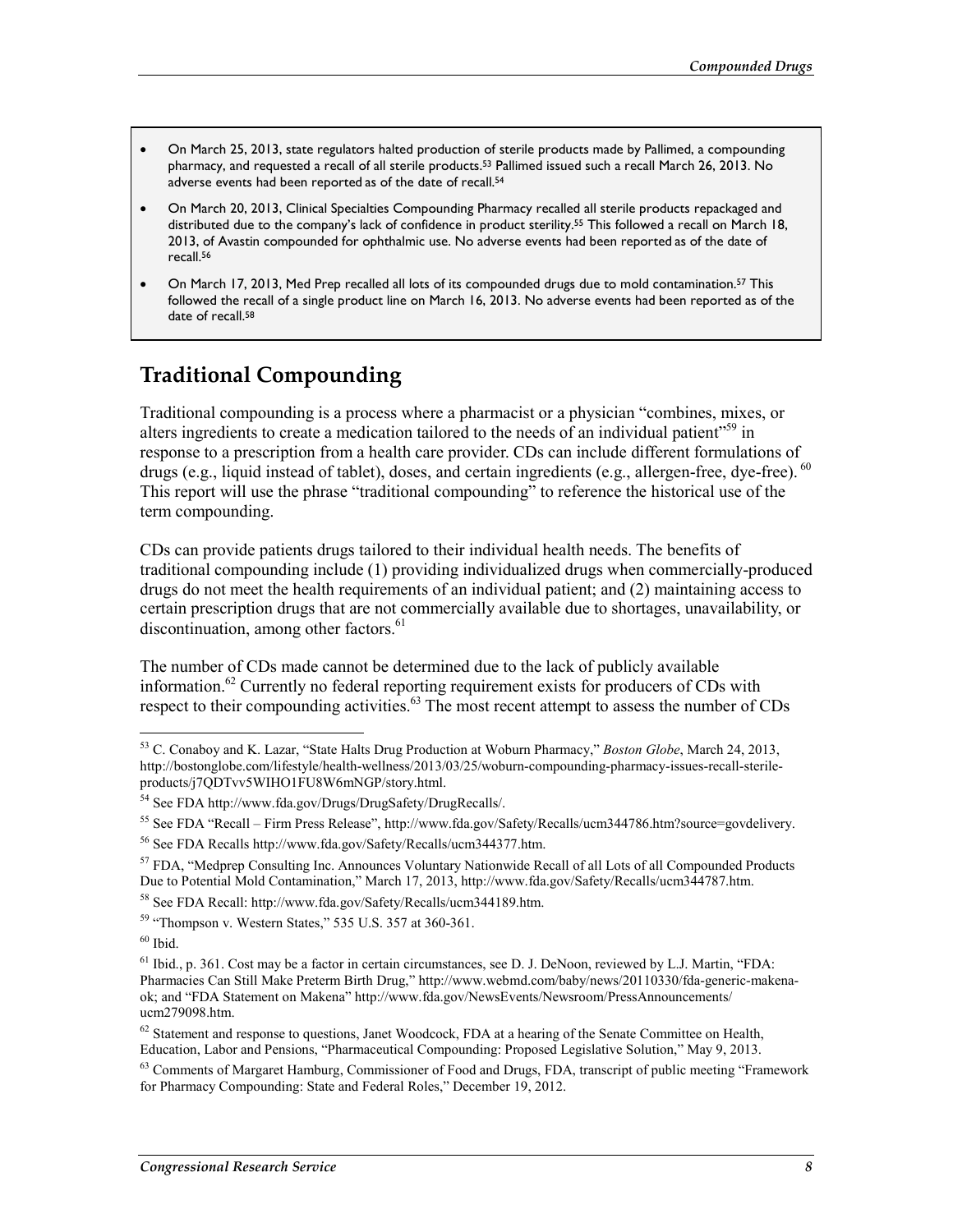was through a survey commissioned by the FDA in 2001. This report estimated that 650 pharmacies filled about 13 million prescriptions for compounded prescription drugs per year.<sup>64</sup> Some stakeholders estimate that anywhere from 1-5% of all prescriptions filled annually are for  $CDs<sub>1</sub><sup>65</sup>$  but the basis of this information cannot be verified.  $66$ 

There is also no publicly available information on the types of CDs made, for instance, the percentage of CDs that include dosage, formulation, or ingredient alterations, or that are produced in response to shortages of commercially-manufactured drugs. The lack of information on the current scope of compounding presents challenges for public health authorities and policy makers.

Pharmacists, or technicians supervised by a licensed pharmacist, and physicians can produce CDs.67 Compounding is part of the standard practice of pharmacy and is within the scope of state licensure of pharmacists and pharmacies.<sup>68</sup> The number of pharmacists engaged in compounding on a regular basis is difficult to evaluate due to a lack of publicly available information.<sup>69</sup> The most recent attempt to survey pharmacists, commissioned by the FDA, found that the majority of compounded prescriptions are filled by a small number of pharmacies, and for some, CDs are the majority of their business.70 Others provide different estimates. Janet Woodcock, Director of the FDA Center for Drug Evaluation and Research (CDER), stated in a recent interview that 28,000 pharmacies compound drugs nationwide.<sup>71</sup> The American Pharmacists Association (APhA), a trade association of pharmacists, reports that there are 7,500 pharmacies in the United States that specialize in compounding.<sup>72</sup> The International Academy of Compounding Pharmacies, a trade

<sup>&</sup>lt;sup>64</sup> Testimony of Steven Galson, FDA, at a hearing of the Senate Committee on Health, Education, Labor, and Pensions, 108<sup>th</sup> Congress, 1<sup>st</sup> Session, October 22, 2003, "Examining State and Federal Oversight to Ensure the Safety and Quality of Drug Compounding."

<sup>&</sup>lt;sup>65</sup> Since close to 4 billion prescriptions are filled annually in the United States, this percentage would yield a range of 40-200 million CDs annually.

<sup>66</sup> P. M. Barrett, "America's Shadow Pharmacies," *Bloomberg Businessweek*, November 14, 2012; and Denise Grady, Sabrina Tavernise, and Andrew Pollack, "In a Drug Linked to a Deadly Meningitis Outbreak, a Question of Oversight," *New York Times*, October 4, 2012, http://www.nytimes.com/2012/10/05/health/news-analysis-a-question-of-oversighton-compounding-pharmacies.html. Another estimate of 30-50 million annually is from the FDA, see Testimony of Steven Galson, FDA, at a hearing of the Senate Committee on Health, Education, Labor, and Pensions, 108th Congress, 1<sup>st</sup> Session, October 22, 2003, "Examining State and Federal Oversight to Ensure the Safety and Quality of Drug Compounding."

 $67$  States license health care professionals. The scope of permitted activities of pharmacy professionals is largely determined by state law. For an example of a job description for a compounding professional, see http://www.wedgewoodpharmacy.com/jobs/pharmacy-technician-general-compounding.html, accessed April 1, 2013.

<sup>68</sup> National Council of State Legislators, "State Regulation of Compounding Pharmacies," http://www.ncsl.org/issuesresearch/health/regulating-compounding-pharmacies.aspx. Telephone conversation between the author and Joe Cabaleiro, Executive Director, Pharmacy Compounding Accreditation Board, January 4, 2013; and, see American Pharmacists Association, "Frequently Asked Questions about Pharmaceutical Compounding,"

http://www.pharmacist.com/frequently-asked-questions-about-pharmaceutical-compounding, accessed May 20, 2013.

<sup>69</sup> Pew Charitable Trusts, American Society of Health-System Pharmacists, and American Hospital Association, "Pharmacy Compounding Summit: Summary of a Stakeholder Meeting," February 6, 2013, Washington DC.

 $70$  Steven Galson, FDA, at a hearing of the Senate Committee on Health, Education, Labor, and Pensions,  $108<sup>th</sup>$ Congress, 1<sup>st</sup> Session, October 22, 2003, "Examining State and Federal Oversight to Ensure the Safety and Quality of Drug Compounding." The FDA provided limited information on this study, so its reliability cannot be assessed.

<sup>&</sup>lt;sup>71</sup> See J. Woodcock interview with an industry newsletter, Pharmalot: http://www.lawofcompoundingmedications.com/ 2013/04/during-pharmalot-interview-fda.html*.*

<sup>72</sup> See http://www.pharmacist.com/compounding-just-the-facts.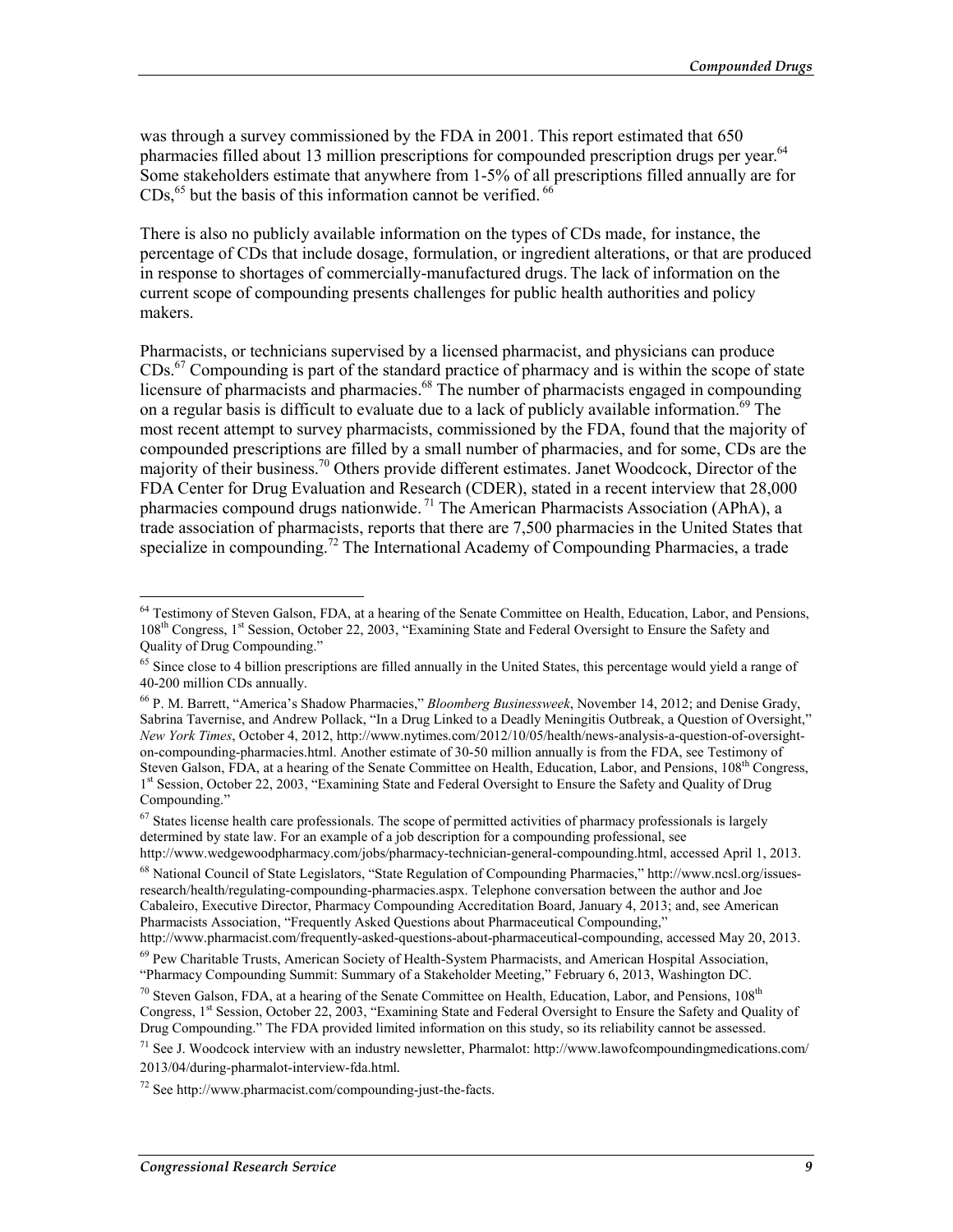association representing the compounding profession, has  $2,700$  members.<sup>73</sup> As of January, 2013 there were 163 pharmacies in the United States accredited by the Pharmacy Compounding Accreditation Board, which offers a voluntary accreditation process for compounding pharmacies. $44$ 

Existing sources of publicly available information on specific CD products include those listed by compounding pharmacies on their websites,<sup>75</sup> products described by professional associations,<sup>76</sup> products mentioned in scientific journals, and on CDC and FDA websites due to warning and other notices.<sup>77</sup> These CDs include, among others, drugs for: pain management (including alternate delivery, combined medications, dosage variations), hormone replacement therapies for women (including bioidentical hormones) and men (e.g., testosterone), men's and women's health, sports medicine, weight-loss, dental care, veterinary care, pediatric patients, and hospice care.<sup>78</sup> Some compounded products include items advertised as treatments for Autism/ADHD,<sup>79</sup> "adrenal fatigue," $80$  or fat-elimination; $81$  the FDA and others have raised questions regarding these claims  $82$ 

### **Non-Traditional Compounding**

<u>.</u>

As noted earlier, some enterprises have engaged in certain activities not traditionally associated with compounding, but have asserted that these activities should be considered compounding. $83$ 

<sup>76</sup> Statement of K. Thompson, American Society of Health-System Pharmacists, hearing of Committee on Health, Education, Labor, and Pensions, U.S. Senate, November 12, 2012, http://www.help.senate.gov/imo/media/doc/ Thompson7.pdf.

77 FDA Actions, http://www.fda.gov/Drugs/GuidanceComplianceRegulatoryInformation/PharmacyCompounding/ #compliance See list of resources in CRS Report R42837, *Selected Resources on Federal Oversight of Compounding Pharmacies*, by Judith M. Glassgold, Susan Thaul, and Janet Kinzer for examples of medical and scientific journals and FDA resources.

78 For more information, see the following compounding pharmacies' websites: http://www.pccarx.com/join-pcca/; http://www.moorespharmacy.com/testimonials.htm; and http://www.hotzehwc.com/en-US/Treatment-Programs/ FAQ.aspx.

80 For example, see the following compounding pharmacy http://www.hotzehwc.com/en-US/Treatment-Programs/ Adrenal-Fatigue.aspx.

<sup>81</sup> In some instances the FDA has issued warning letters to compounding pharmacies regarding the claims of these products. For example, see FDA, "FDA Issues Warning Letters for Drugs Promoted in Fat Elimination Procedure," press release, April 7, 2010, http://www.fda.gov/NewsEvents/Newsroom/PressAnnouncements/2010/ucm207453.htm.

82 "FDA Warns Marketers of Unapproved 'Chelation' Drugs, http://www.fda.gov/ForConsumers/ConsumerUpdates/ ucm229358.htm; FDA Warning Letter CIN-10-94106-12, Libido Edge Labs, LLC, 06/10/2010; R. Sood et al., "Counseling Postmenopausal Women About Bio-Identical Hormones: Discussion Point 10: Adrenal Fatigue Does Not Mean Adrenal Insufficiency," *Journal of the Board of Family Medicine*, vol. 24, no. 2, (2011), pp. 202-210;

83 See for instance, objections by compounding pharmacies to FDA regulation, including *Medical Ctr. Pharm.,* 536 (continued...)

 $^{73}$  See the International Academy of Compounding Pharmacies website, http://www.iacprx.org.

<sup>&</sup>lt;sup>74</sup> Telephone conversation between the author and Joe Cabaleiro, Executive Director, Pharmacy Compounding Accreditation Board, January 4, 2013.

<sup>&</sup>lt;sup>75</sup> Products provided by compounding pharmacies can be found on websites generated by standard searches of the web with keywords such as "compounding pharmacies." Further, the website of the Pharmacy Compounding Accreditation Board, a private non-profit organization that accredits compounding pharmacies has a list of accredited compounding pharmacies, http://www.pcab.org/. A list of products provided by compounded pharmacies can be found on the websites of accredited members, see for instance, CarePro Compounding. http://www.careprohs.com/pharmacies/ compounding/ or A & O pharmacy, http://www.aopharmacy.com/compounding.html.

<sup>79</sup> For example, see the following compounding pharmacy website: http://www.myvillagegreen.com/compoundingpharmacy/.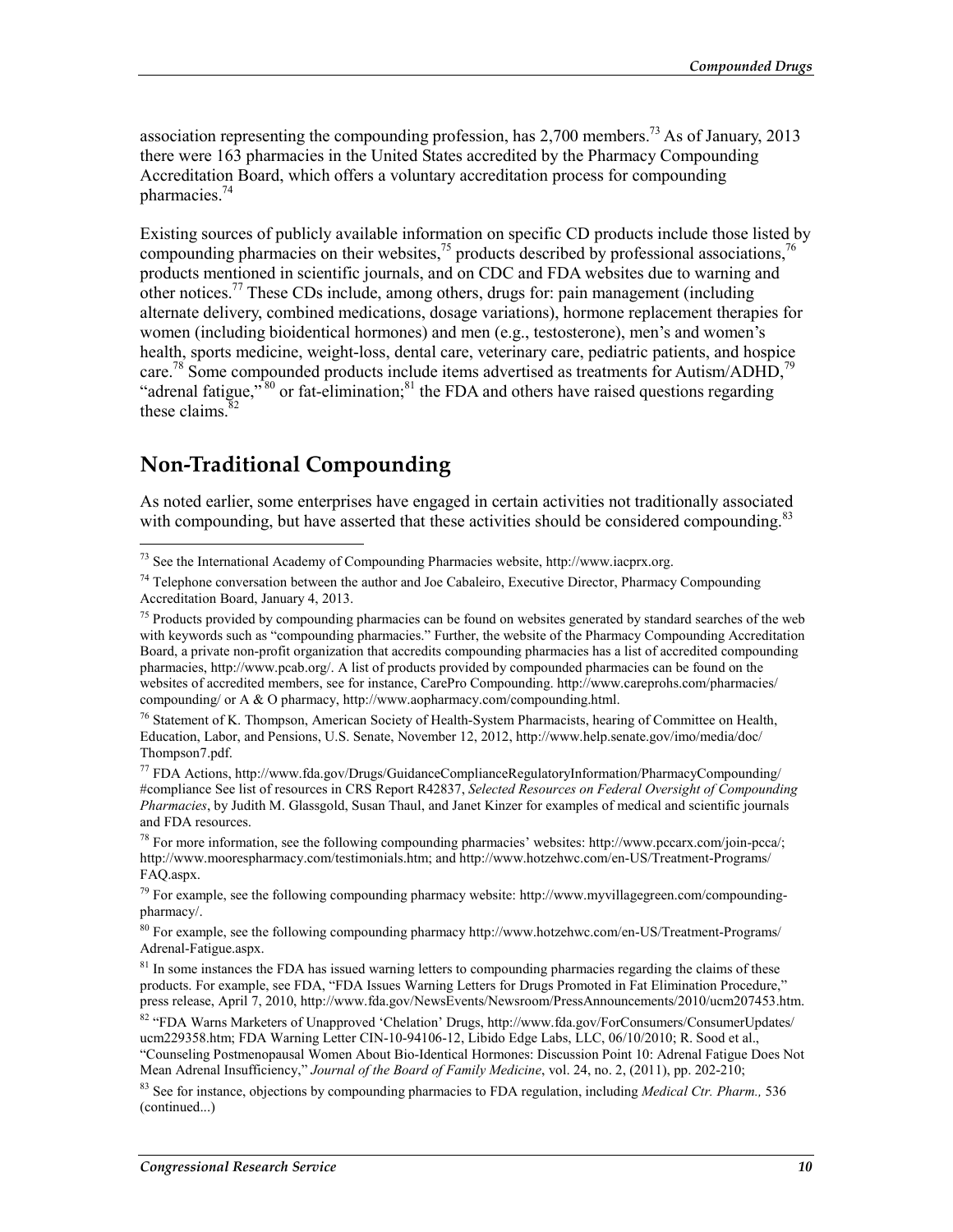Such activities include the large-scale production of drugs to ease certain drug shortages, to meet outsourcing needs of hospitals and to supply physician-administered drugs.<sup>84</sup> Non-traditional compounders make a variety of products, including sterile injectables, parenteral nutrition, and drugs on the FDA shortage list.<sup>85</sup> Sterile injectable CDs include epidurals (for childbirth and pain management), nerve-blocking agents, drugs for pain management, and antibiotics.<sup>86</sup> Individuals might receive these products in a hospital, doctor's office, or other medical facility as a medication, an IV solution or nutrition.

Some non-traditional compounders have large numbers of customers. For example, PharMedium, a large scale compounder, reported 2,300 hospital customers for a variety of compounded products.<sup>87</sup> NECC, the compounder involved in the fungal meningitis outbreak of 2012, was listed on a FDA website as having over 20,000 customers, including physicians, clinics, and hospitals.<sup>88</sup>

## **Existing Regulatory Oversight**

Drug compounding has historically been the focus of state governments through their regulation of pharmacies. Recently questions have arisen regarding the extent the federal government can regulate the practice of compounding through the FFDCA. This section discusses federal and state authorities, as well as industry self-regulation.

### **Federal Authorities89**

Federal authority over compounding largely stems from the Federal Food Drug and Cosmetics Act (FFDCA), enacted in 1938, and its subsequent amendments, including the Food and Drug Administration Modernization Act (FDAMA) of 1997, which added compounding-specific

<sup>(...</sup>continued)

F.3d and *Franck's Lab*, 816 F. Supp. 2d.

<sup>&</sup>lt;sup>84</sup> The term "non-traditional" compounding is found in a number of sources: Comments of Margaret Hamburg, Commissioner of Food and Drugs, FDA, transcript of public meeting "Framework for Pharmacy Compounding: State and Federal Roles," December 19, 2012); Office of the Inspector General, *Memorandum Report: High-Risk Compounded Sterile Preparations and Outsourcing by Hospitals that Use Them*, Department of Health and Human Services, OEI-01-13-00150, Washington, DC, April 1, 2013. Another term used for this activity is "compounding manufacturing" (Source: S. 959 introduced by Senator Harkin and passed out of Committee by the Senate Committee on Health, Education, Labor and Pensions circulated in the 113<sup>th</sup> Congress).

<sup>&</sup>lt;sup>85</sup> Parenteral nutrition is IV administered nutrition, which bypasses the digestive tract.

<sup>86</sup> See PharMedium, "Compounding Services," http://www.pharmedium.com/compounding/index.html, accessed May 20, 2013.

<sup>87</sup> Pew Charitable Trusts, American Society of Health-System Pharmacists, and American Hospital Association, "Pharmacy Compounding Summit: Summary of a Stakeholder Meeting," February 6, 2013, Washington DC, p. 7.

<sup>88</sup> See FDA http://www.fda.gov/downloads/Drugs/DrugSafety/FungalMeningitis/UCM325466.pdf, accessed May 20, 2013.

<sup>89</sup> Unless otherwise noted this section is based on CRS Report R43038, *Federal Authority to Regulate the Compounding of Human Drugs*, by Andrew Nolan. For more information, see CRS Report R43038, *Federal Authority to Regulate the Compounding of Human Drugs*, by Andrew Nolan, and CRS Report R40503, *FDA's Authority to Regulate Drug Compounding: A Legal Analysis*, by Jennifer Staman.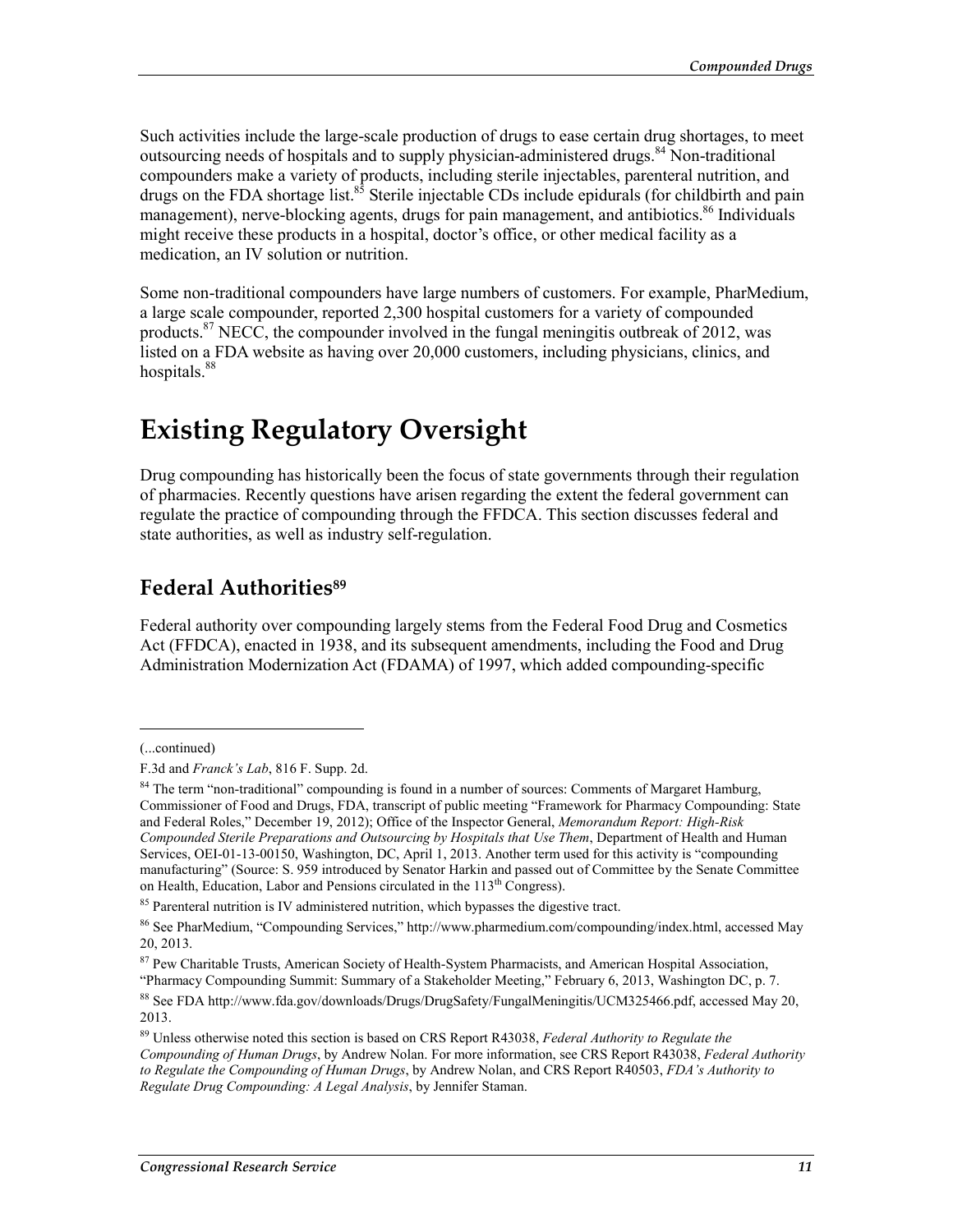provisions to the FFDCA in Section 503A. Litigation over Section 503A's advertising provisions has created doubt, however, over the legal effect of FDAMA's compounding provisions.<sup>90</sup>

The precise limit to federal authority with respect to drug compounding remains uncertain as the federal authority to regulate traditional drug compounding has been discussed by very few courts, and each court that has approached the issue did so from a unique factual setting that colored the eventual outcome of the case.<sup>91</sup> Courts appear to agree that the federal government can regulate compounding activity that is akin to manufacturing (i.e., non-traditional compounding), and courts have afforded deference to the FDA's interpretation of when a compounder is acting like a manufacturer, which appears to be within the FDA's discretion.<sup>92</sup> However, there is not a brightline distinction between behaviors that are "akin to manufacturing" and those of a traditional compounding pharmacy. As a result, uncertainty remains regarding the possible limits to the FDA's current authority to regulate traditional compounding practices.

Even assuming that FDA has the authority to regulate traditional compounding, as a matter of policy, the FDA has generally declined to test the current limits of its authority to regulate compounding, preferring instead to defer to state governments with respect to the regulation of "traditional compounding."93

#### **State Authorities**

Traditional compounding is a component of the practice of pharmacy and has typically been regulated by the states as "part of their regulation of pharmacies"94 and the licensing of pharmacists as health care professionals.<sup>95</sup> There is great variety in existing state legislation addressing CDs.<sup>96</sup> Certain states have passed new laws, or are considering revisions of laws and regulations for compounding pharmacies, in part due to recent events.<sup>97</sup> The National Association of Boards of Pharmacies (NABP) has listed summaries of approved and proposed state changes to permitted compounding practices.<sup>98</sup>

State boards of pharmacy evaluate pharmacists and pharmacies on compounding practices and facilities.<sup>99</sup> Compounding from bulk ingredients is generally an approved part of pharmacy practice,<sup>100</sup> with some states requiring all licensed pharmacies to offer compounding services.<sup>101</sup>

 $90$  Ibid., see the above reports for a discussion of Section 503A.

<sup>91</sup> See generally *Franck's Lab*, 816 F. Supp. 2d at 1235-1239 (discussing the cases that have examined the scope of the FDA's authority with respect to compounding).

<sup>92</sup> See e.g., *Wedgewood Village Pharmacy,* 421 F.3d at 272-73.

<sup>93</sup> *See* CPG §460.200 (May 29, 2002)*; see also* CPG §608.400 (July 14, 2003).

<sup>94</sup> *W. States Med. Ctr.*, 535 U.S. at 361.

<sup>&</sup>lt;sup>95</sup> R.R. Abood, *Pharmacy Practice and the Law*, 6<sup>th</sup> ed. Sudbury, MA: Jones and Bartlett (2011).

 $96$  This report is not meant to be a comprehensive survey of state law regulations on pharmacy compounding. For more information on the topic, the National Conference of State Legislatures provides summaries of existing state laws and new initiatives. *See* "State Regulation of Compounding Pharmacies," updated April 13, 2013, http://www.ncsl.org/ issues-research/health/regulating-compounding-pharmacies.aspx.

 $97$  Ibid.

<sup>98</sup> See National Association of Boards of Pharmacies, http://www.nabp.net/news/tagged/compounding.

 $99$  Ibid.

<sup>100</sup> See, e.g., Fla. Admin. Code Ann. 64B16-27.700(1)(c).

<sup>101</sup> See, e.g., 49 Pa. Code § 27.18(p)(2); W. Va. Code St. Rules, tit. 15, § 19.4.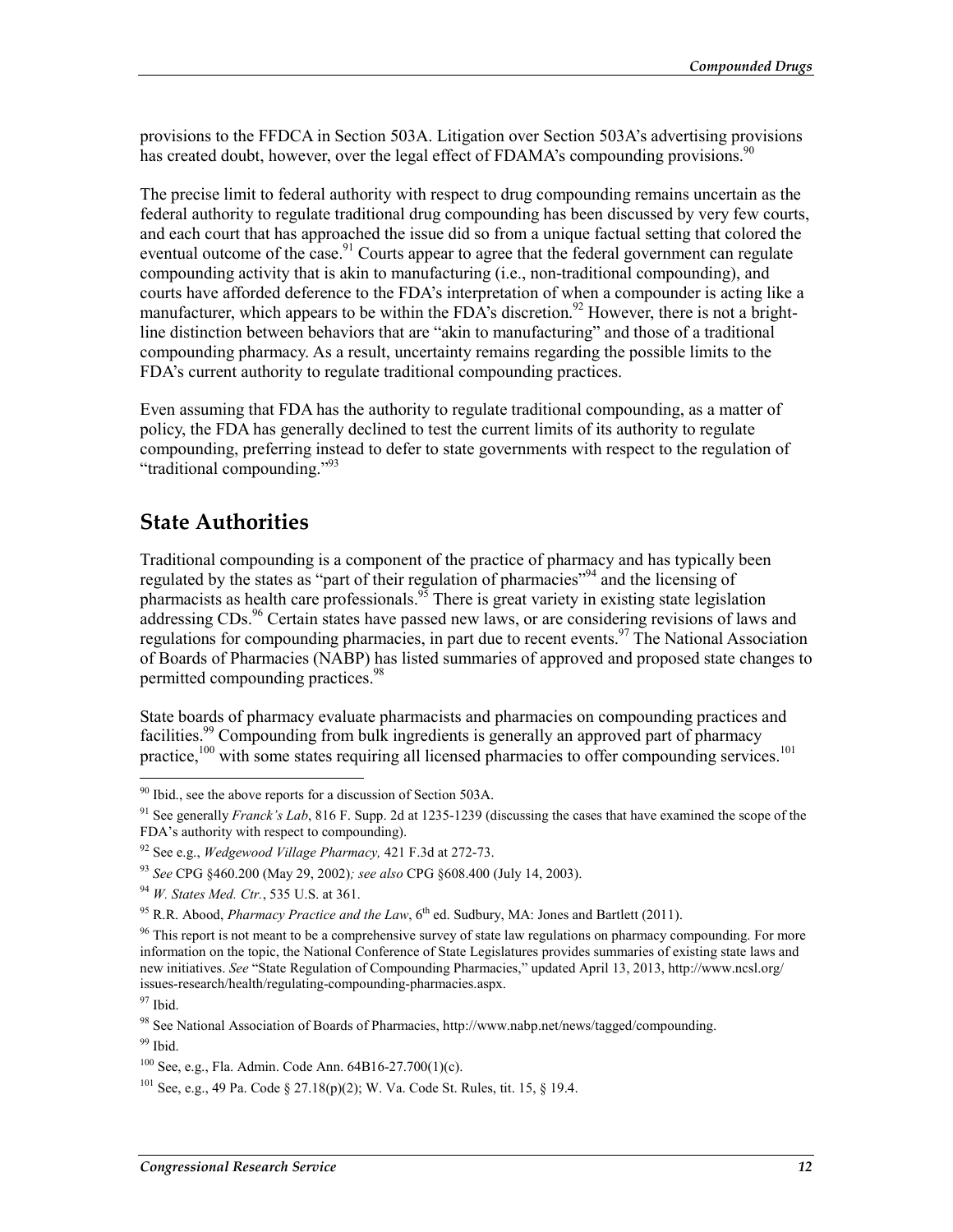Some states follow NABP model language and permit a pharmacist to compound drugs to patients only upon receipt of a valid prescription from a doctor or other medical practitioner licensed to prescribe medication.<sup>102</sup> Some states require a special license for compounding sterile medications, which requires special facilities and adherence to sterile methods.<sup>103</sup> Other states license a separate class of pharmacy facility that produces drugs for pharmacies or other providers, such as central fill pharmacies.<sup>104</sup> Finally, some states permit pharmacies to make exact copies of commercial products in response to discontinued products or drug shortages. <sup>105</sup>

#### **Industry Self-Regulation**

Professional programs in pharmacy are accredited and pharmacists generally receive formal education and professional training with respect to the practice of compounding drugs.<sup>106</sup> Pharmacists can participate in a voluntary accreditation process for compounding established by professional pharmacy organizations, and the U.S. Pharmacopeial Convention (USP).  $^{107}$  As of December 2012, 163 facilities nationwide have this accreditation.<sup>108</sup>

Professional standards and guidelines for CDs are established by the USP in published standards: Chapter 797 "Pharmaceutical Compounding – Sterile Preparations" for sterile products and Chapter 795 "Pharmaceutical Compounding – Non-Sterile Preparations." USP Standard 797 includes standards for facilities, procedures, and staff in order to produce safe sterile drugs, such as sterilizing equipment, a sterile clean room, special ventilation, and decontamination processes.<sup>109</sup>

Not all pharmacies or compounders adhere to these USP standards and these standards, unless required by state law, are voluntary.<sup>110</sup> To date, 20 states have laws that require full adherence to USP Standard 797.<sup>111</sup>

USP standards are designed for pharmacy compounding and may not be suitable for large-scale production of  $CDs$ <sup>112</sup> Commercial production of drugs is addressed by the current good

<sup>102</sup> See, e.g*.*, Okla. Admin. Code §§ 535:15-10-3, 535:15-10-9(d); Colorado State Board of Pharmacy Rule 3.02.10.

<sup>&</sup>lt;sup>103</sup> See for instance, California Business and Professional Code Section 4127 regarding standards for compounding injectable sterile products, http://www.leginfo.ca.gov/cgi-bin/displaycode?section=bpc&group=04001-05000&file= 4127-4127.8, accessed May 21, 2013.

 $104$  See New Jersey 13:39-4.18(a) et seq. Procedures for Centralized Prescription Handling, http://www.njconsumeraffairs.gov/adoption/pharmado\_100509.htm.

<sup>&</sup>lt;sup>105</sup> See H.2. "The Pharmacy Act and Drug Control Act with Related Statutes", Commonwealth of Virginia, (July 1, 2012), http://www.dhp.virginia.gov/Pharmacy/pharmacy\_laws\_regs.htm.

<sup>&</sup>lt;sup>106</sup> *W. States Med. Ctr.*, 535 U.S. at 361 (noting that as a "traditional component of the practice of pharmacy, compounding is taught as a part of the standard curriculum at most pharmacy schools.")

<sup>&</sup>lt;sup>107</sup> The U.S. Pharmacopeial Convention (USP) is a scientific nonprofit organization that sets standards for the identity, strength, quality, and purity of medicines, food ingredients, and dietary supplements manufactured and distributed worldwide. USP's drug standards are referenced in FFDCA. The Pharmacy Compounding Accreditation Board (PBAB) sets standards for compounding, http://www.pcab.org/.

<sup>&</sup>lt;sup>108</sup> See National Conference of State Legislatures, "State Regulation of Compounding Pharmacies, Updated April 16, 2013.

<sup>109</sup> See USP-NF, "General Chapter <797> Pharmaceutical Compounding – Sterile Preparations," (Date), Appendix A. 110 Ibid., p. 9.

<sup>&</sup>lt;sup>111</sup> Pew Charitable Trusts, American Society of Health-System Pharmacists, and American Hospital Association, "Pharmacy Compounding Summit: Summary of a Stakeholder Meeting," February 6, 2013, Washington DC, p. 8.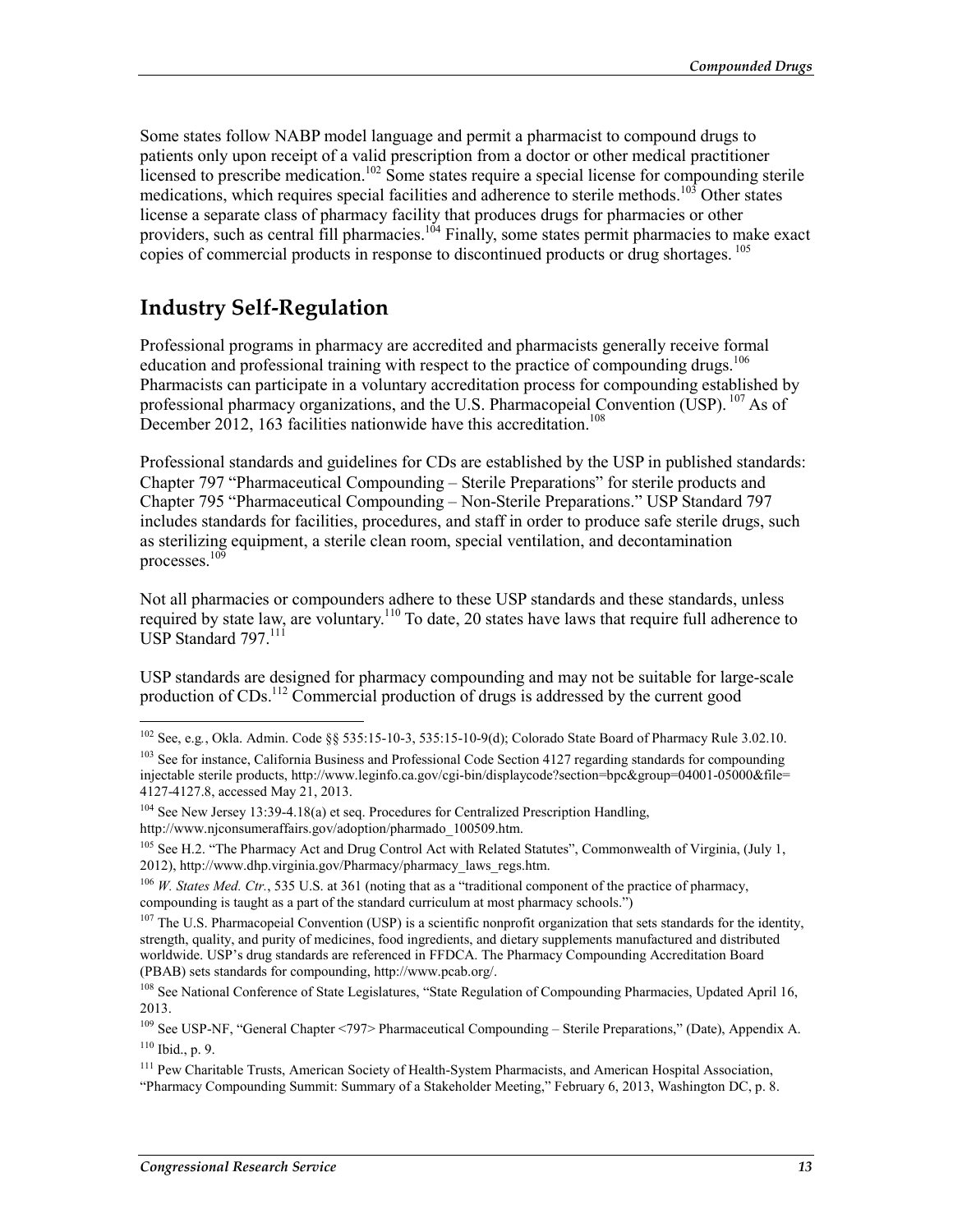manufacturing practices (cGMP) required by Section 501 of the FFDCA for commercial manufacturers; cGMP requires certain manufacturing practices as well as adverse event reporting. $113$ 

## **Growth of Non-Traditional Compounding**

Some believe that the number and types of CDs and other products (IV and parenteral nutrition) are increasing,<sup>114</sup> coinciding with increasing demand for certain compounded products<sup>115</sup> due to a variety of reasons, including (1) an increase in hospital outsourcing of CDs; (2) drug shortages, unavailability, and discontinuation of FDA-approved drugs;<sup>116</sup> (3) interest in individualized products by physicians and consumers; and (4) an increased interest by pharmacists in new markets. $117$ 

As noted earlier, the exact number of business facilities engaged in non-traditional compounding is unclear.<sup>118</sup> In 2013, the FDA inspected non-traditional compounding facilities that were engaged in sterile compounding and lists 39 facilities that it inspected located around the country.119 Some of these facilities, such as Central Admixture Pharmacy Services and PharMEDium Services have multiple locations. Press and other sources indicate growth of centralized compounding facilities that provide outsourcing and related activities to pharmacies and hospitals.<sup>120</sup> Some of these compounding facilities include compounding pharmacies, central fill pharmacies,<sup>121</sup> and outsourcing pharmacies.<sup>122</sup> Some states, but not all, permit certain types of

 $\overline{a}$ 

115 J. Lee, "Investors Buying Compounders," *ModernHealthcare.com*, January 19, 2013, http://www.modernhealthcare.com/article/20130119/MAGAZINE/301199973.

116 E.S. Kastango, "Outsourced Medications: How Can You Know They Are Safe*?" Clinical IQ, 2013*, http://pharmacyonesource.com/images/simplifi797/Outsourcing-Meds.pdf.

117 T. Mullarkey, "Considerations in Pharmacy Compounding and the Treatment of Spasticity, Introduction," *American Journal of Health-System Pharmacies,* vol. 66 (Suppl5), s2-3; V. Yancey et al., "Perceptions of Pharmaceutical Care Among Pharmacists Offering Compounding Services," *Journal of the American Pharmaceutical* Association, vol. 48, pp. 508-514 (2008); R. Jones, "Custom Cures," *Wayne State Alumni Magazine*, spring 2010, pp. 10-11, http://mydigimag.rrd.com/publication/index.php?i=37104&m=&l=&14&pre=&ver=swf&p=10; and Professional Compounding Centers of America, "Compounding and Pharmacists," http://www.pccarx.com/pharmacists/.

<sup>118</sup> Statement and response to questions, Janet Woodcock, FDA at a hearing of the Senate Committee on Health, Education, Labor and Pensions, "Pharmaceutical Compounding: Proposed Legislative Solution," May 9, 2013.

119 See FDA website "2013 Pharmacy Inspections," http://www.fda.gov/Drugs/

GuidanceComplianceRegulatoryInformation/PharmacyCompounding/ucm339771.htm, accessed May 30, 2013.

<sup>(...</sup>continued)

 $112$  Ibid.

<sup>113</sup> See also FDA "Facts About Current Good Manufacturing Practices" http://www.fda.gov/drugs/ developmentapprovalprocess/manufacturing/ucm169105.htm

<sup>114</sup> J. Lee, "Investors Buying Compounders," *ModernHealthcare.com*, January 19, 2013,

http://www.modernhealthcare.com/article/20130119/MAGAZINE/301199973; F. Gebhart, "Flush with victory, compounding pharmacists see demand soar," *Drug Topics*, vol. 144, no. 2 (January 17, 2000), pp. 28-31; and testimony by Steven Galson, FDA, before the Senate Committee on Health, Education, Labor, and Pensions, October 23, 2003, http://www.fda.gov/NewsEvents/Testimony/ucm115010.htm.

 $120$  K. Kindy, L.H. Sun, and A. Crites, "Compounding pharmacies have been linked to deaths, illnesses, and safety failures for years," *Washington Post*, February 7, 2013, http://articles.washingtonpost.com/2013-02-07/national/ 36970682\_1\_medications-for-individual-patients-massachusetts-pharmacy-meningitis-outbreak; C. Lomax, "IV Outsourcing: Doing More with Less," White Paper, *Pharmacy Purchasing and Products*, http://www.pppmag.com/ white\_papers/.

 $121$  A central fill pharmacy is defined as a pharmacy which is permitted by the state in which it is located to prepare (continued...)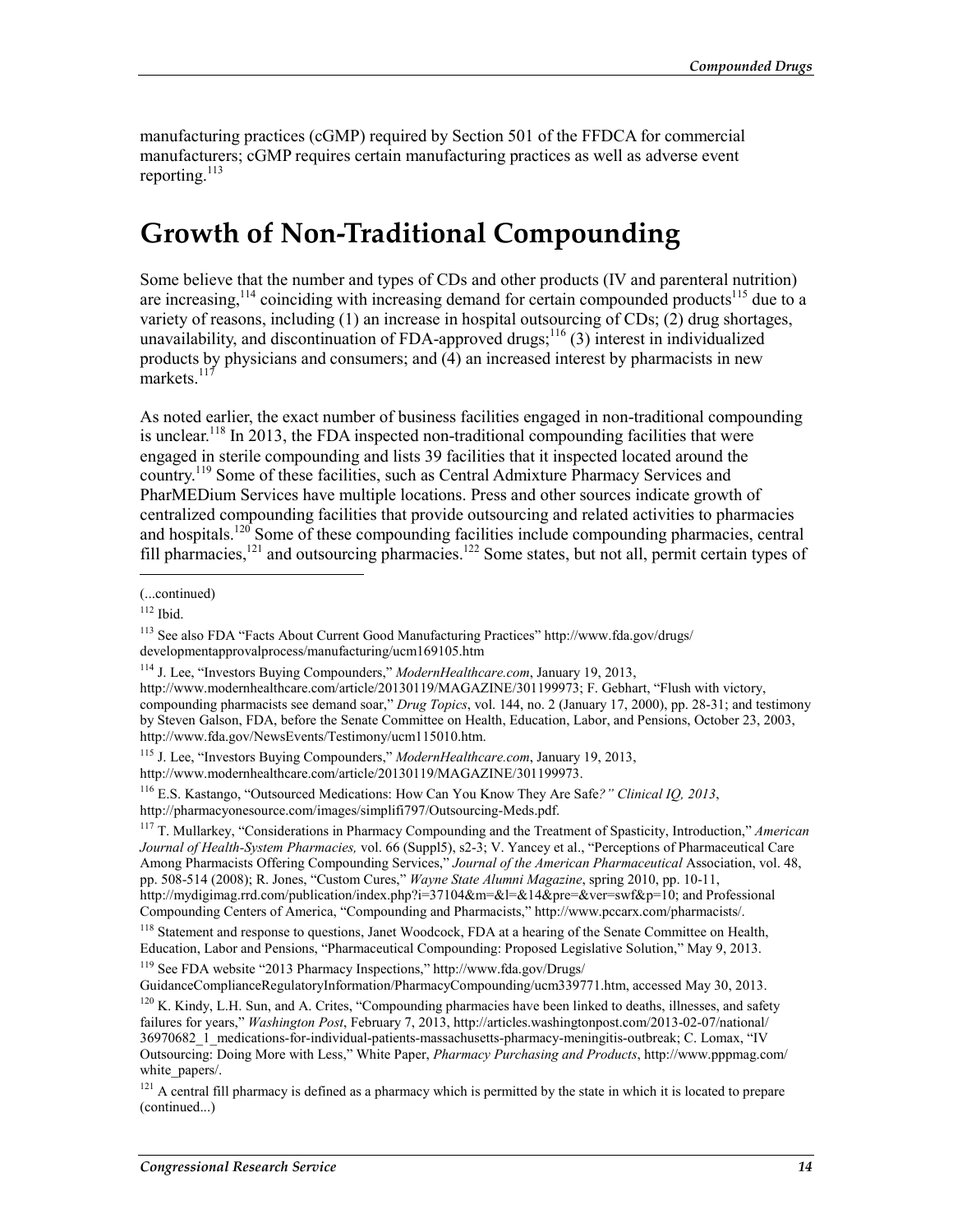consolidated services, such as "shared services" or "central fill IV pharmacies,"<sup>123</sup> which make products for distribution among a variety of providers. For example, Med Prep Consulting, Inc. lists itself as a state-licensed central fill pharmacy and provides products to other pharmacies.<sup>124</sup>

## **Hospital Compounding and Outsourcing**

Hospitals commonly compound drugs, IV solutions, and IV nutrition. For example, children's hospitals compound a variety of products such as pediatric dosages or products that are not commercially available.<sup>125</sup> One source reports that increases in use of drugs dosed by weight,<sup>126</sup> rather than in commercially-available dosing, and the expansion of treatment of disorders that require personalized dosing have led to a growth of hospital-based compounding.<sup>127</sup>

Trends in health care include increasing hospital consolidation and integration of hospitals,<sup>128</sup> leading to consolidated purchasing and centralized production, including the production of CDs.129 For example, the Cleveland Clinic Health System, a network of 10 hospitals and 15 pharmacies, reported that in 2012, approximately 870,000 doses were compounded at its central facility.<sup>130</sup> Cleveland Clinic reported that 56% of its products were compounded for the needs of specific patients;<sup>131</sup> 44% were made in anticipation of patient needs in a large hospital, such as the preparation of syringes used in the operating room, epidurals, narcotic infusions, doses not

 $\overline{a}$ 

<sup>(...</sup>continued)

prescriptions on behalf of a retail pharmacy (pursuant to a valid prescription) to be distributed by the retail pharmacy to the patient if the two pharmacies have a contractual agreement. See for instance, 21 CFR 1300.01 "Definitions."

<sup>&</sup>lt;sup>122</sup> "Outsourcing pharmacy" refers to the transmitting of a prescription order from a primary pharmacy to a secondary "outsourcing" pharmacy that prepares the prescription. See for instance: Maryland Office of the Secretary of State, http://www.dsd.state.md.us/comar/SubtitleSearch.aspx?search=10.34.04.

<sup>&</sup>lt;sup>123</sup> See New Jersey 13:39-4.18(a) et seq. Procedures for Centralized Prescription Handling, http://www.njconsumeraffairs.gov/adoption/pharmado\_100509.htm.

<sup>&</sup>lt;sup>124</sup> FDA, "Medprep Consulting Inc. Announces Voluntary Nationwide Recall of all Lots of all Compounded Products Due To Potential Mold Contamination," March 17, 2013, http://www.fda.gov/Safety/Recalls/ucm344787.htm.

<sup>&</sup>lt;sup>125</sup> Telephone conversation between author and Joe Cabaleiro, Executive Director, Pharmacy Compounding Accreditation Board, January 4, 2013. Recent amendments to the FFDCA require more extensive tests and labeling for prescription drugs for children. For more information about prescription drugs for children see CRS Report RL33986, *FDA's Authority to Ensure That Drugs Prescribed to Children Are Safe and Effective*, by Susan Thaul, and CRS Report R42680, *The Food and Drug Administration Safety and Innovation Act (FDASIA, P.L. 112-144)*, coordinated by Susan Thaul.

<sup>&</sup>lt;sup>126</sup> Such drugs include epidurals for pain management during childbirth or chronic pain conditions, and chemotherapy.

<sup>&</sup>lt;sup>127</sup> Pew Charitable Trusts, American Society of Health-System Pharmacists, and American Hospital Association, "Pharmacy Compounding Summit: Summary of a Stakeholder Meeting," February 6, 2013, Washington DC, p. 5.

<sup>&</sup>lt;sup>128</sup> Ibid., p. 4; K. Douglass and E.S. Kastango, "Consolidation of Pharmacy Compounding Services: An Alternative to Outsourcing," *International Journal of Pharmaceutical Compounding*, vol. 5, no. 2 (March/April 2001), pp. 140-144, http://www.clinicaliq.com/content/consolidation.pdf.

<sup>&</sup>lt;sup>129</sup> Ibid. See also Pew Charitable Trusts, American Society of Health-System Pharmacists, and American Hospital Association, "Pharmacy Compounding Summit: Summary of a Stakeholder Meeting," February 6, 2013, Washington, DC.

<sup>&</sup>lt;sup>130</sup> Pew Charitable Trusts, American Society of Health-System Pharmacists, and American Hospital Association, "Pharmacy Compounding Summit: Summary of a Stakeholder Meeting," February 6, 2013, Washington, DC, p. 4.

<sup>&</sup>lt;sup>131</sup> Products for an individual patient include anti-infectives, pain management therapies, chemotherapy drugs, replacement fluids and electrolytes, and ophthalmic preparations. See Pharmacy Compounding Summit: Summary of a Stakeholder Meeting, Pew Charitable Trusts, American Society of Health-System Pharmacists, and American Hospital Association, February 6, 2013, Washington DC, p. 4.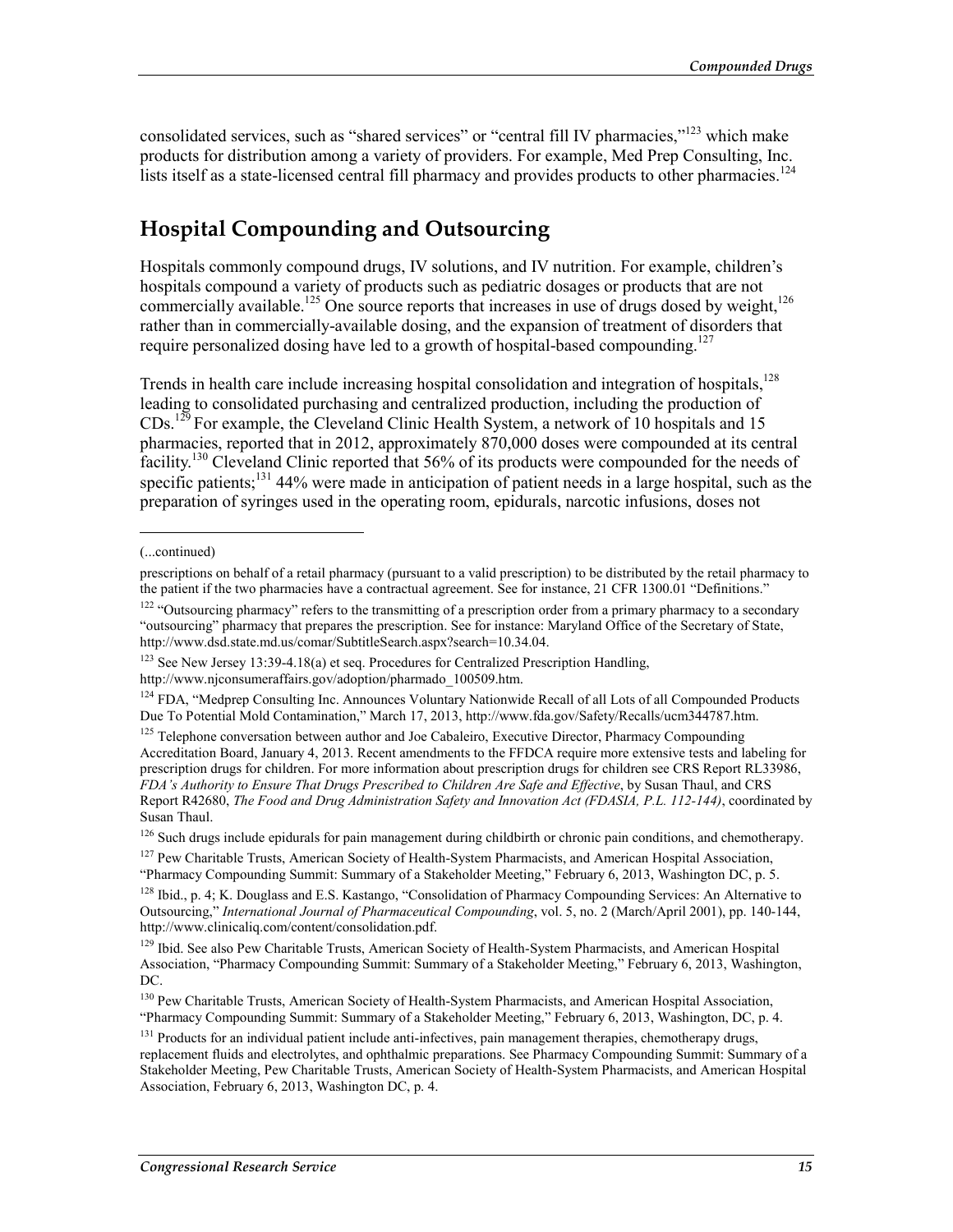commercially available, and medications that were unavailable due to drug shortages.<sup>132</sup> Smaller facilities in rural areas may increase the outsourcing of CDs due to need for specialty intravenous products without the facilities to produce such products.<sup>133</sup> Reductions in staff or insufficient staff or facilities to continue compounding; streamlining workflow; and cost savings may also be factors related to outsourcing by facilities.<sup>134</sup>

As noted earlier, there is limited information on the numbers of outsourced compounded products, as the records of compounding entities are not publicly reported. However, a 2013 report of the Office of the Inspector General (OIG) of the Department of Health and Human Services (HHS) on outsourcing of sterile products by hospitals found that 25% used "high-risk" sterile products, those made from non-sterile ingredients, while 92 % of hospitals used compounded sterile products that were not "high-risk".<sup>135</sup> The reasons hospitals provided for outsourcing sterile compounded products include drug shortages and their lack of capacity to produce products that remained stable over time and thus had a long shelf-life. Stability and extended shelf-life permit hospitals to store products for use as patient needs emerge. Shortages were cited as a reason for outsourcing by  $62\%$  of hospitals, as were stability  $(69\%)$  and extended shelf-life  $(62\%)$ <sup>136</sup>

#### **The Role of Drug Shortages in CD Demand**

#### **Shortages of Generic Injectable Drugs**

Shortages of commercially-available drugs, especially shortages of generic sterile products, play a central role in the increased demand for CDs.<sup>137</sup> The drug shortages may be temporary or permanent and are due to a variety of factors including voluntary discontinuation of products, supply chain problems, and production issues, including safety problems at commercial manufacturers.<sup>138</sup> Certain compounders advertise their ability to fill certain back-ordered drugs or

<sup>&</sup>lt;sup>132</sup> Pew Charitable Trusts, American Society of Health-System Pharmacists, and American Hospital Association, "Pharmacy Compounding Summit: Summary of a Stakeholder Meeting," February 6, 2013, Washington, DC, p. 4.

<sup>&</sup>lt;sup>133</sup>Ibid., p. 5, see text related to Prattville Baptist Hospital.

<sup>134</sup> See, C. Lomax, "IV Outsourcing: Doing More with Less," White Paper, *Pharmacy Purchasing and Products*, http://www.pppmag.com/white\_papers/; Pew Charitable Trusts, American Society of Health-System Pharmacists, and American Hospital Association, "Pharmacy Compounding Summit: Summary of a Stakeholder Meeting," February 6, 2013, Washington, DC, p. 5.

<sup>135</sup> Office of the Inspector General, *Memorandum Report: High-Risk Compounded Sterile Preparations and Outsourcing by Hospitals that Use Them*, Department of Health and Human Services, OEI-01-13-00150, Washington, DC, April 1, 2013, p. 4.

 $136$  Ibid., p. 6.

<sup>137</sup> E.S. Kastango, 2013; and C.Y. Johnson, "Compounding Pharmacies Fill Important Medical Niche," *Boston Globe*, November 3, 2012, http://www.bostonglobe.com/metro/2012/11/02/compounding-pharmacies-filled-niche-for-majorhospitals/47MsPtBMEkT67TQmfNXF8O/story.html; K. Fiore, "Drug Shortages Spark Use of Compounders," (October 18, 2012), http://www.medpagetoday.com/MeetingCoverage/ASA/35406; and T. Meyer, "Overseeing Outsourced Compounding During Shortages," *Pharmacy Purchasing and Products*, June 2012,

http://www.pppmag.com/article/1141/June\_2012/Overseeing\_Outsourced\_Compounding\_during\_Shortages/ #.T9k83KBsIlQ.blogger; K. Thomas, "Lapses at Big Drug Factories Add to Shortages and Danger," *New York Times*, October 17, 2012, http://www.nytimes.com/2012/10/18/business/drug-makers-stalled-in-a-cycle-of-quality-lapses-andshortages.html?pagewanted=all.

<sup>138</sup> K. Thomas, "Lapses at Big Drug Factories Add to Shortages and Danger," *New York Times*, October 17, 2012, http://www.nytimes.com/2012/10/18/business/drug-makers-stalled-in-a-cycle-of-quality-lapses-and-shortages.html? pagewanted=all.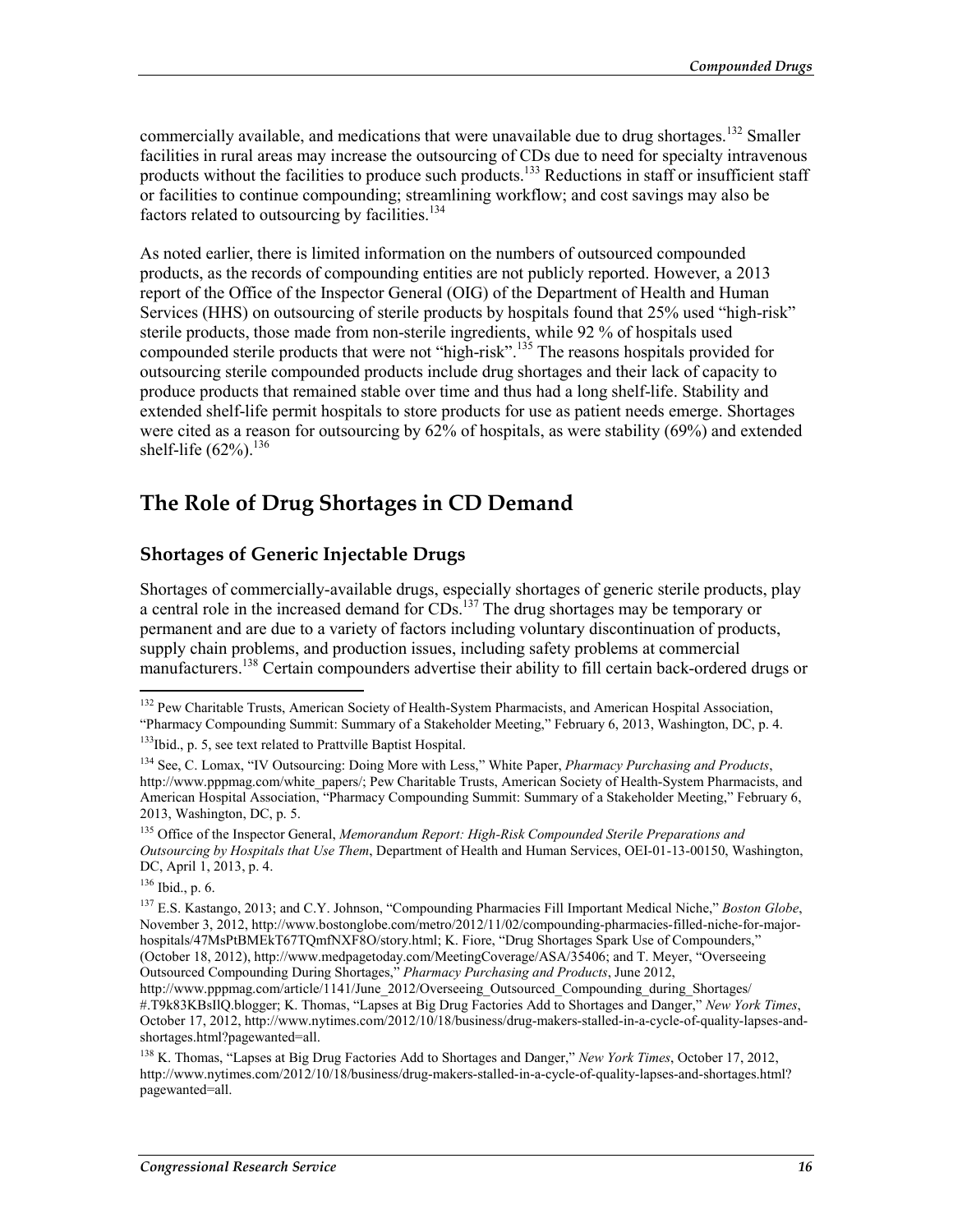those in short supply on their websites.<sup>139</sup> Shortages of commercially-manufactured drug are predicted to continue, leading to continued demand for certain compounded products.<sup>140</sup>

Physicians, hospitals, and other health care providers may turn to compounders to meet a timesensitive need when specific drugs may be temporarily unavailable.<sup>141</sup> A 2013 report by the Office of the Inspector General (OIG) of the Department of Health and Human Services (HHS) surveyed hospitals participating in Medicare and found that many hospitals turn to compounding pharmacies to provide drugs to maintain supply due to shortages of commercially-manufactured FDA-approved drugs. According to the OIG report, 68% of hospitals indicated that they sought a CD due to a drug shortage. $142$ 

The FDA and other safety advocates are concerned because reportedly 73% of drug shortages are for sterile injectable generic drugs, which are some of the most difficult drugs to compound safely.<sup>143</sup> Several generic commercial manufacturers have struggled with manufacturing problems that have led to interruptions in supply of sterile generic drugs.<sup>144</sup> For example, as of May 15, 2013, a major generic manufacturer in this business sector, Hospira, has recalled eight different sterile injectable drugs for 2012 and 2013.<sup>145</sup> An alternative to sterile injectable CDs and generics are brand-name sterile injectables. These are less likely to be in short supply or suffer from

<sup>&</sup>lt;sup>139</sup> See Wedgewood Pharmacy, "Drug Shortages and Alerts," http://www.wedgewoodrx.com/healthcare-professionals/ current-drug-shortages-and-alerts.html, and http://www.wedgewoodpharmacy.com/news/press-room/wedgewoodpharmacy-compounds-gentamicin-as-sulfate-40mg-ml-injection-solution-during-manufacturer-.html, accessed April 1, 2013; Preckshot Professional Pharmacy http://www.preckshotpharmacy.com/rss2html.php?XMLFILE=http:// www.pharmdjd.com/u/rss/meds\_s.xml&TEMPLATE=unavailable\_medications.html,accessed April 5, 2013; Universal Arts Pharmacy http://www.uaprx.com/, accessed April 5, 2013.

<sup>&</sup>lt;sup>140</sup> J. Lee, "Investors Buying Compounders," ModernHealthcare.com, January 19, 2013,

http://www.modernhealthcare.com/article/20130119/MAGAZINE/301199973; K. Fiore, "Drug Shortages Spark Use of Compounders," October 18, 2012, http://www.medpagetoday.com/MeetingCoverage/ASA/35406; and T. Meyer, "Overseeing Outsourced Compounding During Shortages," *Pharmacy Purchasing and Products*, June 2012,

http://www.pppmag.com/article/1141/June\_2012/Overseeing\_Outsourced\_Compounding\_during\_Shortages/ #.T9k83KBsIlQ.blogger. Sections 1001-1008 of the Food Drug Safety and Administration Act (P.L. 112-144) included provisions to ease shortages, see FDA website http://www.fda.gov/RegulatoryInformation/Legislation/ FederalFoodDrugandCosmeticActFDCAct/SignificantAmendmentstotheFDCAct/FDASIA/ucm313121.htm.

<sup>141</sup> K. Thomas, "Drug Shortages Persist in U.S., Harming Care," *New York Times*, November 16, 2012, http://www.nytimes.com/2012/11/17/business/drug-shortages-are-becoming-persistent-in-us.html?pagewanted=all&

\_r=0&pagewanted=print; K. Fiore, "Drug Shortages Spark Use of Compounders," October 18, 2012, http://www.medpagetoday.com/MeetingCoverage/ASA/35406; and T. Meyer, "Overseeing Outsourced Compounding during Shortages," *Pharmacy Purchasing and Products*, June 2012, http://www.pppmag.com/article/1141/June 2012/ Overseeing\_Outsourced\_Compounding\_during\_Shortages/#.T9k83KBsIlQ.blogger.

<sup>142</sup> Office of the Inspector General, *Memorandum Report: High-Risk Compounded Sterile Preparations and Outsourcing by Hospitals that Use Them*, Department of Health and Human Services, OEI-01-13-00150, Washington, DC, April 1, 2013.

<sup>&</sup>lt;sup>143</sup> See comments of Margaret Hamburg, Commissioner of Food and Drugs, FDA, transcript of public meeting "Framework for Pharmacy Compounding: State and Federal Roles," December 19, 2012.

<sup>144</sup> See FDA Recalls: K. Thomas, "Lapses at Big Drug Factories Add to Shortages and Danger," *New York Times*, October 17, 2012, http://www.nytimes.com/2012/10/18/business/drug-makers-stalled-in-a-cycle-of-quality-lapses-andshortages.html?pagewanted=all.

<sup>145</sup> See FDA Recalls: http://www.fda.gov/Drugs/DrugSafety/DrugRecalls/.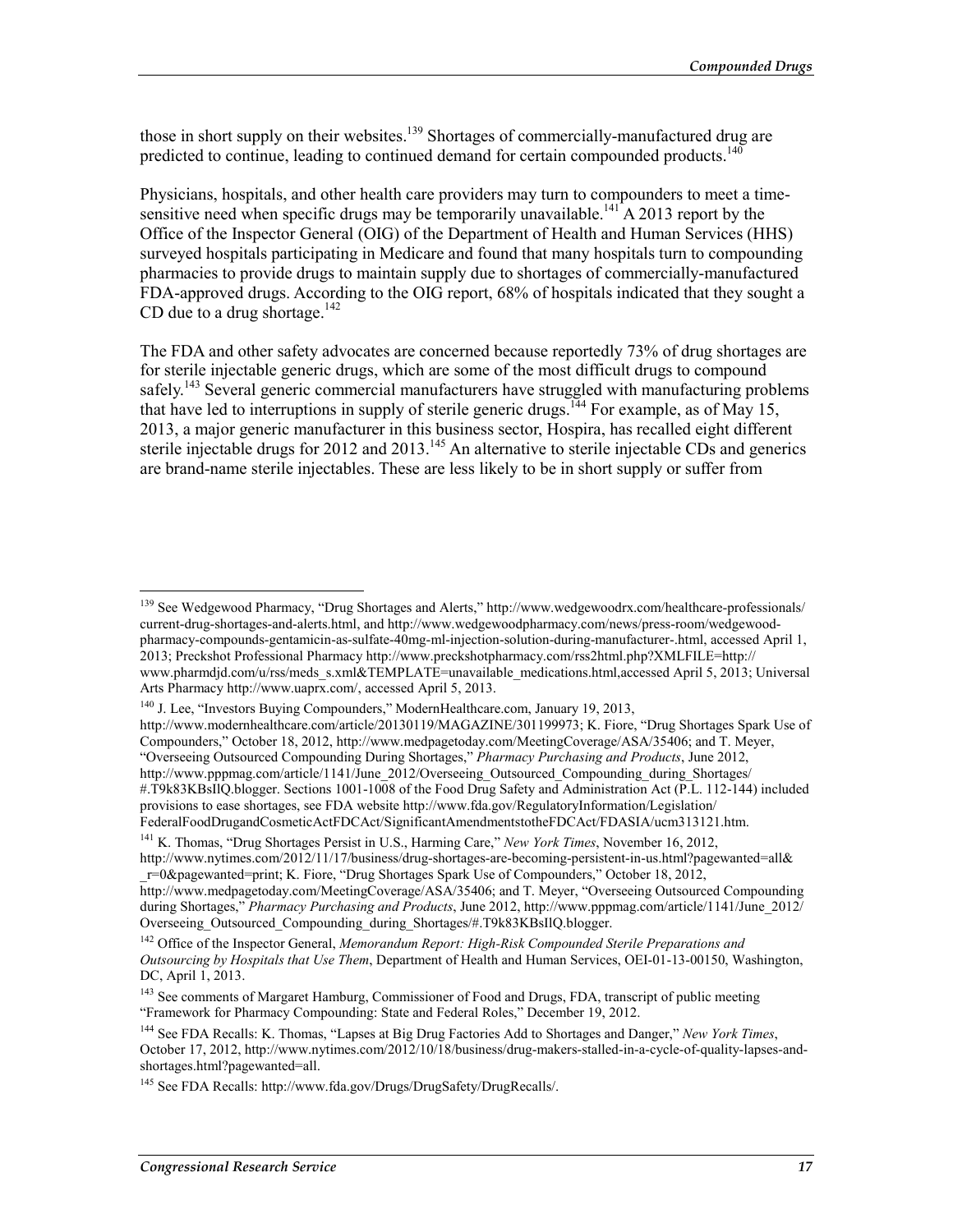quality problems;<sup>146</sup> however, brand-name sterile drugs usually cost more than generic or compounded products.<sup>147</sup>

#### **Shortages of CDs**

Recalls of products from compounding pharmacies may also exacerbate drug shortages.<sup>148</sup> Ameridose and NECC ended production of certain sterile drugs in 2012-2013 due to problems with sterility, and these drugs were already in short supply.<sup>149</sup> In 2013, compounders recalled certain products produced at these facilities;<sup>150</sup> some of these products were drugs listed on the FDA shortages website. For example, drugs recalled by Med Prep in March 2013 include drugs on the FDA Current Drug Shortage Index.<sup>151</sup>

CD shortages heighten problems of patient access to commercially-manufactured generic drugs when there are shortages. **Table 1** details the perceptions of hospitals about the effect of disruptions in supply of sterile products from compounding pharmacies. Almost 50% of respondents perceived that health care delivery would be seriously impacted, while 11.5% perceived that the effect on patient health would be life-threatening.

#### **Table 1. Hospital Beliefs About The Effect of Shortages of Compounded Sterile Products on Patient Care and Health Care Delivery**

| Perceived Level of Risk to Patients/Disruption of Care | <b>Percentage of Hospitals</b> |
|--------------------------------------------------------|--------------------------------|
| Life Threatening/Major Disruptions                     | 11.5                           |
| Not Life Threatening/Great Impact                      | 48. I                          |
| Little Impact/Inconvenience                            | 16.6                           |
| No Impact at All                                       | 23.8                           |

**Source:** Adapted by CRS from Office of Inspector General, Department of Health and Human Services, Memorandum Report; "High Risk Compounded Sterile Preparations and Outsourcing by Hospitals that Use Them" OEI-01-13-00150, p. 14.

<u>.</u>

<sup>&</sup>lt;sup>146</sup> J. Woodcock and M. Wosinska, "Economic and Technological Drivers of Generic Sterile Injectable Drug Shortages," *Clinical Pharmacology and Therapeutics*," vol. 93, no. 2, (February 2013), pp.170-176.  $147$  Ibid.

<sup>148</sup> E. Palmer, "Compounder Recall May Make Drug Shortages More Severe," *FiercePharmaManufacturing*, October 31, 2012, http://www.fiercepharmamanufacturing.com/story/compounder-recall-may-make-drug-shortages-moresevere/2012-10-31.

<sup>149</sup> K. Thomas, "Lapses at Big Drug Factories Add to Shortages and Danger," *New York Times*, October 17, 2012, http://www.nytimes.com/2012/10/18/business/drug-makers-stalled-in-a-cycle-of-quality-lapses-and-shortages.html? pagewanted=all.

<sup>150</sup> See FDA Drug Recalls, http://www.fda.gov/Drugs/DrugSafety/DrugRecalls/.

<sup>151</sup> Compare FDA, "Drug Shortage Index," March 11, 2013, http://www.fda.gov/drugs/drugsafety/drugshortages/ ucm050792.htm, with list of drugs recalled by Med Prep, March 17, 2013, http://www.fda.gov/Safety/Recalls/ ucm344229.htm.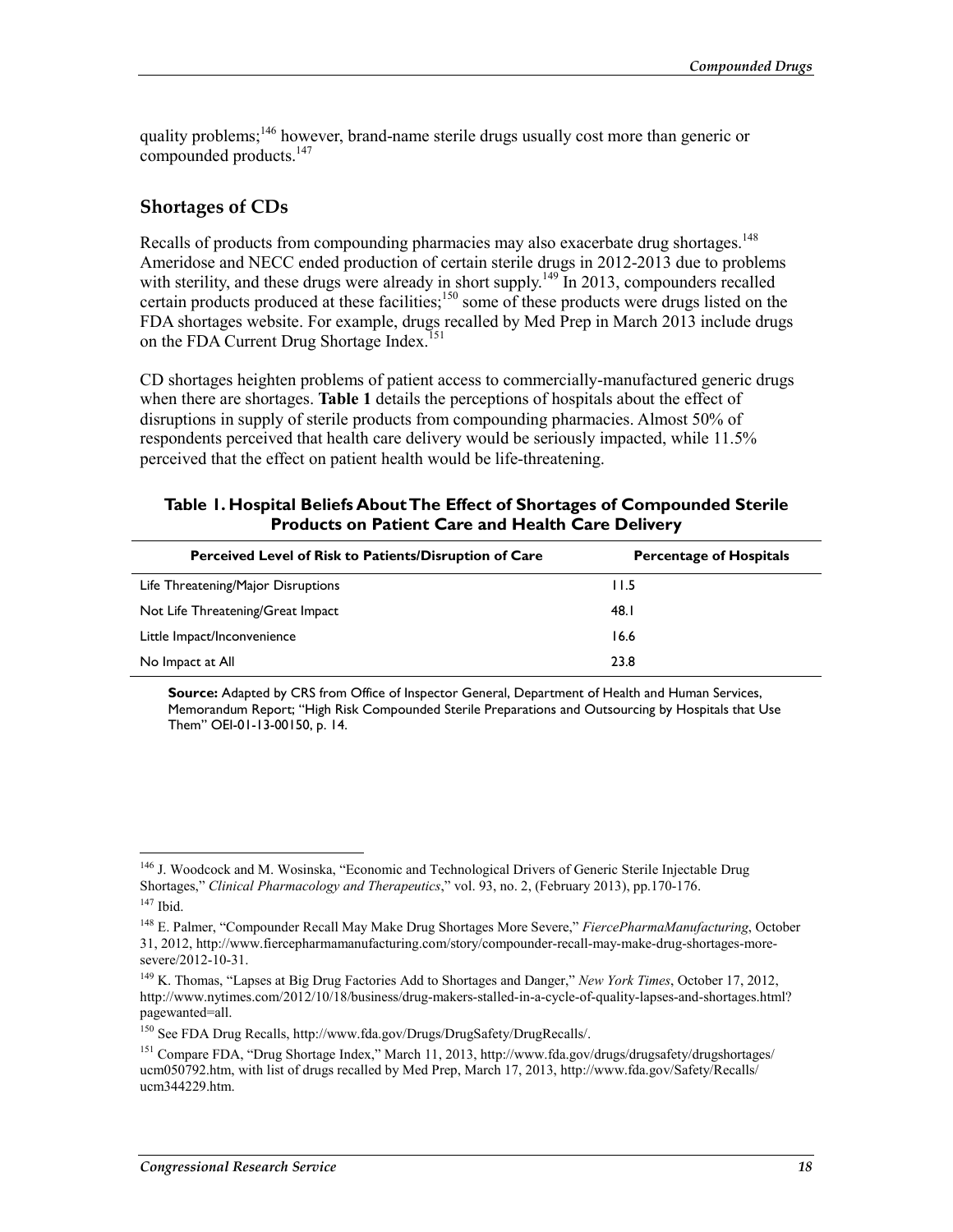## **Other Sources of Demand for Compounded Products**

A growth of interest in customized products, including allergen-free drugs, single administration of multiple drugs, and individualized formulations of drugs (such as liquids instead of tablets) may play a role in heightened demand for CDs.<sup>152</sup> The sources of this demand include physician and patient demand as well as changing pharmacist business models. There appears to be an increase in marketing of CDs for treatment of common disorders, such as menopausal symptoms (e.g., "bio-identical" hormones), men's health, and weight loss, which may lead to an increase in demand for these CDs.<sup>153 154</sup>

#### **Pharmacist Business Development**

Compounding may provide pharmacists alternatives to expand business growth. Pharmacy publications have emphasized how compounding pharmacists improve their own professional satisfaction through providing more individualized services and increased engagement with patients.155 This reflects an evolution to business models that expand pharmacist roles in areas of patient care beyond distributing commercially-manufactured products.<sup>156</sup>

A 2012 article in *Business Week* describes drug compounding as a growing business sector, and describes how focusing on compounding can provide a new market niche for community pharmacies.157 Some of these pharmacies may be exploring new business models due to increased competition with chain pharmacies and retailers to fill prescriptions for commerciallymanufactured drugs. This account appears consistent with material on certain compounding pharmacies' websites that describe business development from community pharmacies into a market niche in compounded products (both prescription drugs and dietary supplements).<sup>158</sup>

GuidanceComplianceRegulatoryInformation/PharmacyCompounding/ucm183088.htm; and a compounding pharmacy site, Precision Compounding Pharmacy: http://www.precisioncompoundingpharmacy.com/?q=bhrt.

<sup>154</sup> The FDA has issued warnings about the evidence of the usefulness or uniqueness of CDs for these indications. FDA, see "Bio-Identicals: Sorting Myths from Facts," http://www.fda.gov/ForConsumers/ConsumerUpdates/ ucm049311.htm.

<sup>156</sup> See for instance. Chain Drug Review, "2012 Retail Forecast: Chain Drug Eyes Broader Role," http://www.chaindrugreview.com/inside-this-issue/news/01-02-2012/2012-retail-forecast-chain-drug-eyes-broaderrole; Council on Credentialing in Pharmacy, "Scope of Contemporary Pharmacy Practice: Roles, Responsibilities, and Functions of Pharmacists and Pharmacy Technicians, *Journal of the American Pharmacy Association*, vol. 50, no. 2 (March-April, 2010), e35-e69.

<sup>1</sup> 152 E. Palmer, "Compounder Recall May Make Drug Shortages More Severe," *FiercePharmaManufacturing*, October 31, 2012, http://www.fiercepharmamanufacturing.com/story/compounder-recall-may-make-drug-shortages-moresevere/2012-10-31; Y. Johnson, "Compounding Pharmacies Fill Important Medical Niche," *Boston Globe*, November 3, 2012, http://www.bostonglobe.com/metro/2012/11/02/compounding-pharmacies-filled-niche-for-major-hospitals/ 47MsPtBMEkT67TQmfNXF8O/story.html.

<sup>&</sup>lt;sup>153</sup> K. Cubert, "Compounding Pharmacies in the US: Doctor's orders: Drug Shortages and Demand from the Aging Population Will Benefit Stores," IBIS World Industry Report OD5706, May 2012, pp. 10-11; see also, FDA "How Widespread is the Marketing of Compounded "BHRT" drugs?"; http://www.fda.gov/Drugs/

<sup>&</sup>lt;sup>155</sup> V. Yancey et al., "Perceptions of Pharmaceutical Care Among Pharmacists Offering Compounding Services," *Journal of the American Pharmacists Association*, vol. 48, no. 4 (Jul/Aug 2008), pp. 508-514; and R. Jones, "Custom Cures," *Wayne State Alumni Magazine*, spring 2010, pp. 10-11, http://mydigimag.rrd.com/publication/index.php?i= 37104&m=&l=&14&pre=&ver=swf&p=10.

<sup>157</sup> P.M. Barrett, "America's shadow pharmacies," *Business Week*, http://www.businessweek.com/articles/2012-11-14/ americas-shadow-pharmacies.

<sup>158</sup> For instance, see Kelley Ross https://www.krrph.com/about-us/history.aspx, accessed March 31, 2013.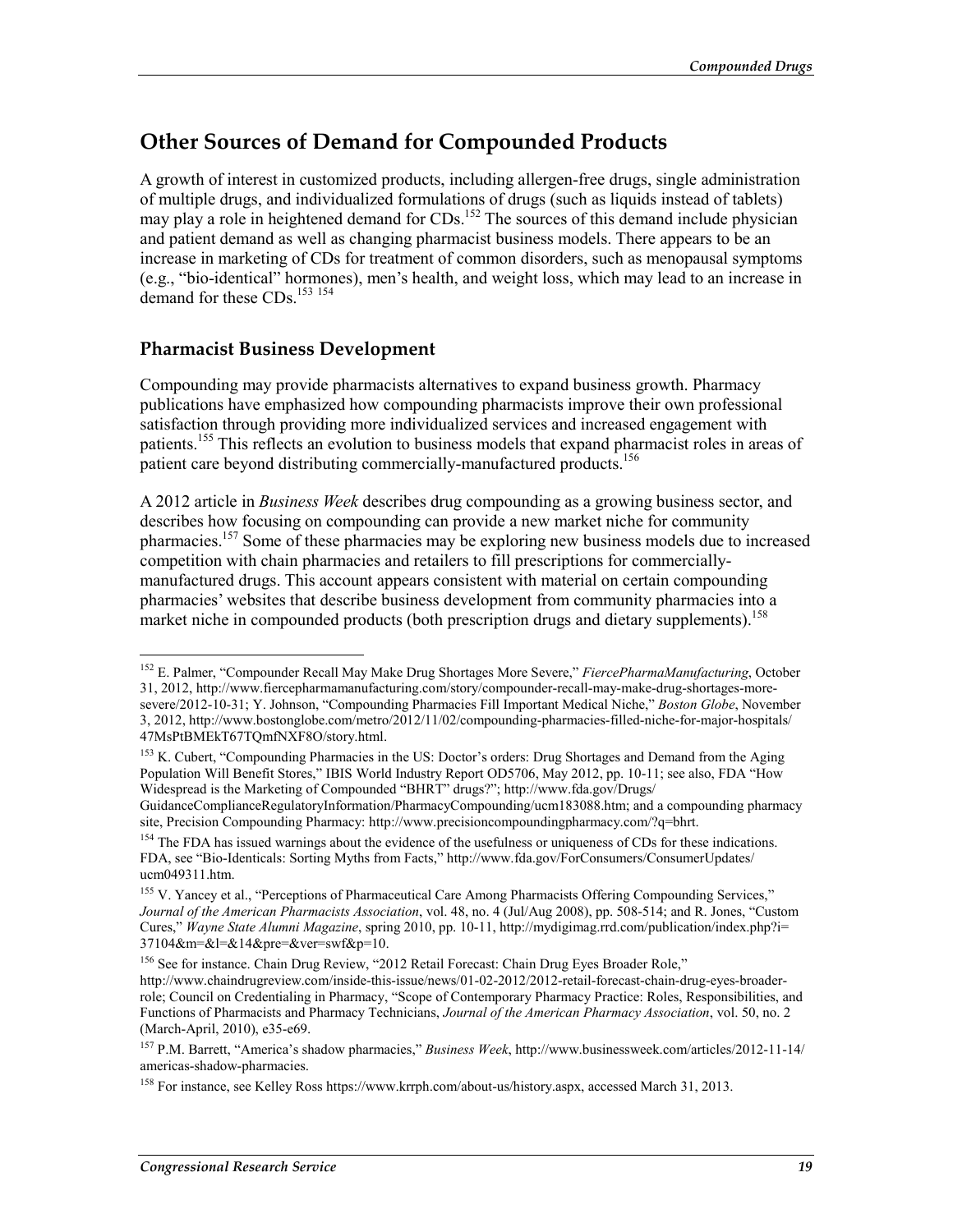#### **Provider Demand**

Demand may be generated in part by off-label prescribing by physicians for a variety of reasons, including drug prices and shortages. As **Table C-1** indicates, some of the incidents of contamination and adverse events are for CDs prescribed for off-label uses. Off-label prescribing allows physicians flexibility to prescribe medications they feel are necessary for patient health.<sup>159</sup> Off-label use of a CD may present additional, but unknown risks. For example, two common offlabel uses of sterile CD are a compounded version of a chemotherapy drug, Avastin, for use to treat macular degeneration, and preservative-free methylprednisolone for back pain.<sup>160</sup> There have been recent adverse events with compounded Avastin, the main appeal of which is its lower price compared to FDA-approved drugs to treat macular degeneration (see **Table C-1**, 2011).<sup>161</sup> Preservative-free methylprednisolone is used to treat back pain (see **Table C-1**, years 2013, 2012, 2002, 2001). Compounded versions of this drug by NECC were the cause of the 2012 fungal meningitis outbreak.<sup>162</sup>

The processes for creating sterile CDs require special equipment, facilities, and personnel training.163 When compounding exclusively with sterile ingredients, sterility must be maintained in all phases of production; when compounding with non-sterile ingredients, sterility must be achieved for the finished product requiring a sterilization process or related procedure that does not affect product stability. Regulators and industry agree that the highest risk to patient safety is from those sterile products made from non-sterile ingredients.<sup>164</sup>

## **Issues for Consideration**

Consumers, pharmacists, pharmacy compounders, hospitals, Congress, and state and federal regulators all have a stake in access to, and safety of, needed drugs. Increasing demand for CDs by patients and providers, drug shortages, consolidation of hospital services and other factors have led to changes in health delivery. The potential risks to public health of product failures have

<sup>&</sup>lt;u>.</u> 159 Ibid., and R. Dresser & J. Frader, "Off-label prescribing: A Call for Heightened Professional and Governmental Oversight," *Journal of Law and Medical Ethics*, vol. 37, no. 3, pp. 476-486.

<sup>160</sup> R. Lowes, "Compounding Pharmacy Crackdown Continues with Avastin Recall," http://www.medscape.com/ viewarticle/781039 accessed May 20, 2013; J. B. Staal et al., "Injection therapy for subacute and chronic low back pain: An updated Cochrane Review," *Spine*, vol. 34, no. 1 (January 2009), pp. 49-59. Evidence differs on whether these off-label treatments are effective.

<sup>161</sup> Ibid.

<sup>162</sup> See CDC, *Multistate Fungal Meningitis Outbreak Investigation* - *Current Situation*, http://www.cdc.gov/HAI/ outbreaks/currentsituation/.

<sup>163</sup> See T. Mullarkey, "Pharmacy Compounding of High-Risk Products and Patient Safety," *American Journal of Health-System Pharmacists*, vol. 66 (Suppl5), (September 1, 2009), p. s5; see USP-NF, "General Chapter <797> Pharmaceutical Compounding – Sterile Preparations," http://www.usp.org/store/products-services/usp-compounding.

<sup>164</sup> Office of the Inspector General, *Memorandum Report: High-Risk Compounded Sterile Preparations and Outsourcing by Hospitals that Use Them*, Department of Health and Human Services, OEI-01-13-00150, Washington, DC, April 1, 2013; "FDA Concept Paper: Drug Products That Present Demonstrable Difficulties for Compounding Because of Reasons of Safety and Effectiveness," updated 04/20/2009, http://www.fda.gov/RegulatoryInformation/ Legislation/FederalFoodDrugandCosmeticActFDCAct/SignificantAmendmentstotheFDCAct/FDAMA/ ucm100205.htm; comments of Margaret Hamburg, Commissioner of Food and Drugs, FDA, transcript of public meeting "Framework for Pharmacy Compounding: State and Federal Roles," December 19, 2012, pp. 10; and see USP-NF, "General Chapter <797> Pharmaceutical Compounding – Sterile Preparations," http://www.usp.org/store/productsservices/usp-compounding.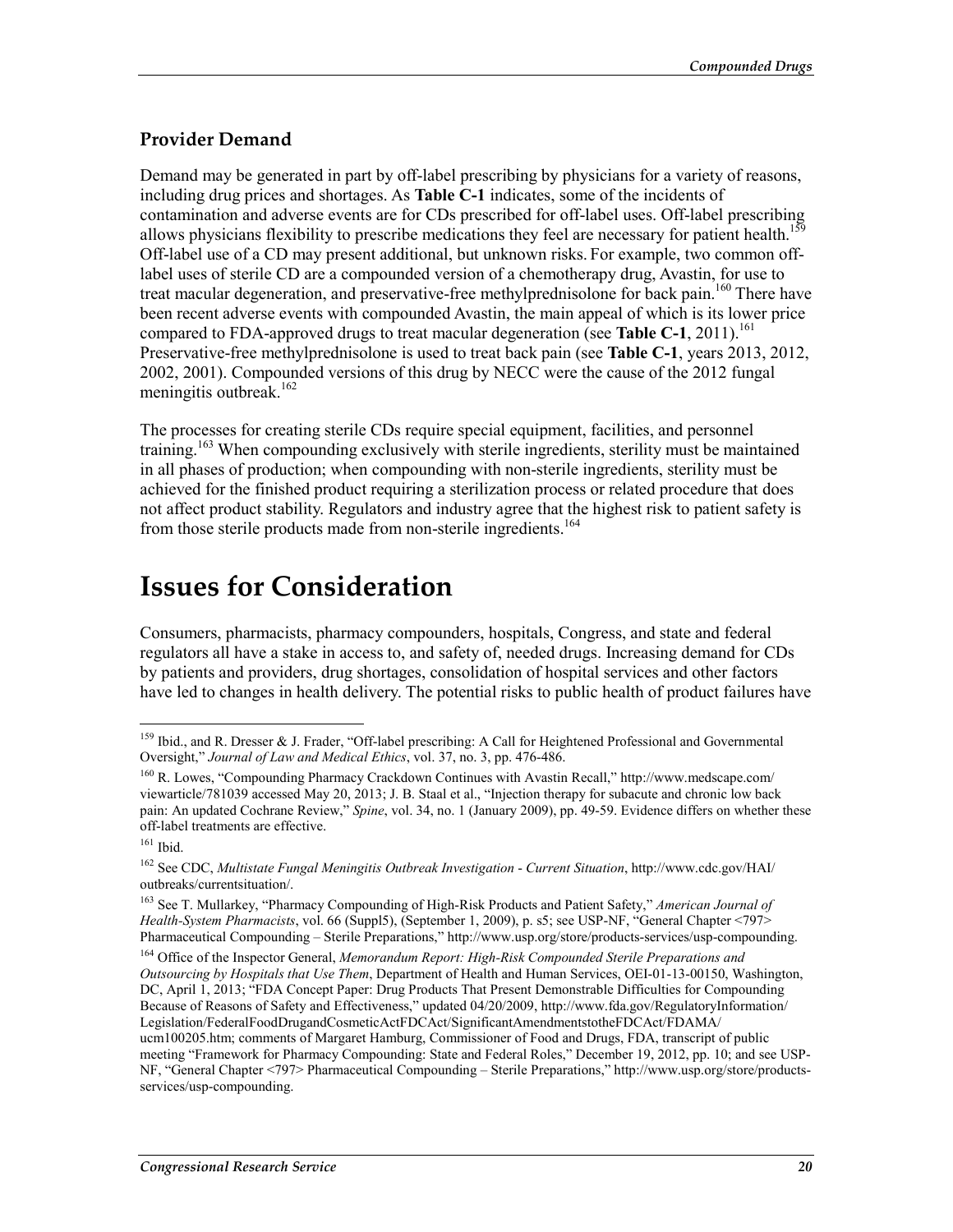increased as non-traditional compounding has expanded.<sup>165</sup> Given the expansion of sterile compounding, balancing patient access to CDs with patient safety has become more complex.<sup>166</sup> Thus, some stakeholders believe that changes in business trends, such as drug shortages and outsourcing of compounding, must be taken into consideration in considering changes in professional standards and federal and state oversight and regulation of  $CD$ .<sup>167</sup>

Three issues have emerged in the congressional hearings about CDs and in legislation introduced in the 112<sup>th</sup> and 113<sup>th</sup> Congress (see **Table A-1**): (1) adverse event reporting, (2) labeling, and (3) modifying federal oversight of non-traditional compounding. These issues will be discussed in the following section.

### **Adverse Event Reporting and Labeling**

There is a lack of publically available information on the number and types of adverse events involving compounded drugs, as there is no requirement that compounders report adverse events to federal authorities,<sup>168</sup> and state requirements vary.<sup>169</sup> Adverse event reporting is not required by federal regulators for producers of CDs as it is for prescription, non-prescription drugs, and dietary supplements.<sup>170</sup> Without knowing the total number of compounded products made, as well as the total number of adverse events, it is difficult to ascertain the overall safety of CDs or to understand the benefits and risks of using CDs.

The publicly-available information on CDs is published by public health authorities, FDA inspections of facilities listed on websites, records of state licensing boards, and reports in professional journals documenting adverse events. Adverse events can be voluntarily reported to

<sup>1</sup> <sup>165</sup> Statement and response to questions, Janet Woodcock, FDA at a hearing of the Senate Committee on Health, Education, Labor and Pensions, "Pharmaceutical Compounding: Proposed Legislative Solution," May 9, 2013, http://www.help.senate.gov/hearings/hearing/?id=f9b68c5e-5056-a032-52b6-4e632afd726a.

<sup>&</sup>lt;sup>166</sup> For more information, see hearing of the Senate Committee on Health, Education, Labor and Pensions, "Pharmaceutical Compounding: Proposed Legislative Solution," May 9, 2013, http://www.help.senate.gov/hearings/ hearing/?id=f9b68c5e-5056-a032-52b6-4e632afd726a.

<sup>167</sup> See statements and response to questions of Panel 2 at "Pharmaceutical Compounding: Proposed Legislative Solution," a hearing of the Senate Committee on Health, Education, Labor and Pensions, May 9, 2013, http://www.help.senate.gov/hearings/hearing/?id=f9b68c5e-5056-a032-52b6-4e632afd726a.

<sup>&</sup>lt;sup>168</sup> Adverse events are reported to poison control centers, FDA, CDC, or state public health authorities. Adverse event reporting is required for commercially-manufactured drugs (21 U.S.C. §355-1), non-prescription drugs (21 U.S.C. §379aa), and dietary supplements (21 U.S.C. §379aa-1); for more information see, CRS Report R41983, *How FDA Approves Drugs and Regulates Their Safety and Effectiveness*, by Susan Thaul and CRS Report R43062, *Regulation of Dietary Supplements*, by Amalia K. Corby-Edwards. Also see Guidance for Industry http://www.fda.gov/downloads/ Drugs/GuidanceComplianceRegulatoryInformation/Guidances/UCM299138.pdf; FDA Adverse Event Reporting System http://www.fda.gov/drugs/guidancecomplianceregulatoryinformation/surveillance/adversedrugeffects/ default.htm**.**

<sup>&</sup>lt;sup>169</sup> A few, but not all, states require some form of reporting of adverse incidents from CDs, see National Council of State Legislators, "State Regulation of Compounding Pharmacies," http://www.ncsl.org/issues-research/health/ regulating-compounding-pharmacies.aspx; see for instance, Massachusetts http://www.mass.gov/eohhs/docs/dph/ quality/boards/necc/121101-pharmacy-board-draft-emergency-regs.pdf, and Texas http://law.onecle.com/texas/ occupations/562.153.00.html.

<sup>&</sup>lt;sup>170</sup> Statement and response to questions, Janet Woodcock, FDA at a hearing of the Senate Committee on Health, Education, Labor and Pensions, "Pharmaceutical Compounding: Proposed Legislative Solution," May 9, 2013.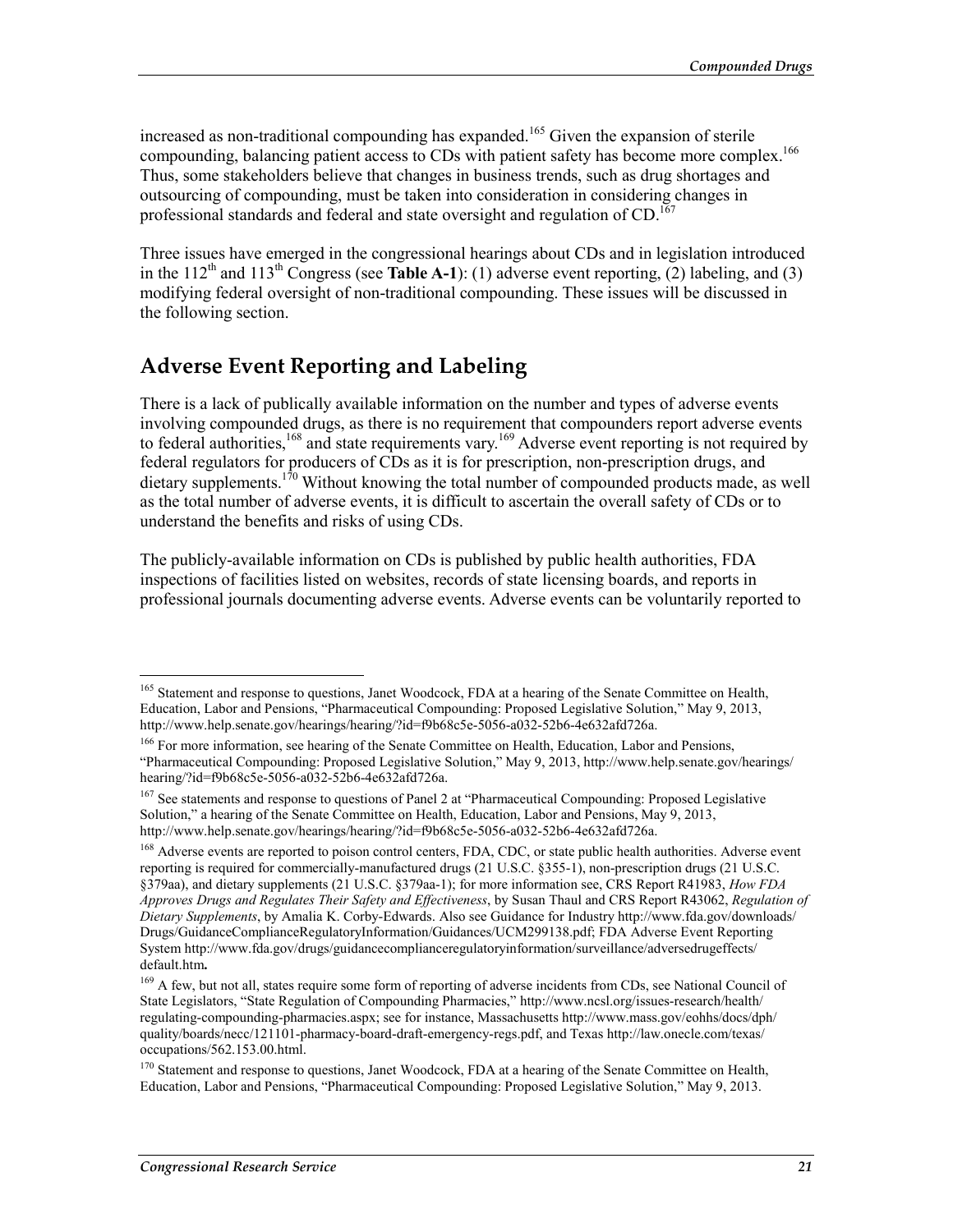the FDA MedWatch database, but without mandatory reporting, the completeness of the information cannot be ascertained.<sup>171</sup>

Labeling specifying that a drug or another product is compounded is not a universal requirement.<sup>172</sup> Due to the complexity of the supply chain and the growth of non-traditional compounding, patients and providers may not realize that a drug has been compounded. Unlike traditional compounding where a patient is given a prescription by a physician for a CD, nontraditional CDs are not necessarily identified as compounded.<sup>173</sup> Given the potential benefits and risks of CDs, an argument could be made for providing patients this information as part of informed consent for medical treatment.<sup>174</sup> Informed consent for treatment is an ethical and a legal requirement to ensure that a patient fully understands the potential risks and benefits of a medical procedure.<sup>175</sup> CDs and other compounded solutions pose potential risks and benefits that may be different from commercially-manufactured products. Informed consent is based on a patient's knowledge and understanding of a medical procedure; as most patients assume that drugs are commercially-manufactured, this additional information could be seen as necessary to the ethical pursuit of informed patient consent.<sup>176</sup>

#### **The Federal Role in Oversight**

Policymakers have raised questions regarding how best to improve the safety of CDs while maintaining patient access to needed medications, including the need for new legislation and increased accountability. 177 In testimony to Congress, FDA administrators have expressed reservations about non-traditional compounding activities that are akin to manufacturing (i.e.,

<sup>171</sup> See http://www.fda.gov/Safety/MedWatch/default.htm.

<sup>&</sup>lt;sup>172</sup> Statement and response to questions, Janet Woodcock, FDA at a hearing of the Senate Committee on Health, Education, Labor and Pensions, "Pharmaceutical Compounding: Proposed Legislative Solution," May 9, 2013. H.R. 6584and H.R. 6638 were introduced in the 112<sup>th</sup> Congress. In the 113<sup>th</sup> Congress, S. 959 was introduced by Senator Harkin. An Executive Committee hearing was held and the legislation in the  $113<sup>th</sup>$  Congress by Representative Markey; this bill includes provisions that provide for patient information on whether a drug is compounded in labeling.

<sup>&</sup>lt;sup>173</sup> Statement and response to questions, Janet Woodcock, FDA at a hearing of the Senate Committee on Health, Education, Labor and Pensions, "Pharmaceutical Compounding: Proposed Legislative Solution," May 9, 2013.

<sup>&</sup>lt;sup>174</sup> See for instance "Pharmacy Compounding: Facts and Information," specifically "When Are Compounded Drugs Necessary," and "Disclosure" http://www.ppsinc.org/phcom/03risk.htm; and M. R. Cohen, "New legislation would help users identify source of a compounded drug," *Philly.com*, http://www.philly.com/philly/blogs/healthcare/Newlegislation-would-help-users-identify-source-of-a-compounded-drug.html#D0rsmdaRGFqMCMWT.99.

<sup>&</sup>lt;sup>175</sup> T. L. Beauchamp and J. F. Childress, *Principles of Biomedical Ethics*, 9<sup>th</sup> ed. (New York: Oxford University, 2009).

<sup>&</sup>lt;sup>176</sup> See for instance "Pharmacy Compounding: Facts and Information," specifically "When Are Compounded Drugs Necessary," and "Disclosure" http://www.ppsinc.org/phcom/03risk.htm; and M. R. Cohen, "New Legislation Would Help Users Identify Source of a Compounded Drug," *Philly.com*, http://www.philly.com/philly/blogs/healthcare/Newlegislation-would-help-users-identify-source-of-a-compounded-drug.html#D0rsmdaRGFqMCMWT.99.

<sup>&</sup>lt;sup>177</sup> See transcripts of: "A Continuing Investigation into the Fungal Meningitis Outbreak and Whether It Could Have Been Prevented?", hearing of the Subcommittee on Oversight and Investigations, Committee on Energy and Commerce, U.S. House of Representatives, April 26, 2013; "Pharmacy Compounding: Implications of the 2012 Meningitis Outbreak," hearing of the Committee on Health, Education, Labor, and Pensions, U.S. Senate, November 15, 2012; "The Fungal Meningitis Outbreak: Could It Have Been Prevented?" hearing of the Subcommittee on Oversight and Investigations, Committee on Energy and Commerce, U.S. House of Representatives, November 14, 2012; "Examining State and Federal Oversight to Ensure the Safety and Quality of Drug Compounding." hearing of the Senate Committee on Health, Education, Labor, and Pensions, 108<sup>th</sup> Congress, 1<sup>st</sup> Session, October 22, 2003.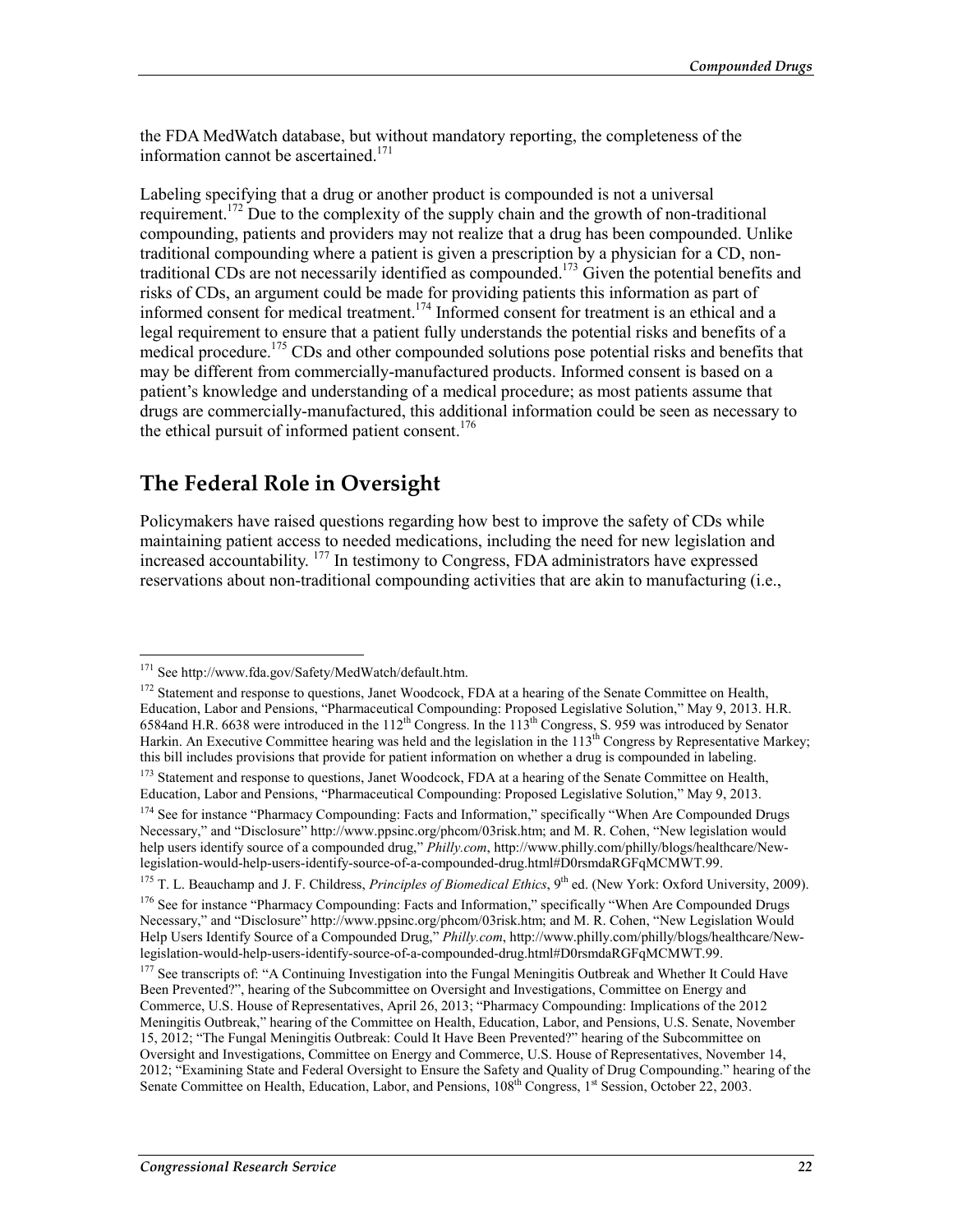non-traditional compounding) and their potential risks to public safety.<sup>178</sup> The FDA recommends increased federal oversight of sterile compounding and certain other high-risk activities.<sup>179</sup>

Attempts to clarify federal authority over non-traditional compounding is represented in certain elements of bipartisan legislation of the Senate Committee on Health, Education, Labor and Pensions (HELP)<sup>180</sup> and in legislation introduced in the  $112<sup>th</sup>$  and  $113<sup>th</sup>$  Congress.<sup>181</sup> These proposals all include increased clarity in the federal oversight role for compounding drugs. For example, a provision in the draft HELP legislation would create new authorities for FDA oversight of "compounding manufacturers" (i.e., non-traditional compounders) (see **Table A-1**).<sup>182</sup>

Some Members of Congress argue that new FDA authorities should await better implementation of existing authorities.183 For example, a House Committee on Energy and Commerce report questions whether a lack of enforcement by FDA and state authorities of certain vendors is an issue.<sup>184</sup> The report cites safety violations at NECC in prior years, which do not appear to have been resolved despite FDA involvement.<sup>185</sup>

Some in the compounding pharmacy industry believe that the current safety issues are isolated to certain vendors and that compounding, in general, is not unsafe.<sup>186</sup> Some compounding associations have reservations about the FDA having new authorities; others support increased FDA oversight.<sup>187</sup> Many acknowledge that compounded health care products have become more

<sup>&</sup>lt;sup>178</sup> For instance, see Testimony of Margaret Hamburg, Commissioner of Food and Drugs, before the Committee on Health, Education, Labor, and Pensions, U.S. Senate, November 15, 2012, http://www.fda.gov/NewsEvents/Testimony/ ucm327667.htm; Statement of Margaret Hamburg before the Subcommittee on Oversight and Investigations, Committee on Energy and Commerce, U.S. House of Representatives, November 14, 2012, http://www.fda.gov/ NewsEvents/Testimony/ucm327664.htm; and, Steven Galson, FDA, at a hearing of the Senate Committee on Health, Education, Labor, and Pensions, 108<sup>th</sup> Congress, 1<sup>st</sup> Session, October 22, 2003, "Examining State and Federal Oversight to Ensure the Safety and Quality of Drug Compounding."

 $179$  Ibid.

<sup>&</sup>lt;sup>180</sup>See S. 959 introduced by Senator Harkin and passed out of the Senate Committee for Health, Education, Labor, and Pensions.

<sup>&</sup>lt;sup>181</sup> See H.R. 6584 introduced by Representative Markey and H.R. 6638 introduced by Representative DeLauro in the 112<sup>th</sup> Congress, and H.R. 2186 introduced by Representative Markey in the 113<sup>th</sup> Congress.

<sup>&</sup>lt;sup>182</sup> See S. 959 introduced by Senator Harkin and passed out of the Senate Committee for Health, Education, Labor, and Pensions.

<sup>&</sup>lt;sup>183</sup> U.S. Congress, House Committee on Energy and Commerce, Subcommittee on Oversight and Investigations, *Majority Memorandum RE: Hearing on "The Fungal Meningitis Outbreak: Could It Have Been Prevented?",* November 12, 2012 and "A Continuing Investigation into the Fungal Meningitis Outbreak and Whether It Could Have Been Prevented?", hearing of the Subcommittee on Oversight and Investigations, Committee on Energy and Commerce, U.S. House of Representatives, April 26, 2013.

<sup>&</sup>lt;sup>184</sup> U.S. Congress, House Committee on Energy and Commerce, Subcommittee on Oversight and Investigations, *Majority Memorandum RE: Hearing on "The Fungal Meningitis Outbreak: Could It Have Been Prevented?",* prepared by Subcommittee on Oversight and Investigations Staff,  $112^{th}$  Cong.,  $2^{nd}$  sess., November 12, 2012, pp. 25, http://energycommerce.house.gov/sites/republicans.energycommerce.house.gov/files/Hearings/OI/20121114/HMTG-112-HHRG-IF02-20121114-SD001.pdf.

<sup>185</sup> Ibid., pp. 6-23.

<sup>&</sup>lt;sup>186</sup> Testimony from David Miller, International Academy of Compounding Pharmacists, Committee on Health, Education, Labor, and Pensions, "Pharmacy Compounding Implications of the 2012 Meningitis Outbreak," November 15, 2012, http://www.help.senate.gov/imo/media/doc/Miller8.pdf.

<sup>&</sup>lt;sup>187</sup> See Panel II statements and response to questions, "Pharmaceutical Compounding: Proposed Legislative Solution," a hearing of the Committee on Health, Education, Labor, and Pensions, May 9, 2013; Press Release, PharMedium, (continued...)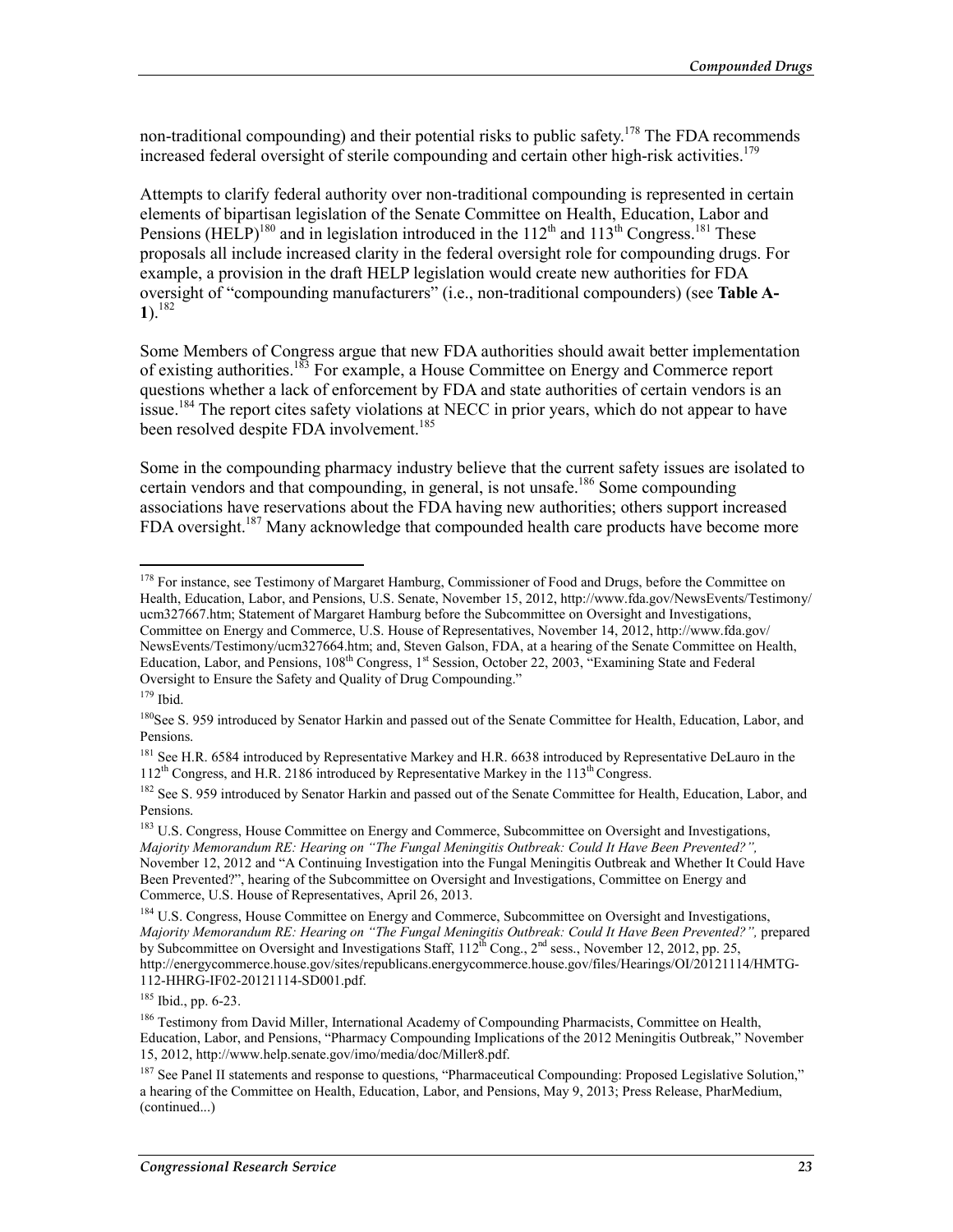complex and health delivery more complicated. In a recent report, the Association of Health-System Pharmacists (AHSP) and American Hospital Association (AHA) noted that there was general support from stakeholders in these associations for (1) FDA oversight of certain nontraditional compounding pharmacies (e.g., providing a CD without a prescription and shipped over state lines); (2) improved communication between state and federal regulators; (3) a list of "do-not-compound" CDs; and (4) improved access to USP compounding monographs that provide guidance to compounders on making certain CDs.<sup>188</sup>

<sup>(...</sup>continued)

March 26, 2013, http://www.lawofcompoundingmedications.com/2013/03/pharmedium-supports-new-fdacategory.html, accessed May 3, 2013.

<sup>&</sup>lt;sup>188</sup> Pew Charitable Trusts, American Society of Health-System Pharmacists, and American Hospital Association, "Pharmacy Compounding Summit: Summary of a Stakeholder Meeting," February 6, 2013, Washington DC, p. 14.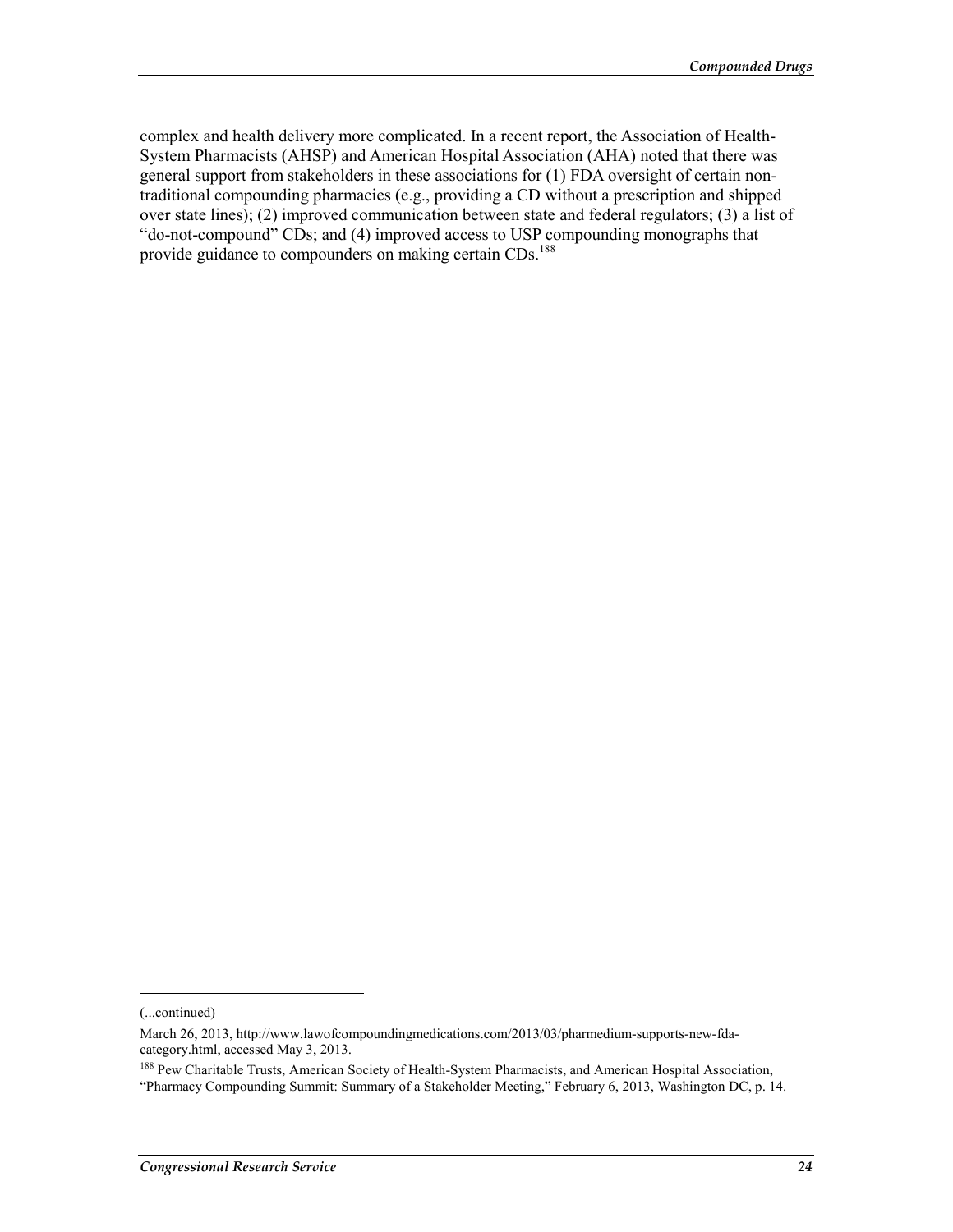# **Appendix A. Legislation Introduced in the 113th Congress Affecting Drug Compounding**

The following table summarizes selected provisions of the two pieces of legislation on compounding introduced to date in the 113<sup>th</sup> Congress. It includes provisions that address issues discussed in this report, but it does not provide a full summary of the legislation.

|                                                | S. 959                                                                                                                                                                                                                  | H.R. 2186                                                                                                                                                                                           |  |
|------------------------------------------------|-------------------------------------------------------------------------------------------------------------------------------------------------------------------------------------------------------------------------|-----------------------------------------------------------------------------------------------------------------------------------------------------------------------------------------------------|--|
| <b>Issues</b>                                  | <b>Bill Status: Committee Actions: Ordered</b><br>to be Reported                                                                                                                                                        | <b>Bills Status: Introduced</b>                                                                                                                                                                     |  |
| <b>Adverse Event Reporting</b>                 | Yes                                                                                                                                                                                                                     | Yes                                                                                                                                                                                                 |  |
| <b>Federal Authorities</b>                     | (1) Would clarify that a "new drug"<br>(Section 201(p) of the FFDCA)<br>includes compounded human drugs;<br>(2) contains specific provisions<br>regarding "traditional compounders"<br>and "compounding manufacturers." | Provides that certain adulteration<br>and misbranding provisions of the<br>FFDCA and the "new drug"<br>provisions of the FFDCA do not<br>apply to certain compounded drugs.                         |  |
| Federal Registration of Certain<br>Compounders | Yes                                                                                                                                                                                                                     | Yes                                                                                                                                                                                                 |  |
| Labeling                                       | Would require specific labeling as<br>compounded drug, among other<br>requirements. Drug would be<br>considered misbranded (and would<br>be subject to penalties) under<br>FFDCA if not so labeled.                     | Would require specific labeling as<br>compounded drug, among other<br>requirements. Drug would be<br>considered misbranded (and would<br>be subject to penalties) under<br>FFDCA if not so labeled. |  |
| Registration of Compounders                    | Yes, fee would be required to off-set<br>costs of inspection and oversight.                                                                                                                                             | Yes, fee would be required to off-set<br>costs of inspection and oversight.                                                                                                                         |  |
| <b>Shortages</b>                               | Would permit copies of FDA-<br>approved drugs during verified<br>shortages.                                                                                                                                             | Would permit copies of FDA-<br>approved drugs during verified<br>shortages.                                                                                                                         |  |
| Special Rules for Sterile<br>Compounding       | Yes, would clarify FDA oversight<br>regarding sterile manufacturers who<br>ship across state lines, and would<br>create new manufacturing standards<br>for these products.                                              | Yes, would create new<br>manufacturing standards for "high-<br>risk" sterile compounding.                                                                                                           |  |

#### **Table A-1. Selected Issues in S. 959 and H.R. 2186**

**Source:** CRS review of legislation: S. 959 ; H.R. 2186.

**Note:** FFDCA is the Federal Food, Drug, and Cosmetic Act as amended (21 U.S.C. § 301 et seq.).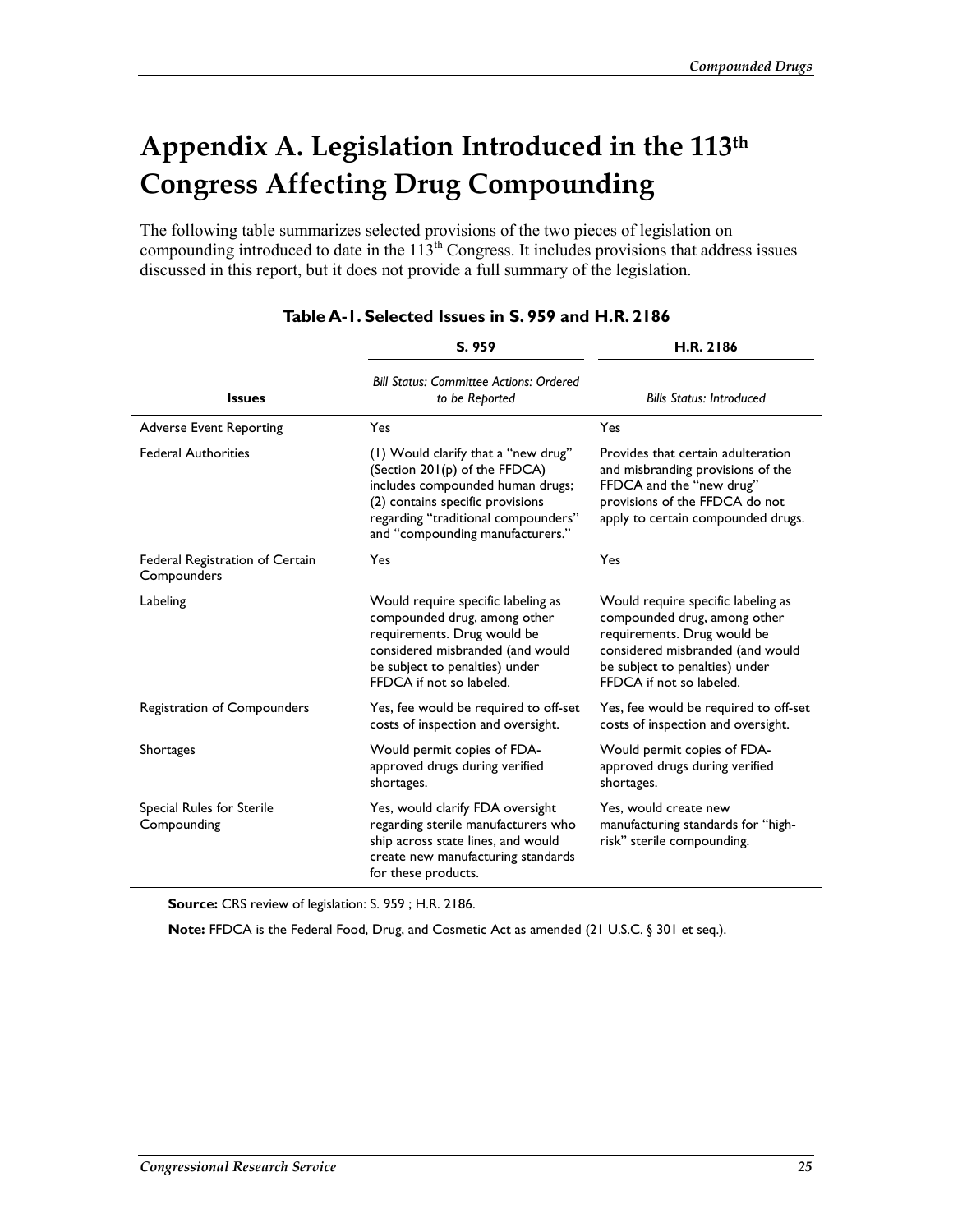# **Appendix B. Congressional Hearings on CDs 2012- 2013 (in Reverse Chronological Order)**

- "Examining Drug Compounding," hearing of the Subcommittee on Health of the Committee on Energy and Commerce, U.S. House of Representatives, May 23, 2013.
- Executive Session, S. 959 Pharmaceutical Compounding Quality and Accountability Act, hearing of the Committee on Health, Education, Labor, and Pensions, U.S. Senate, May 22, 2013. Ordered to be reported with an amendment in the nature of a substitute favorably.
- "Pharmaceutical Compounding: Proposed Legislative Solution," hearing of the Committee on Health, Education, Labor, and Pensions, U.S. Senate, May 9, 2013.
- "A Continuing Investigation into the Fungal Meningitis Outbreak and Whether It Could Have Been Prevented?", hearing of the Subcommittee on Oversight and Investigations, Committee on Energy and Commerce, U.S. House of Representatives, April 26, 2013.
- "Pharmacy Compounding: Implications of the 2012 Meningitis Outbreak," hearing of the Committee on Health, Education, Labor, and Pensions, U.S. Senate, November 15, 2012.
- "The Fungal Meningitis Outbreak: Could It Have Been Prevented?", hearing of the Subcommittee on Oversight and Investigations, Committee on Energy and Commerce, U.S. House of Representatives, November 14, 2012.

**Source:** House Committee on Energy and Commerce: http://energycommerce.house.gov/ hearings; Senate Committee on Health, Education, Labor and Pensions: : http://www.help.senate.gov/hearings/.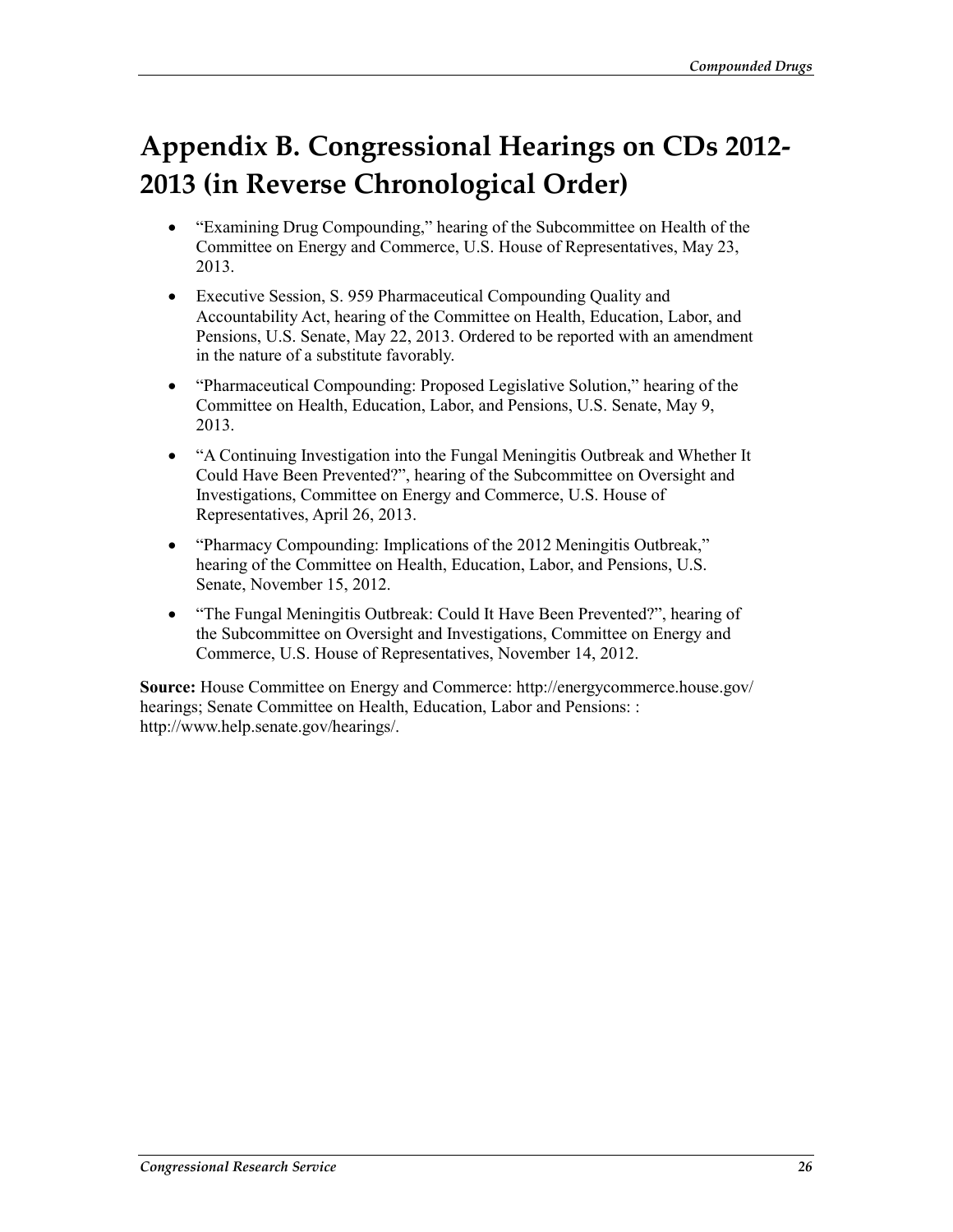## **Appendix C. Selected Adverse Events Involving Compounded Drugs and Solutions**

#### **Table C-1. Adverse Events**

2001-May 30, 2013

|                 |                             |                          |                                  |                                                                                                                                             |                                                         | Condition/                       |                                                                            |                                                                |
|-----------------|-----------------------------|--------------------------|----------------------------------|---------------------------------------------------------------------------------------------------------------------------------------------|---------------------------------------------------------|----------------------------------|----------------------------------------------------------------------------|----------------------------------------------------------------|
| Date            | # States<br><b>Affected</b> | <b>Reported</b><br>Cases | <b>Reported</b><br><b>Deaths</b> | <b>Adverse Events</b>                                                                                                                       | Drug Issue                                              | <b>Disease</b><br><b>Treated</b> | <b>Product</b>                                                             | Other<br><b>Characteristics</b>                                |
| 2013            | $\overline{13}$             |                          | 0                                | Skin abscess, including fungal<br>infection                                                                                                 | Contamination <sup>a</sup>                              | Lumbar and other<br>back pain    | Lumbar and other back<br>pain                                              | Off-label use, shipped<br>across state lines                   |
| 2012            | 20                          | 741                      | 55                               | Fungal meningitis and other<br>infectionsb                                                                                                  | Fungal contamination                                    | Lumbar and other<br>back pain    | Lumbar and other back<br>pain                                              | Off-label use, shipped<br>across state lines, drug<br>shortage |
| 2012<br>$-2011$ | 6                           | 33                       | <b>NA</b>                        | Fungal eye infection, 23 cases of<br>partial to severe vision loss <sup>c</sup>                                                             | Fungal contamination                                    | Eye surgery                      | Eye injections, Brilliant B<br>retinal dye and<br>triamcinolone            | Shipped across state<br>lines                                  |
| 2011            | $\overline{2}$              | 21                       | <b>NA</b>                        | Bacterial eye infection, one case<br>of meningitis and encephalitis;<br>four cases of loss of eyesight, 3<br>cases eye removal <sup>d</sup> | <b>Bacterial</b><br>contamination                       | Macular<br>degeneration          | Eye injections: Intravitreal<br>use of bevacizumab<br>(Avastin) injections | Off-label use, shipped<br>across state lines                   |
| 2011            |                             | 5.                       | <b>NA</b>                        | <b>Blindnesse</b>                                                                                                                           | Lack of purity $-$<br>presence of another<br>medication | Macular<br>degeneration          | Eye injections: intravitreal<br>use of bevacizumab<br>(Avastin) injections | Off-label use                                                  |
| 2011            |                             | 9                        | 9                                | Bacterial bloodstream infectionf                                                                                                            | <b>Bacterial</b><br>contamination                       | <b>Nutrition</b>                 | Parenteral nutrition<br>solution                                           | Drug Shortage                                                  |
| 2010            |                             |                          |                                  | Fatal overdose <sup>g</sup>                                                                                                                 | Super-potent dosage                                     | IV solution                      | Sodium chloride                                                            | $ -$                                                           |
| 2007            | 2                           | 3                        | 3                                | Fatal overdoseh                                                                                                                             | Super-potent dosage                                     | Back pain                        | Colchicine                                                                 | Off-label use                                                  |
| 2007            | $\overline{2}$              | 8                        | <b>NA</b>                        | Bacterial bloodstream infectioni                                                                                                            | <b>Bacterial</b><br>contamination                       | Pain control                     | IV-solution, fentanyl                                                      | Shipped across state<br>lines                                  |
| 2007            |                             |                          |                                  | Drug toxicity                                                                                                                               | Drug Stability/Age                                      | Chronic airway<br>infection      | Antibiotic administered by<br>nebulizer                                    | Off-label use                                                  |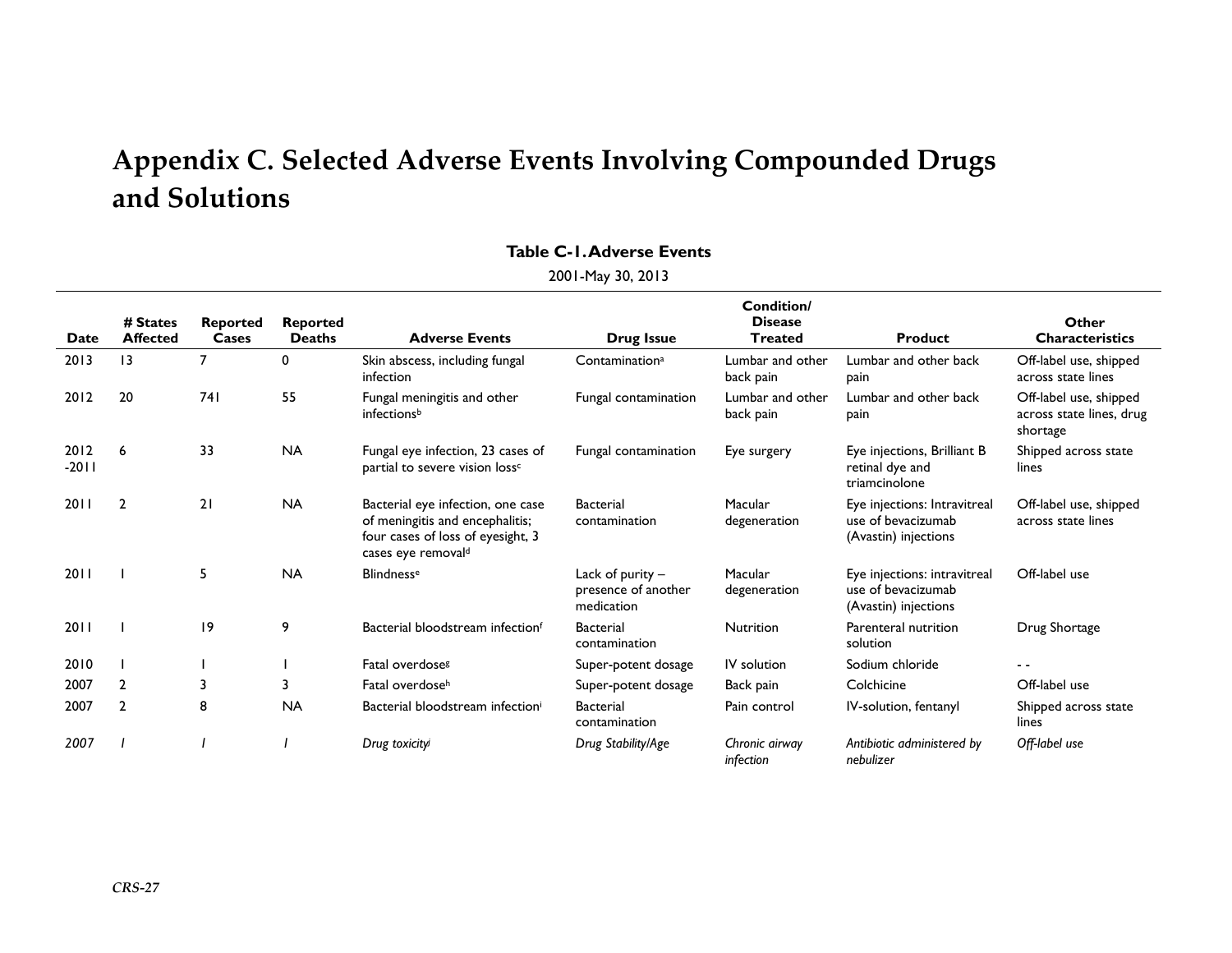|       |                             |                          |                                  |                                                                                    |                                        | <b>Condition/</b>                  |                                                               |                                 |
|-------|-----------------------------|--------------------------|----------------------------------|------------------------------------------------------------------------------------|----------------------------------------|------------------------------------|---------------------------------------------------------------|---------------------------------|
| Date  | # States<br><b>Affected</b> | <b>Reported</b><br>Cases | <b>Reported</b><br><b>Deaths</b> | <b>Adverse Events</b>                                                              | <b>Drug Issue</b>                      | <b>Disease</b><br><b>Treated</b>   | Product                                                       | Other<br><b>Characteristics</b> |
| 2006- | 6                           | 80                       | <b>NA</b>                        | Bacterial bloodstream infectionk                                                   | <b>Bacterial</b>                       | IV flush,                          | IV solution heparin/saline                                    | Shipped across state            |
| 2004  |                             |                          |                                  |                                                                                    | contamination                          | reduction of<br>blood clots        |                                                               | lines                           |
| 2006  |                             |                          | (pediatric)                      | Fatal overdose <sup>1</sup>                                                        | Super-potent dosage                    | Cancer                             | Chemotherapy infusion                                         | $ -$                            |
| 2006  |                             |                          | (pediatric)                      | Fatal overdose <sup>m</sup>                                                        | Super-potent dosage                    | Nutrition                          | Parenteral nutrition                                          | - -                             |
| 2005  | Unavailabl<br>e             | $\overline{2}$           | <b>NA</b>                        | Bacterial bloodstream infection <sup>n</sup>                                       | <b>Bacterial</b><br>contamination      | IV flush                           | Preservative-free<br>heparinized saline                       | - -                             |
| 2005  |                             | 5                        | 3                                | Systemic inflammatory response<br>syndrome <sup>o</sup>                            | Contamination                          | Cardiac<br>conditions              | Health infusion.<br>cardioplegia                              | Shipped across state<br>lines   |
| 2005  | $\overline{2}$              | 6                        | <b>NA</b>                        | Bacterial eye infection, partial or<br>complete loss of vision, 2 eye<br>removalsP | <b>Bacterial</b><br>contamination      | Assessment of<br>eye conditions    | Trypan blue - eye stain                                       | Shipped across state<br>lines   |
| 2005  | 5                           | 18                       | <b>NA</b>                        | Bacterial bloodstream infection <sup>q</sup>                                       | <b>Bacterial</b><br>contamination      | IV solution                        | Magnesium sulfate                                             | Shipped across state<br>lines   |
| 2004  |                             | 2                        | <b>NA</b>                        | Bacterial bloodstream infection<br>(pediatric) <sup>r</sup>                        | <b>Bacterial</b><br>contamination      | IV flush syringes                  | Heparin/vancomycin,<br>hemophilia                             | Shipped across state<br>lines   |
| 2004  | 5                           | 64                       | <b>NA</b>                        | Bacterial bloodstream infections                                                   | <b>Bacterial</b><br>contamination      | IV flush syringes                  | Heparin/saline                                                | Shipped across state<br>lines   |
| 2004  |                             | 16                       | <b>NA</b>                        | Hepatitis C infection <sup>t</sup>                                                 | Contaminated with<br>Hepatitis C virus | Diagnosis of<br>cardiac conditions | Radio-isotope use in cardiac<br>stress tests                  | $ -$                            |
| 2002  |                             | 5                        |                                  | Fungal meningitis <sup>u</sup>                                                     | Fungal contamination                   | Back pain                          | Preservative-free<br>methylprednisolone<br>acetate injections | Off-label use, drug<br>shortage |
| 2001  |                             | П                        | 3                                | Bacterial meningitis, epidural<br>abscess, injected joints and spine <sup>v</sup>  | Fungal contamination                   | Back pain, joint<br>pain           | Preservative-free<br>betamethasone injection                  | Off-label use, drug<br>shortage |
| 2001  |                             | (pediatric)              | <b>NA</b>                        | Bacterial meningitis, other<br>infections <sup>w</sup>                             | <b>Bacterial</b><br>contamination      | Gastric reflux                     | <b>IV Ranitidine</b>                                          | . .                             |

**Source:** This list has two sources (1) a CRS literature search of medical and scientific databases such as Medline and PubMed with search terms included "drug compounding," and "adverse effects," "quality control," "risk assessment," "drug contamination," "disease outbreaks," "complications," "administration and dosage," "fatal outcome," and "medication errors." These selected adverse events resulted in reported patient illness and/or death. This is list is not comprehensive as not all adverse effects of compounded medications may be reported to federal and state authorities or result in published articles; (2) Pew Charitable Trust compilation of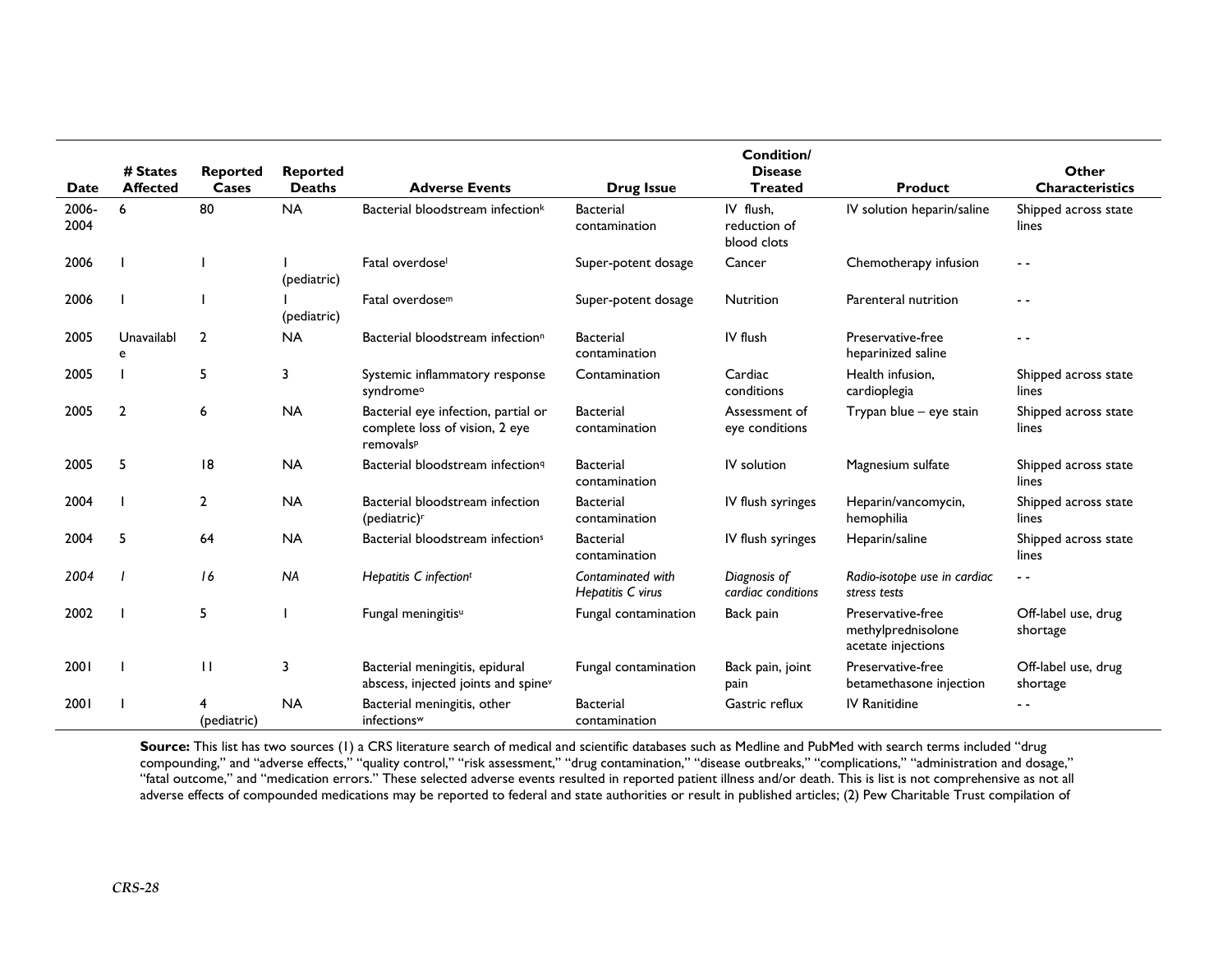adverse events associated with compounded medications (2001-present), Appendix B of Summary of Stakeholder Meeting, Pharmacy Sterile Compounding Summit. Available at http://www.ashp.org/compounding%20summit, accessed April 18, 2012. The CRS and Pew Trust lists overlap except for two adverse events that are included only in this report; these two events are italicized.

**Notes: "**NA" means not applicable. "Unknown" means not included in source document. Off-label use of a prescription drug or device refers to the ability of licensed health care providers to prescribe or use the drug for indications, conditions, patients, dosages or routes of administration not yet evaluated and approved by the FDA as part of a new drug approval application. Drug Shortage designation is based on either a specific discussion of those issues in the article or a third-party source, such as the FDA, the American Health-System Pharmacists or professional article. Specific sources for the reports of adverse events are listed below:

- a.Information is still emerging about this incident and the information listed here is incomplete.
- b. CDC, "Multistate fungal meningitis outbreak investigation," http://www.cdc.gov/HAI/outbreaks/meningitis.html and see http://www.fda.gov/Drugs/DrugSafety/ ucm270296.htm. See footnote 36 for discussion of drug shortage.
- c. S. Huang, et al., "Notes from the field: Multistate outbreak of post procedural fungal endophthalmitis associated with a single compounding pharmacy," *Morbidity and Mortality Weekly Report (MMWR)*, vol. 61, no. 17 (March-April 2012), pp. 310-311. See also, FDA http://www.fda.gov/Safety/MedWatch/SafetyInformation/ SafetyAlertsforHumanMedicalProducts/ucm296383.htm.
- d. R. A. Goldberg et al., "An Outbreak of Streptococcus Endophthalmitis After Intravitreal Injection of Bevacizumab," *American Journal of Ophthalmology*, (February, 2012), pp. 204-208; A. B. Frost and M. A. Kainer, "Safe Preparation and Administration of Intravitreal Bevacizumab Injections," *New England Journal of Medicine*, vol. 365, no. 23 (December 2011), 2238.
- e. Department of Veterans Affairs, Office of Inspector General, "Healthcare Inspection Oversight Review of Ophthalmology, Adverse Drug Events, VA Greater Los Angeles Healthcare System, Los Angeles, California." Report No. 12-01515-151, (April 12, 2012), http://www.va.gov/oig/pubs/VAOIG-12-01515-151.pdf.
- f. FDA: Safety: Meds IV Pharmacy, IV Compounded Products Recall; and N. Gupta et al., "Investigation of an outbreak of *Serratia marcescens* Bloodstream infections in patients receiving total parenteral nutrition – Alabama, 2011", Authors affiliated with CDC and Alabama Dept. of Health, Paper presented at conference IDSA, October, 2011, https://idsa.confex.com/idsa/2011/webprogram/Paper31248.html; and C. A. Thompson, "Bacteremia outbreak tied to improper filtration by compounding pharmacy," *American Journal of Health System Pharmacy*, vol. 68, no. 22, (2011), pp. 2110-11, http://www.ashp.org/menu/News/PharmacyNews/.
- g. B. Vitello, "Lutheran General to pay \$8.25 million in baby's death," *Daily Herald*, April 5, 2012. http://www.dailyherald.com/article/20120405/news/704059806/.
- h. N. J. McKeown et al., "Deaths from intravenous colchicine resulting from a compounding pharmacy error Oregon and Washington," *Morbidity and Mortality Weekly Report*, vol. 56, no. 40, (October 12, 2007), pp. 1050-1052, http://www.cdc.gov/mmwr/preview/mmwrhtml/mm5640a3.htm.
- i. L.A. Maragakis et al., "*Sphingomonas paucimobilis* Bloodstream infections associated with contaminated intravenous fentanyl," *Emerging Infectious Disease*, vol. 15, no. 1 (2009), pp. 12-18, and FDA, http://www.fda.gov/downloads/Drugs/GuidanceComplianceRegulatoryInformation/PharmacyCompounding/UCM338614.pdf.
- j. M. S. McCoy, "Compounded Colistimethate as Possible Cause of Fatal Acute Respiratory Distress Syndrome" *New England Journal of Medicine*, vol. 357, no. 22 (November 29, 2007), pp. 2310-2311.
- k. L.A. Maragakis et al., "*Sphingomonas paucimobilis* Bloodstream infections associated with contaminated intravenous fentanyl," *Emerging Infectious Disease*, vol. 15, no. 1 (2009), pp. 12-18, and FDA, http://www.fda.gov/downloads/Drugs/GuidanceComplianceRegulatoryInformation/PharmacyCompounding/UCM338614.pdf.
- l. Institute for Safe Medication Practices. Medication Safety Alert. "Failed check system for chemotherapy leads to pharmacist's no contest plea for involuntary manslaughter," April 23, 2009. http://www.ismp.org/newsletters/acutecare/articles/20090423.asp. Accessed January 9, 2013.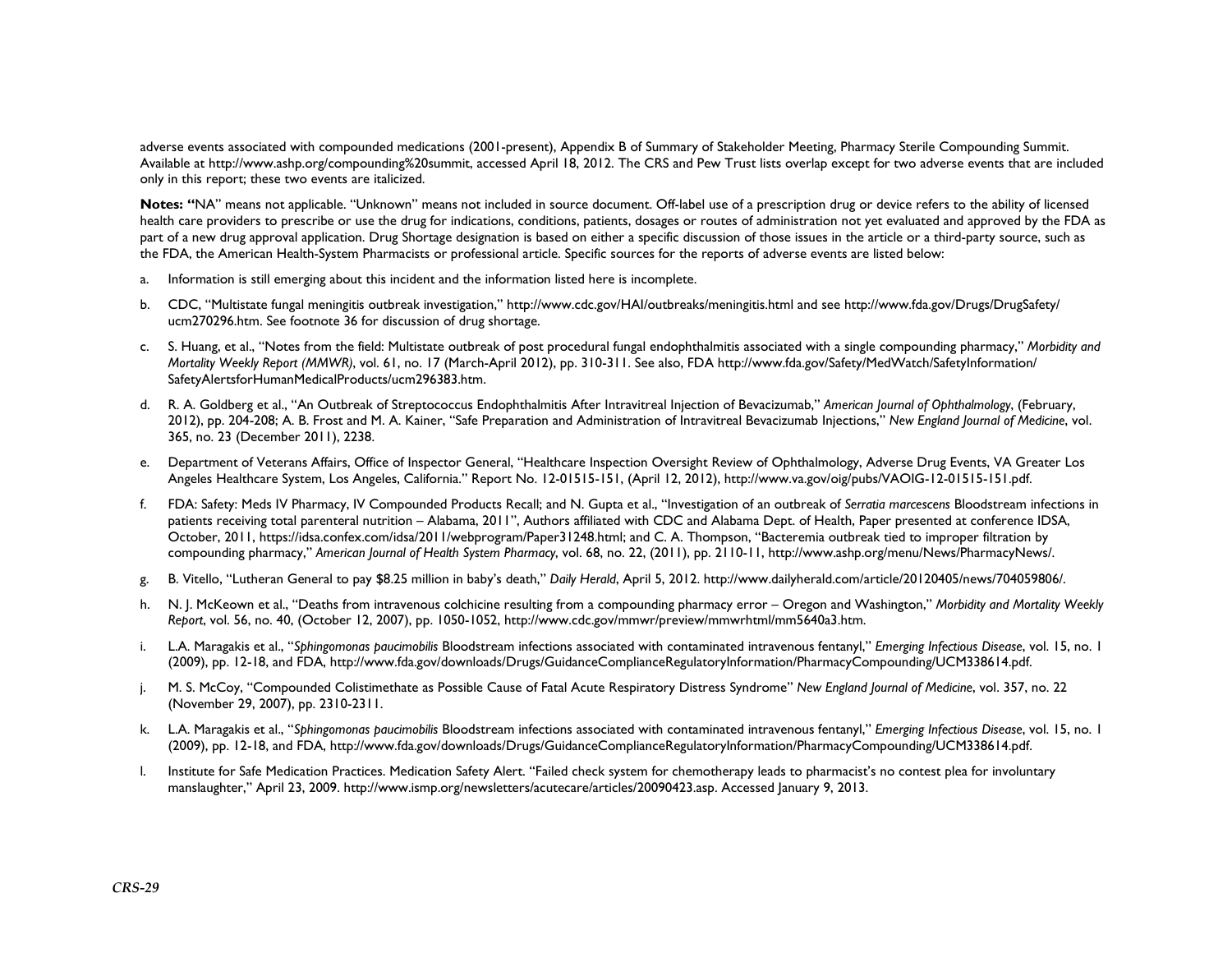- m. M. Grissinger, "A Fatal Zinc Overdose in a Neonate. Confusion of Micrograms with Milligrams," *Pharmacy and Therapeutics*, vol. 36, no. 7, (July 2011), pp. 393-394, 409.
- n. J. F. Perz et al. "Pseudomonas putida Septicemia in a Special Care Nursery Due to Contaminated Flush Solutions Prepared in a Hospital Pharmacy," *Journal of Clinical Microbiology*, vol. 43, no. 10, (October 2005), pp. 5316-5318.
- o. Maryland State Board of Pharmacy. "Order for Summary Suspension." In the matter of Central Admixture Pharmacy Services, Inc. http://www.dhmh.maryland.gov/ pharmacy/docs/FormalOrders/C/C.A.P.S%2011-15-05.pdf.
- p. R. Sunenshine et al., "An Outbreak of Postoperative Gram-Negative Bacterial Endophthalmitis Associated with Contaminated Trypan Blue Ophthalmic Solution," *Clinical Infectious Diseases*, vol. 48, no. 11, (April 2009), pp. 1580-1583.
- q. R. H. Sunenshine et al., "A Multi-state Outbreak of *Serratia marcescens* Bloodstream Infection Associated with Contaminated Intravenous Magnesium Sulfate from a Compounding Pharmacy." *Clinical Infectious Disease*, vol. 45, (2007), pp. 527-533.
- r. M. R. Held et al., "Life-threatening sepsis caused by *Burkholderia cepacia* from contaminated intravenous flush solutions prepared by a compounding pharmacy in another state," *Pediatrics,* vol. 118, no. 1(July 1, 2006), pp. e212 -e215.
- s. U.S. Centers for Disease Control and Prevention, "Pseudomonas Bloodstream Infections Associated with a Heparin/Saline Flush—Missouri, New York, Texas, and Michigan, 2004–2005," *Morbidity and Mortality Weekly Report*, vol. 54, no. 11 (March 2005), pp. 269-272; and U.S. Centers for Disease Control and Prevention, "Update: Delayed Onset Pseudomonas fluorescens Bloodstream Infections After Exposure to Contaminated Heparin Flush—Michigan and South Dakota, 2005– 2006," *Morbidity and Mortality Weekly Report*, vol. 55, no. 35 (September 2006), pp. 961-963.
- t. Patel, P.R. et al., "Hepatitis C Virus Infections from a Contaminated Radiopharmaceutical Used in Myocardial Perfusion Studies," *Journal of the American Medical Association*, (October 6, 2006), vol. 296, pp. 2005-2011.
- u. CDC, "Exophilia Infection from Contaminated Injectable Steroids Prepared by a Compounding Pharmacy –United States," July-November 2002. MMWR, 51(49) (December 13, 2002), pp.1109-1112.
- v. R. Civen et al., "Outbreak of Serratia marcescens infections following injection of betamethasone compounded at a community pharmacy," *Clinical Infectious Dis*ease, vol. 43, no. 7 (August 22, 2006), pp. 831-837.
- w. D. Selenic et al., "*Enterobacter cloacae* bloodstream infections in pediatric patients traced to a hospital pharmacy," American Journal of Health System Pharmacies, vol.14, no. 60 (July 14, 2003), pp.1440-1446.